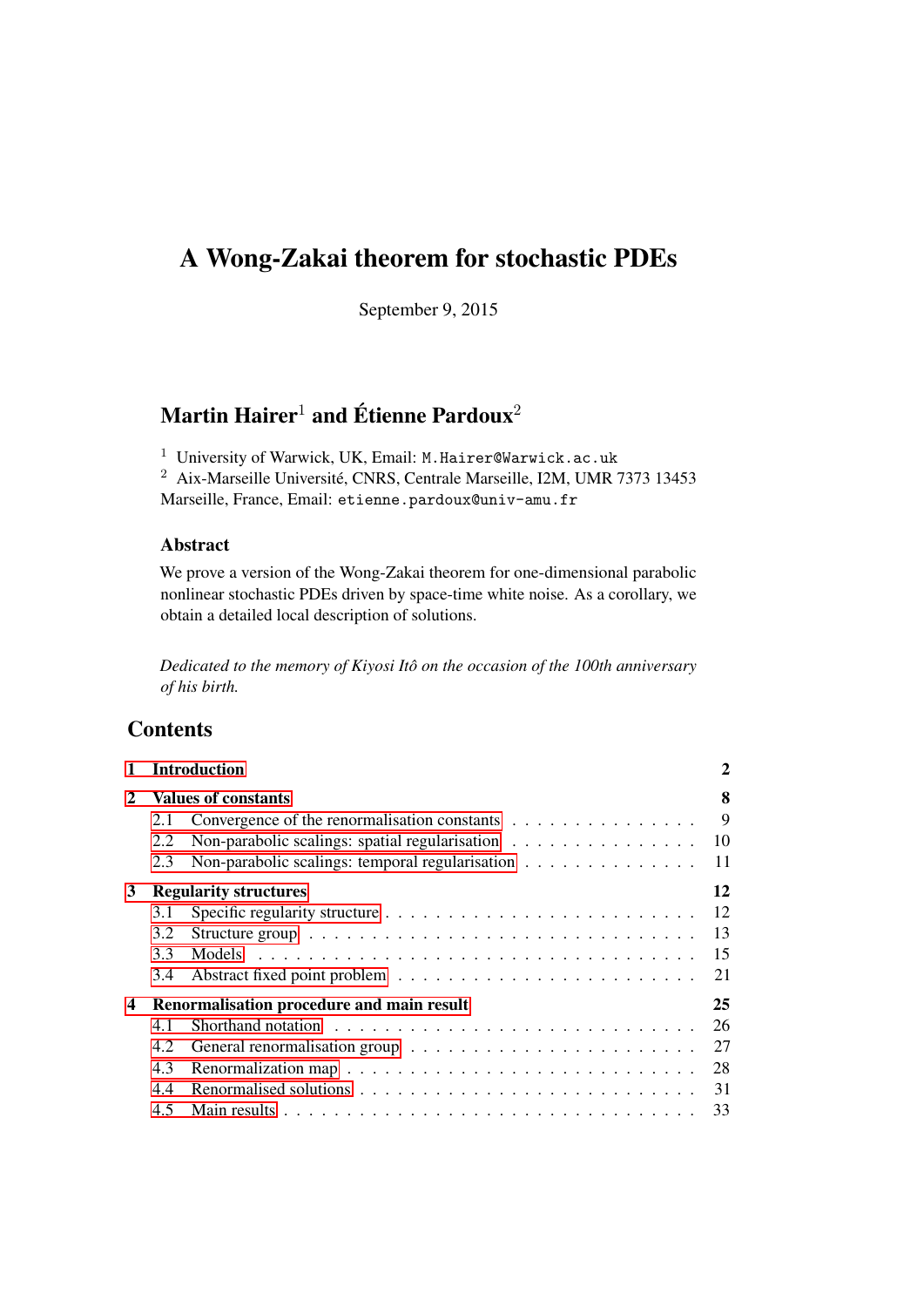### 2 INTRODUCTION

|  | 5 - Construction of the Itô model | 36 |
|--|-----------------------------------|----|
|  |                                   |    |
|  |                                   |    |
|  |                                   |    |
|  | 6 Identification of the limit     |    |

# <span id="page-1-0"></span>1 Introduction

A series of classical results pioneered by Wong and Zakai [\[WZ65a,](#page-56-0) [WZ65b\]](#page-56-1) for one-dimensional SDEs and by Stroock and Varadhan [\[SV72\]](#page-55-0) in the multidimensional case, states that if  $B_{\varepsilon}$  denotes some "natural" smooth  $\varepsilon$ -approximation to a  $d$ -dimensional Brownian motion  $B$  (for example piecewise linear approximation or convolution with a mollifier), g and h are smooth functions, and  $x_{\varepsilon}$  denotes the solution to the ODE

<span id="page-1-1"></span>
$$
\dot{x}_{\varepsilon} = h(x_{\varepsilon}) + g(x_{\varepsilon}) \dot{B}_{\varepsilon} , \qquad (1.1)
$$

then  $x_{\varepsilon}$  converges in probability, as  $\varepsilon \to 0$ , to the solution to the SDE

<span id="page-1-2"></span>
$$
dx = h(x) dt + g(x) \circ dB ,
$$

where  $\circ dB$  denotes Stratonovich integration against B.

It has been an open problem for some time to obtain an analogous result in the case of one-dimensional stochastic PDEs driven by space-time white noise of the type

$$
du = \partial_x^2 u \, dt + H(u) \, dt + G(u) \, dW(t) \,. \tag{1.2}
$$

The problem is that there is no Stratonovich formulation for such an equation since the Itô-Stratonovich correction term would be infinite. It is formally given by  $\frac{1}{2}G'(u)G(u)$  tr Q where  $tQ$  is the covariance operator of  $W(t)$ . In the case of spacetime white noise,  $Q$  is the identity operator on  $L^2$ , which is of course not trace class. On the other hand, we know that if one subtracts a suitable correction term from the random ODE [\(1.1\)](#page-1-1), then it is possible to ensure that solutions converge to the Itô solution. More precisely, if one considers the sequence of equations given by

<span id="page-1-3"></span>
$$
\dot{x}_{\varepsilon} = h(x_{\varepsilon}) - \frac{1}{2} Dg(x_{\varepsilon}) g(x_{\varepsilon}) + g(x_{\varepsilon}) \dot{B}_{\varepsilon} , \qquad (1.3)
$$

then  $x_{\varepsilon}$  converges, as  $\varepsilon \to 0$ , to the Itô solution to  $dx = h(x) dt + g(x) dB$ . Since the Itô solution is the only "natural" notion of solution available for  $(1.2)$ , this suggests that if one considers approximations of the type

$$
\partial_t u_{\varepsilon} = \partial_x^2 u_{\varepsilon} + H(u_{\varepsilon}) - C_{\varepsilon} G'(u_{\varepsilon}) G(u_{\varepsilon}) + G(u_{\varepsilon}) \xi_{\varepsilon} , \qquad (1.4)
$$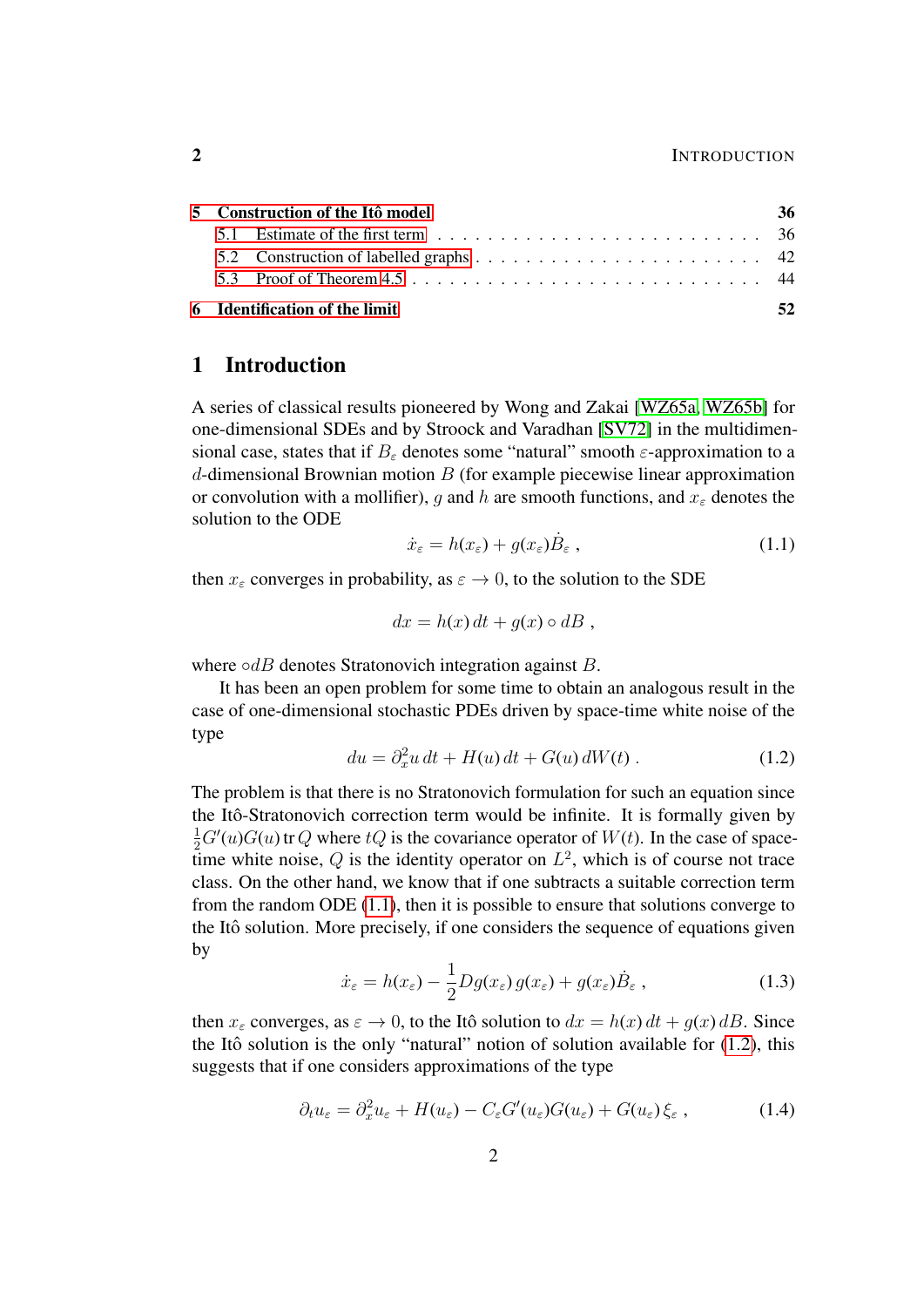#### INTRODUCTION 3

where  $\xi_{\varepsilon}$  denotes an  $\varepsilon$ -approximation to space-time white noise and  $C_{\varepsilon}$  is a suitable constant which diverges as  $\varepsilon \to 0$ , then one might expect  $u_{\varepsilon}$  to converge to the solution to  $(1.2)$ , interpreted in the Itô sense.

The main result of this article demonstrates that this is *almost* the case, at least for a large class of Gaussian approximations to space-time white noise, and on bounded domains. While it is true that the solutions  $u_{\varepsilon}$  to [\(1.4\)](#page-1-3) converge to a limit if  $C_{\varepsilon}$  is suitably chosen, it is *not* true in general that this limit is given by the Itô solution to [\(1.2\)](#page-1-2). Instead, the limit solves the same equation, but with a modified drift term  $H$ . Alternatively, this can be formulated as stating that, in order to obtain the limiting equation [\(1.2\)](#page-1-2), the "correct" approximations are of the form [\(1.4\)](#page-1-3), but with H replaced by some different nonlinearity  $\bar{H}$ . It furthermore turns out that the constants describing  $\bar{H}$  are not universal, but depend on the details of the regularisation  $\xi_{\varepsilon}$ .

In order to formulate our results more precisely, we fix an even (in the sense that *both*  $\rho(t, x) = \rho(t, -x)$  and  $\rho(t, x) = \rho(t, -x)$ , smooth, compactly supported function  $\rho: \mathbf{R}^2 \to \mathbf{R}$  with  $\int \rho = 1$ , and we set

$$
\varrho_{\varepsilon}(t,x) = \varepsilon^{-3} \varrho(\varepsilon^{-2}t, \varepsilon^{-1}x), \qquad c_{\varrho} = \int P(z)(\varrho \star \varrho)(z) \, dz \;, \tag{1.5}
$$

where P denotes the heat kernel on **R** and  $\star$  denotes space-time convolution. Here and everywhere in the paper, we use the *parabolic scaling*, which means that t is rescaled as if it were a 2–dimensional variable. The distance associated to this scaling is defined by  $|(t, x)| = \sqrt{|t|} + |x|$ . We also define our regularised noise  $\xi_{\varepsilon}$ by

<span id="page-2-3"></span><span id="page-2-2"></span>
$$
\xi_{\varepsilon}(t,x) = \int_{-\infty}^{\infty} \langle \varrho_{\varepsilon}(t-s,x-\cdot), dW(s) \rangle , \qquad (1.6)
$$

where  $W$  is the cylindrical Wiener process driving [\(1.2\)](#page-1-2). Finally, we will assume from now on that the spatial variable  $x$  takes values in the one-dimensional torus  $S^1$ , so that  $\langle \cdot, \cdot \rangle$  denotes the scalar product in  $L^2(S^1)$ . With these notations at hand, the main result of this article is as follows.

<span id="page-2-0"></span>Theorem 1.1 *Let* H *and* G *be of classes* C <sup>2</sup> *and* C 5 *respectively, both with bounded first derivatives, let* u *denote the solution to [\(1.2\)](#page-1-2), and let*  $u_{\varepsilon}$  *denote the classical solution to the random PDE* [\(1.4\)](#page-1-3) with  $C_{\varepsilon} = \varepsilon^{-1} c_{\varrho}$  and H replaced by

$$
\bar{H}(u) = H(u) - c_{\varrho}^{(1)} G'(u)^3 G(u) - c_{\varrho}^{(2)} G''(u) G'(u) G^2(u) , \qquad (1.7)
$$

*for some constants* c (i) % *possibly depending on* % *but not on* ε*. Both solutions are started with the same initial condition*  $u_{\varepsilon}(0, \cdot) = u(0, \cdot) \in C(S^1)$ .

Then, there exists a choice of  $c_{\varrho}^{(i)}$  such that, for any  $T > 0$ , one has

<span id="page-2-1"></span>
$$
\lim_{\varepsilon \to 0} \sup_{(t,x)\in [0,T]\times S^1} |u(t,x) - u_{\varepsilon}(t,x)| = 0,
$$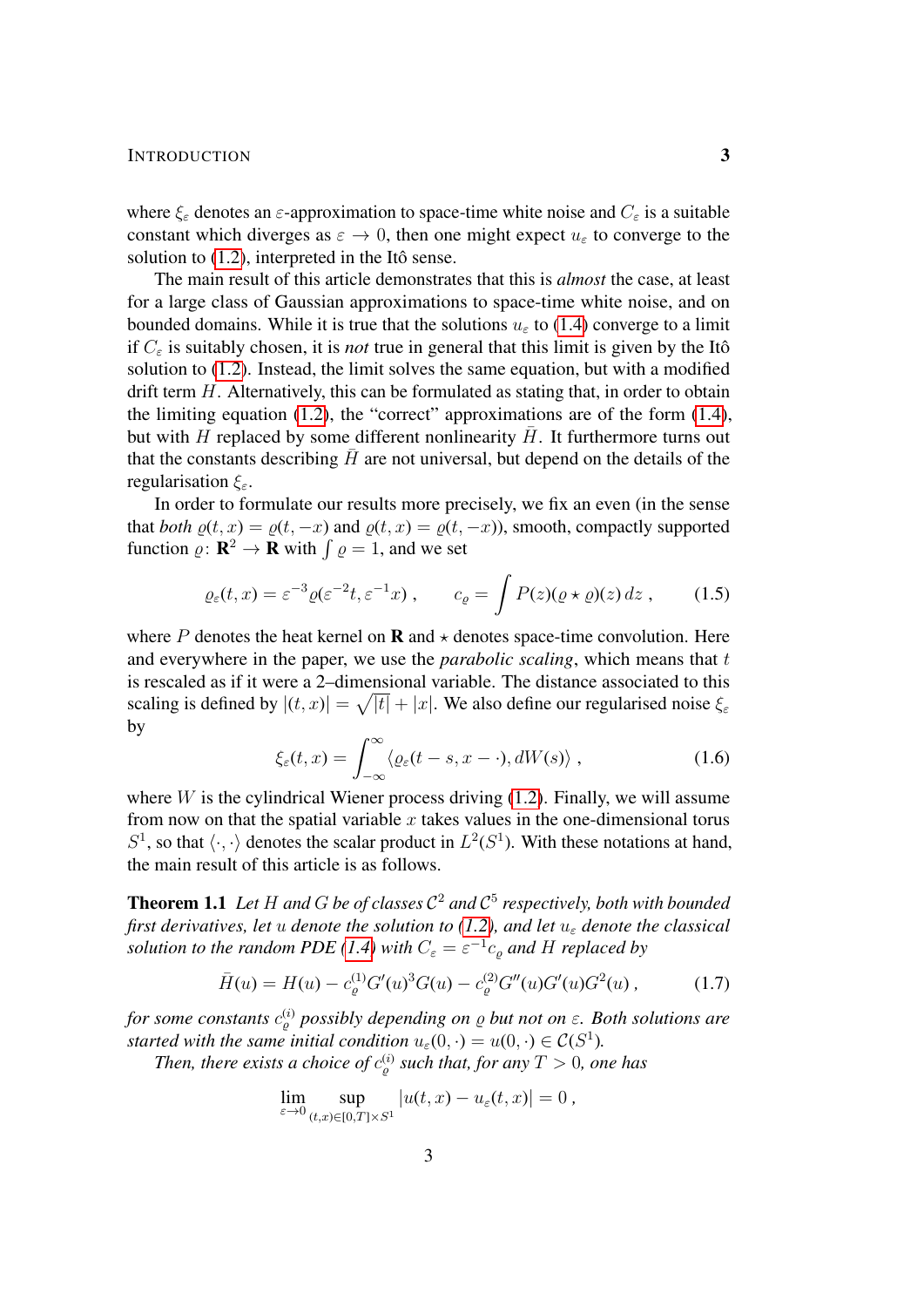*in probability. Moreover, for any*  $\alpha \in (0, \frac{1}{2})$  $\frac{1}{2}$ ) and  $t > 0$ , the restriction of  $u_{\varepsilon}$  to  $[t, T] \times S^1$  converges to u in probability for the topology of  $C^{\alpha/2, \alpha}$ .

Before we proceed, let us remark on several possible straightforward (and not so straightforward) extensions to Theorem [1.1,](#page-2-0) as well as a few reality-checks.

**Remark 1.2** There are explicit formulae for the constants  $c_{\varrho}^{(i)}$ , see Section [2](#page-7-0) below. One important remark is that if we set  $\rho(t, x) = \delta^{-1} \tilde{\varrho}(\delta^{-1}t, x)$  for some fixed  $\tilde{\varrho}$  and let  $\delta \to 0$ , then we have  $c_{\varrho}^{(i)} \to 0$ . This is not too surprising since it intuitively corresponds to first removing the temporal regularisation at fixed spatial regularisation (there, traditional generalisations of the Wong-Zakai theorem apply and only an Itô-Stratonovich correction term appears) and then only removing the spatial regularisation, under which we know that [\(1.2\)](#page-1-2) is stable [\[DPZ92\]](#page-54-0).

Remark 1.3 As will be clear, our proof automatically yields a situation analogous to that arising when building a solution theory to finite-dimensional SDEs using the theory of rough paths [\[LCL07\]](#page-55-1) (see also [\[GT10\]](#page-55-2) for an earlier attempt in this direction in the context of evolution equations): one obtains a natural notion of solution to [\(1.2\)](#page-1-2) which is pathwise, i.e. defined for some set of measure 1 independent of the initial condition and even of the choice of nonlinearities G and H. Note however that even if  $G$  and  $H$  are bounded with bounded derivatives of all orders, our construction does *not* yield the existence of a stochastic flow, but only of local solutions. The reason in a nutshell is that in order to obtain our convergence result we reformulate [\(1.4\)](#page-1-3) as a fixed point problem in a space of functions of high "regularity" (where regularity is to be understood in an unconventional sense though). In this space, just like in the classical spaces  $\mathcal{C}^{\alpha}$  for  $\alpha > 1$ , the map  $u \mapsto G(u)$  is not globally Lipschitz continuous, even if all derivatives of G are bounded. As a consequence, we cannot rule out that exceptional realisations of the driving noise and exceptional initial conditions lead to a finite-time blow-up.

Remark 1.4 Using the same methodology, one can also treat systems of equations of the type

$$
du_i = \partial_x^2 u_i dt + H_i(u) dt + G_{ij}(u) dW_j(t) ,
$$

with summation over repeated indices implied and  $W_i$  a finite collection of i.i.d. cylindrical Wiener processes. The only difficulty that arises is notational, so we will stick to the case of one single equation.

In the multi-dimensional case, it is however not obvious *a priori* how indices are paired in the correction terms. The "Itô-Stratonovich" correction multiplying  $C_{\varepsilon}$  has the same pairing of indices as in the case of classical SDEs, namely  $\partial_k G_{ij}(u) G_{kj}(u)$ , with summation over k and j implied. Keeping track of the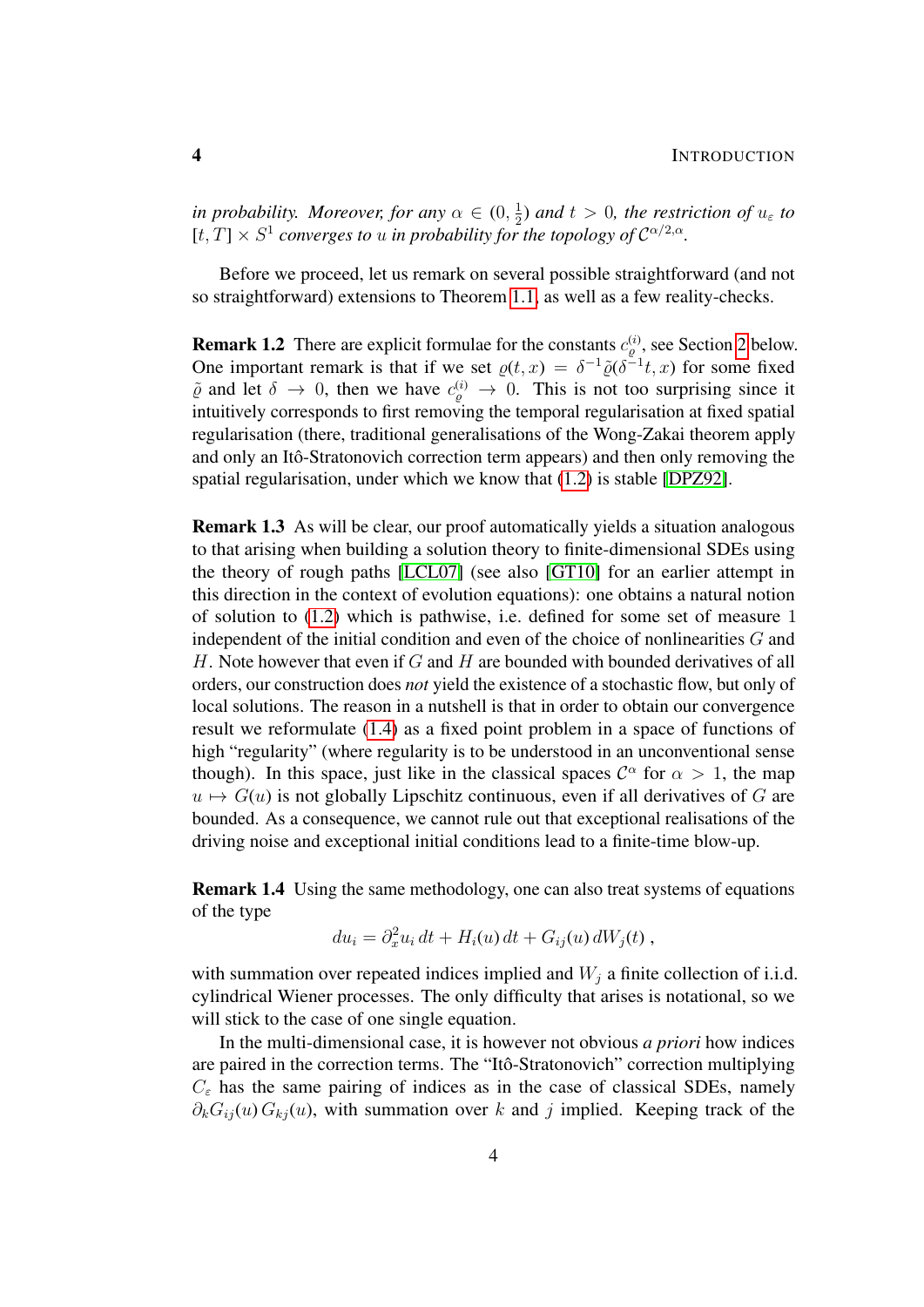INTRODUCTION 5

indices in [\(4.10\)](#page-31-0) below shows that the additional order 1 correction term is given by

$$
\bar{H}_i(u) = H_i(u) - c_{\varrho}^{(1,1)} \partial_k G_{ij}(u) \partial_\ell G_{km}(u) \partial_n G_{\ell j}(u) G_{nm}(u) \n- c_{\varrho}^{(1,2)} \partial_k G_{ij}(u) \partial_\ell G_{km}(u) \partial_n G_{\ell m}(u) G_{nj}(u) \n- c_{\varrho}^{(2,1)} \partial_{k\ell}^2 G_{ij}(u) \partial_m G_{kn}(u) G_{mj}(u) G_{\ell n}(u) \n- c_{\varrho}^{(2,2)} \partial_{k\ell}^2 G_{ij}(u) \partial_m G_{kj}(u) G_{mn}(u) G_{\ell n}(u) ,
$$
\n(1.8)

with implied summation over repeated indices. The constants  $c_{\varrho}^{(i,j)}$  appearing in this expression will be given in Section [2](#page-7-0) and are such that  $c_{\varrho}^{(1)} = c_{\varrho}^{(1,1)} + c_{\varrho}^{(1,2)}$  and similarly for  $c_{\varrho}^{(2)}$ .

Remark 1.5 The appearance of a correction term involving second derivatives of G explains why we need G to be at least of class  $C^3$ . The reason why we actually need it to be of class  $C^5$  is twofold. First, at this level of "irregularity", one could in principle also have the appearance of correction terms involving the third derivative of G. (See in particular the right hand side of [\(4.10\)](#page-31-0) below.) In our case however, the corresponding term vanishes thanks to the specific properties of Gaussian random variables. Second, in order to guarantee that the expression [\(4.10\)](#page-31-0) below belongs to  $\mathcal{D}^{\gamma,\eta}$  for some  $\gamma > 0$ , we need some control on the next order terms, so that some additional regularity beyond  $C<sup>4</sup>$  is required.

Remark 1.6 If, in the first expression of [\(2.1\)](#page-7-1), we assume that the integration variable z is real-valued and that  $P$  is the Heaviside function (which is nothing but the Green's function for the differential operator  $\partial_t$  on **R**), then we obtain  $c_{\varrho} = \frac{1}{2}$  $\frac{1}{2}$ , independently of  $\varrho$ , as a consequence of the fact that  $\varrho^{(2)}$  is symmetric and integrates to 1. This shows that the dominant correction term is indeed compatible with its interpretation as an Itô-Stratonovich correction.

**Remark 1.7** In law, the noise  $\xi_{\varepsilon}(t, x)$  is the same as  $\varepsilon^{-3/2}\xi_1(\varepsilon^{-2}t, \varepsilon^{-1}x)$ . It is then natural to ask whether a similar Wong-Zakai theorem still holds if one sets  $\xi_{\varepsilon}(t,x) = \varepsilon^{-3/2} \xi_1(\varepsilon^{-2}t, \varepsilon^{-1}x)$ , but with  $\xi_1$  an arbitrary (non-Gaussian) space-time stationary process with sufficiently rapid mixing properties. It is at this stage still unclear whether [\(1.4\)](#page-1-3) is the correct approximation in this case, as there may be additional correction terms needed. In particular, it seems plausible that correction terms of order  $\varepsilon^{-1/2}$  appear in general.

**Remark 1.8** If one sets  $\xi_{\varepsilon}(t, x) = \varepsilon^{-1} \xi_1(\varepsilon^{-2}t, \varepsilon^{-1}x)$ , then the sequence of solu-tions to [\(1.4\)](#page-1-3) with  $C_{\varepsilon} = 0$  converges to a deterministic limit, given by the solution to the corrected PDE

$$
\partial_t u = \partial_x^2 u + H(u) + c_{\varrho} G'(u) G(u) .
$$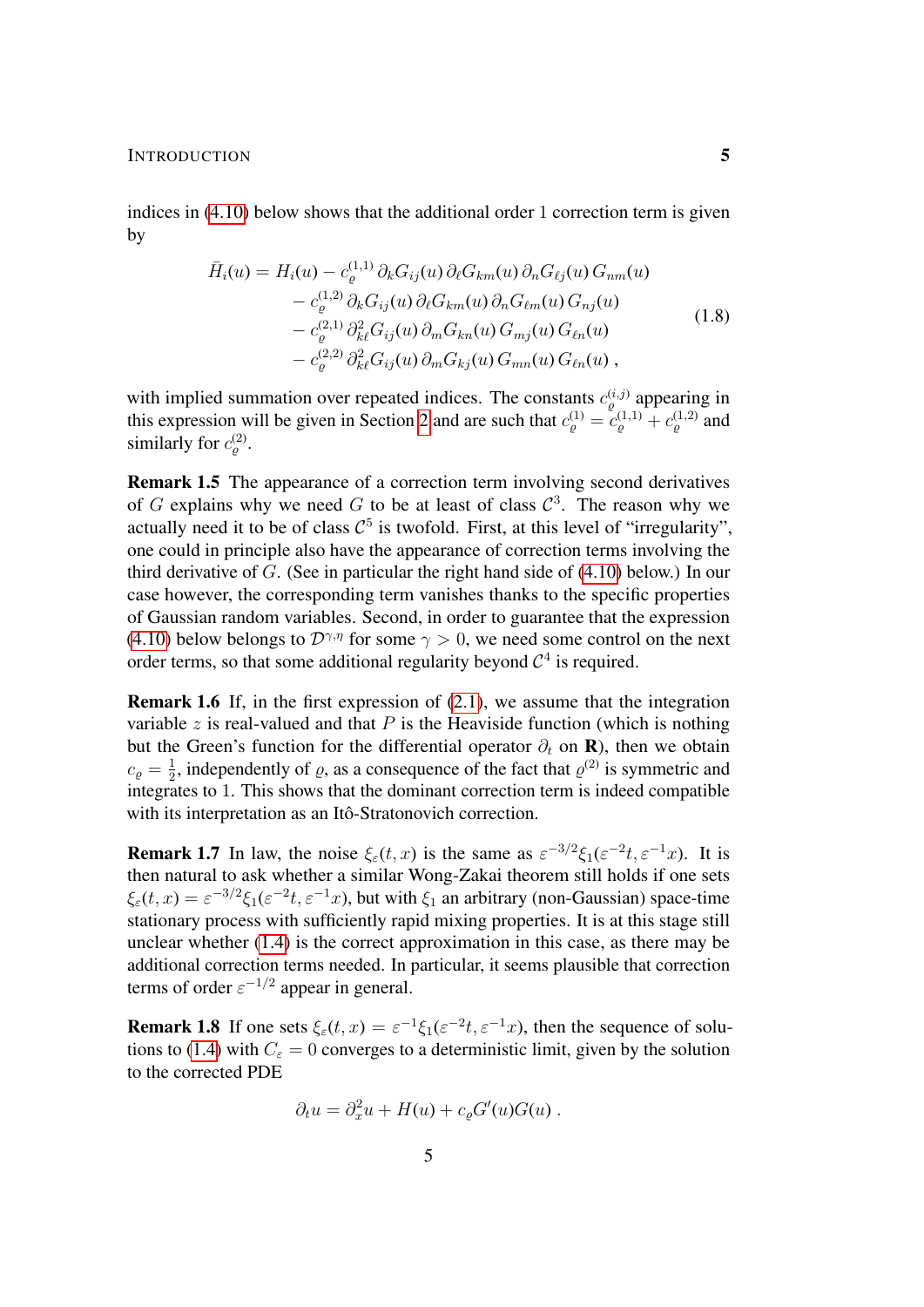See [\[PP12\]](#page-55-3) for a treatment of the linear case.

Remark 1.9 The results presented in this article are somewhat orthogonal to the results of [\[HW13\]](#page-55-4) where the authors considered a more general class of (also possibly vector-valued) equations of the type

$$
du = \partial_x^2 u dt + H_1(u) dt + H_2(u) \partial_x u dt + G(u) dW,
$$

for W an  $L^2$ -cylindrical Wiener process. Indeed, the problems tackled in [\[HW13\]](#page-55-4) include a larger class of equations and allows to consider approximations where the linear operator  $\partial_x^2$  is replaced by a quite general  $\varepsilon$ -approximation to the Laplacian. However, the allowable approximations to W included only *spatial* regularisations (with the integral already treated as an Itô integral for  $\varepsilon > 0$ ), while the whole point of the current article is to allow for *space-time* regularisations. In particular, no additional correction term appears in [\[HW13\]](#page-55-4).

Theorem [1.1](#page-2-0) is a consequence of a much stronger convergence result given in Theorem [4.7](#page-33-0) below. The statement of this stronger result does however first require the introduction of the algebraic / analytical machinery of regularity structures developed in [\[Hai14\]](#page-55-5), so we refrain from stating it here. As a consequence of this stronger result, one immediately obtains a number of results that have traditionally been considered out of the scope of current techniques of proof. For example, it immediately follows that solution to [\(1.2\)](#page-1-2) are locally continuous with respect to their initial condition in a pathwise sense, rather than just in probability.

<span id="page-5-0"></span>**Corollary 1.10** Let H be  $C^2$  and G be  $C^5$ , both with bounded first derivatives. *Then, for every*  $u_0 \in C(S^1)$ , every  $T > 0$ , and every  $\delta > 0$ , there exists a *neighbourhood* U of  $u_0$ , an event  $\Omega_0 \subset \Omega$  *with*  $P(\Omega_0) > 1 - \delta$  *and a map*  $\Phi: U \times$  $\Omega \to \mathcal{C}([0,T]\times S^1)$  such that  $\Phi(\cdot,\omega)$  is continuous for every  $\omega\in\Omega_0$  and such that  $\Phi(\bar{u}_0, \cdot)$  *solves* [\(1.2\)](#page-1-2) with initial condition  $\bar{u}_0$  for every  $\bar{u}_0 \in \mathcal{U}$ .

One also obtains the following very sharp regularity result (see for example the recent article [\[KSXZ13\]](#page-55-6) for a similar but weaker result):

<span id="page-5-1"></span>**Corollary 1.11** Let H and G be of class  $C^2$  and  $C^5$  respectively, both with bounded *first derivatives, and let* u *denote the solution to [\(1.2\)](#page-1-2). Let furthermore* v *denote the solution to the linear equation*

$$
dv = \partial_x^2 v dt + dW, \qquad v(0, x) = 0.
$$

*Then, for every random space-time point*  $(t, x) \in \mathbf{R}_+ \times S^1$  *and every*  $\kappa > 0$ *, there exists a random constant* C *such that the bound*

$$
|u(s, y) - u(t, x) - G(u(t, x))(v(s, y) - v(t, x))| \le C(\sqrt{|t - s|} + |x - y|)^{1 - \kappa},
$$
  
holds uniformly over  $y \in S^1$  and  $|t - s| < 1 \wedge |t|/2$ .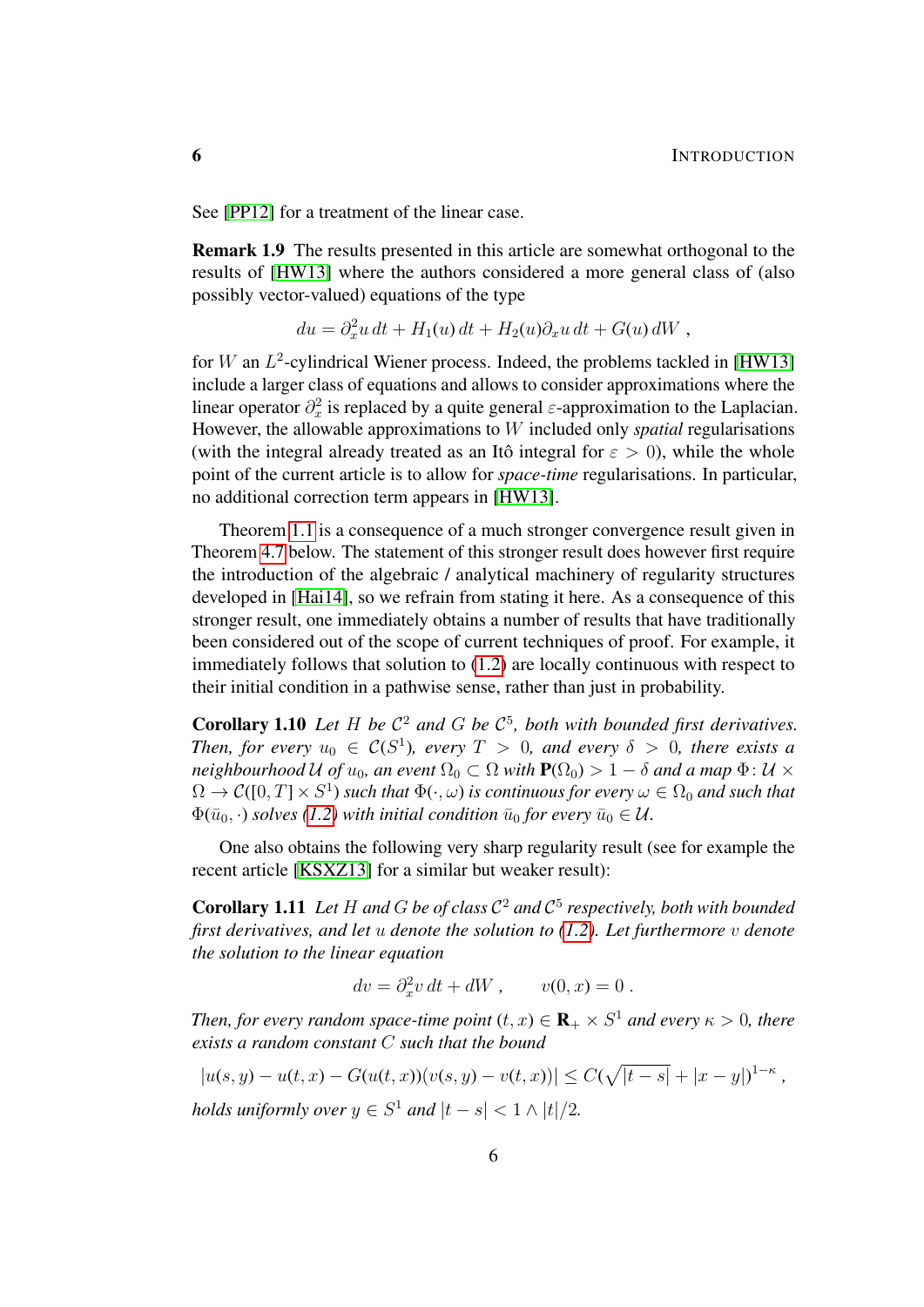#### INTRODUCTION 7

**Remark 1.12** Note here that the time  $t$  does not need to be a stopping time! This is a consequence of the pathwise nature of our analysis.

As a final application of our results, we can show that if the solutions to two stochastic PDEs driven by the same realisation of the noise and with the same diffusion coefficient  $G$  cross, then they are tangent to even higher order at their intersection.

<span id="page-6-0"></span>**Corollary 1.13** Let H,  $\bar{H}$  and G be  $C^2$ ,  $C^2$  and  $C^5$  respectively with bounded first *derivatives and let*  $u$  *and*  $\bar{u}$  *denote the solutions to [\(1.2\)](#page-1-2), as well as the same equation with* H *replaced by*  $\overline{H}$ *. Let*  $(t, x) \in \mathbf{R}_{+} \times S^{1}$  *be a random space-time point such that*  $u(t, x) = \bar{u}(t, x)$  *and let*  $\kappa > 0$ *.* 

*Then, there exist random constants* C *and* D *such that*

$$
|u(s,y) - \bar{u}(s,y) - D(y-x)| \leq C(|t-s| + |x-y|^2)^{\frac{3}{4} - \kappa},
$$

holds uniformly for  $(s, y)$  in a compact subset of  $\mathbf{R}_+ \times S^1$ . (With  $C$  depending on *the set.)* If one has  $H = \overline{H}$  and one knows furthermore that  $u(s, y) > \overline{u}(s, y)$  in a *region of the type*  $\{(s, y) : |x - y| \leq \delta \& s \in (t - \delta, t]\}$  *for some*  $\delta > 0$ *, then this bound improves to*

$$
|u(s,y) - \bar{u}(s,y) - D_1(t-s) - D_2(y-x)^2| \le C(|t-s| + |x-y|^2)^{\frac{5}{4} - \kappa},
$$

*and furthermore*  $D_1, D_2 \geq 0$ *.* 

**Remark 1.14** The assumption that  $H$  and  $G$  have bounded first derivatives ensures the existence of global solutions to [\(1.2\)](#page-1-2), which makes the statement easier to formulate. It is straightforward to localise the statements to cover situations with possible blow-ups.

**Remark 1.15** The main result of this paper, in the particular case  $H \equiv 0$  and  $G(u) = u$ , is equivalent to the convergence to its Hopf–Cole solution of the regularised KPZ equation. Indeed, consider equation [\(1.4\)](#page-1-3) with  $H(u) = -c_{\varrho}^{(1)} u$ and  $G(u) = u$ , and with an initial condition which satisfies  $u_{\epsilon}(0, x) > 0$ , for all  $x \in S^1$ , which implies that the same is true for  $u_\varepsilon(t, x)$  for all  $t > 0, x \in S^1$ . Let now  $Z_{\varepsilon}(t, x) = \log[u_{\varepsilon}(t, x)]$ . Dividing [\(1.4\)](#page-1-3) by  $u_{\varepsilon}$ , we obtain that

$$
\partial_t Z_{\varepsilon} = \partial_x^2 Z_{\varepsilon} + (\partial_x Z_{\varepsilon})^2 - c_{\varrho}^{(1)} - C_{\varepsilon} + \xi_{\varepsilon}.
$$

A consequence of Theorem [1.1](#page-2-0) is that  $Z_{\epsilon}(t, x) \to Z(t, x) := \log u(t, x)$ , where u solves the SPDE

$$
du = \partial_x^2 u \, dt + u \, dW(t)
$$

in the Itô sense, i.e.  $Z$  is the Hopf–Cole solution of the KPZ equation. This result was implicit in [\[Hai13,](#page-55-7) [Hai14\]](#page-55-5) but not formulated there in detail. It is also used in [\[HQ15\]](#page-55-8) to identify the limit for a class of weakly asymmetric interface fluctuation models as being the Hopf–Cole solution of the KPZ equation.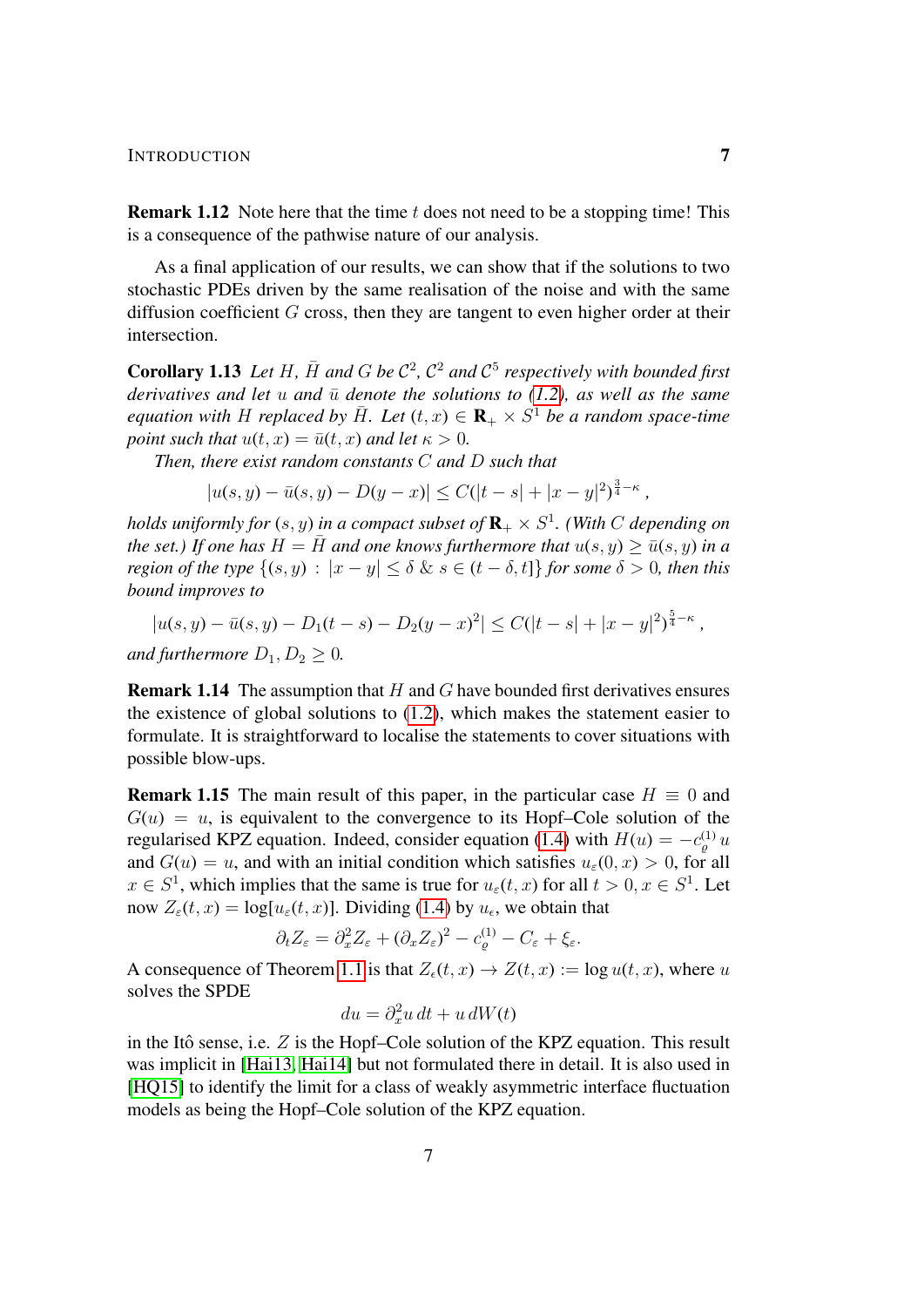## Acknowledgements

MH gratefully acknowledges financial support from the Philip Leverhulme Trust, the Royal Society, and the ERC.

# <span id="page-7-0"></span>2 Values of constants

In this section, we give explicit expressions for  $c_{\varrho}^{(1)}$  and  $c_{\varrho}^{(2)}$  and we discuss the limiting behaviours of these constants under scalings of the type  $\rho = \delta^{-1} \tilde{\varrho}(\delta^{-1} t, x)$ and  $\rho = \delta^{-1}\tilde{\varrho}(t, \delta^{-1}x)$ . This allows us to also consider different scaling behaviours for the noise.

Denoting by P the heat kernel (with the convention that  $P(t, x) = 0$  for  $t \le 0$ ), by  $\delta$  the Dirac at the origin, and using the shorthand  $\varrho^{(2)} = \varrho \star \varrho$ , the constants  $c_{\varrho}^{(i)}$ are given by the expression

<span id="page-7-1"></span>
$$
c_{\varrho}^{(i)} = c_{\varrho}^{(i,1)} + c_{\varrho}^{(i,2)} \;,
$$

with

$$
c_{\varrho}^{(1,1)} = \int P(z_1)P(z_2)P(z_3)\,\varrho^{(2)}(z_1+z_2)\varrho^{(2)}(z_2+z_3)\,\prod_{i=1}^3 dz_i,
$$
  
\n
$$
c_{\varrho}^{(1,2)} = \int P(z_1)P(z_2)(P(z_3)\,\varrho^{(2)}(z_3) - c_{\varrho}\delta(z_3))\varrho^{(2)}(z_1+z_2+z_3)\,\prod_{i=1}^3 dz_i,
$$
  
\n
$$
c_{\varrho}^{(2,1)} = \int P(z_1)P(z_2)P(z_3)\,\varrho^{(2)}(z_1+z_2)\varrho^{(2)}(z_2-z_3)\,\prod_{i=1}^3 dz_i,
$$
  
\n
$$
c_{\varrho}^{(2,2)} = \int P(z_1)P(z_2)(P(z_3)\,\varrho^{(2)}(z_3) - c_{\varrho}\delta(z_3))\varrho^{(2)}(z_1-z_2+z_3)\,\prod_{i=1}^3 dz_i.
$$
 (2.1)

Here, the integration variables  $z_i$  are space-time variables and are integrated over all of  $\mathbb{R}^2$ . More concisely, if we draw a node • for each integration variable, a special node  $\bullet$  for the origin, an arrow for the heat kernel (evaluated at the difference between the two variables that it connects), and a dotted line for  $\varrho^{(2)}$  (also evaluated at the difference between the two variables that it connects), then [\(2.1\)](#page-7-1) can be rewritten much more concisely and suggestively as

<span id="page-7-2"></span>
$$
c_{\varrho} = \begin{pmatrix} 1 \\ 1 \end{pmatrix}, \quad c_{\varrho}^{(1,1)} = \begin{pmatrix} 1 \\ 1 \end{pmatrix}, \quad c_{\varrho}^{(1,2)} = \begin{pmatrix} 1 \\ 1 \end{pmatrix}, \quad c_{\varrho}^{(2,2)} = \begin{pmatrix} 1 \\ 1 \end{pmatrix}, \quad c_{\varrho}^{(2,2)} = \begin{pmatrix} 1 \\ 1 \end{pmatrix}, \quad c_{\varrho}^{(2,2)} = \begin{pmatrix} 1 \\ 1 \end{pmatrix}, \quad c_{\varrho}^{(2,2)} = \begin{pmatrix} 1 \\ 1 \end{pmatrix}, \quad c_{\varrho}^{(2,2)} = \begin{pmatrix} 1 \\ 1 \end{pmatrix}, \quad c_{\varrho}^{(2,2)} = \begin{pmatrix} 1 \\ 1 \end{pmatrix}, \quad c_{\varrho}^{(2,2)} = \begin{pmatrix} 1 \\ 1 \end{pmatrix}, \quad c_{\varrho}^{(2,2)} = \begin{pmatrix} 1 \\ 1 \end{pmatrix}, \quad c_{\varrho}^{(2,2)} = \begin{pmatrix} 1 \\ 1 \end{pmatrix}, \quad c_{\varrho}^{(2,2)} = \begin{pmatrix} 1 \\ 1 \end{pmatrix}, \quad c_{\varrho}^{(2,2)} = \begin{pmatrix} 1 \\ 1 \end{pmatrix}, \quad c_{\varrho}^{(2,2)} = \begin{pmatrix} 1 \\ 1 \end{pmatrix}, \quad c_{\varrho}^{(2,2)} = \begin{pmatrix} 1 \\ 1 \end{pmatrix}, \quad c_{\varrho}^{(2,2)} = \begin{pmatrix} 1 \\ 1 \end{pmatrix}, \quad c_{\varrho}^{(2,2)} = \begin{pmatrix} 1 \\ 1 \end{pmatrix}, \quad c_{\varrho}^{(2,2)} = \begin{pmatrix} 1 \\ 1 \end{pmatrix}, \quad c_{\varrho}^{(2,2)} = \begin{pmatrix} 1 \\ 1 \end{pmatrix}, \quad c_{\varrho}^{(2,2)} = \begin{pmatrix} 1 \\ 1 \end{pmatrix}, \quad c_{\varrho}^{(2,2)} = \begin{pmatrix} 1 \\ 1 \end{pmatrix}, \quad c_{\varrho}^{(2,2)} = \begin{pmatrix} 1 \\ 1 \end{pmatrix}, \quad c_{\varrho}^{(2,2)} = \begin{pmatrix} 1 \\ 1 \end{pmatrix
$$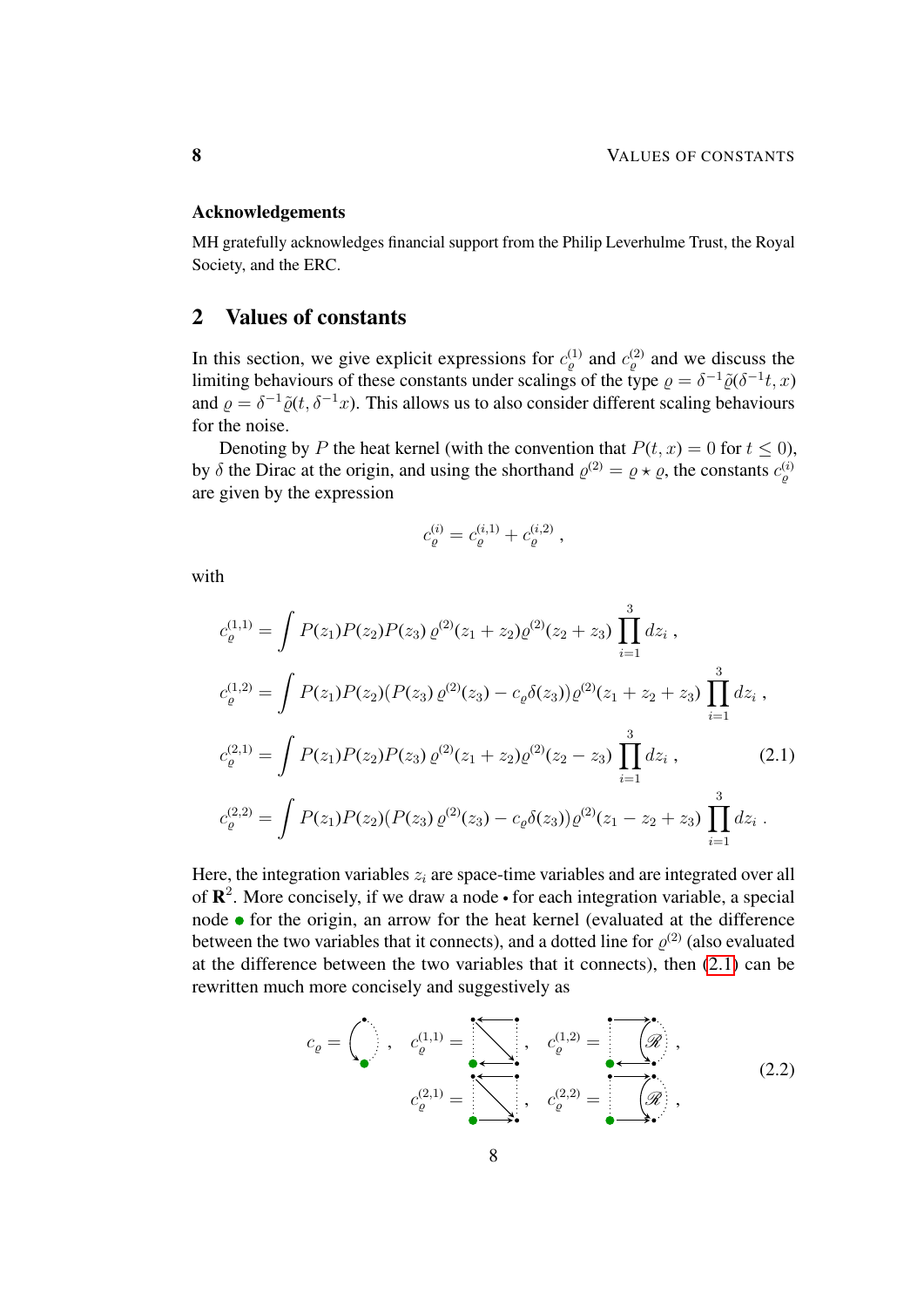where the symbol  $\mathcal R$  inside a loop indicates that it was "renormalised" by subtracting a delta-function with weight identical to the integral of the kernel represented by the loop. In this case, the kernel in question is  $P\varrho^{(2)}$  and its integral is precisely  $c<sub>o</sub>$ . This kind of notation will be used extensively in Section [5](#page-35-0) below, so we urge the reader to familiarise themselves with the link between [\(2.2\)](#page-7-2) and [\(2.1\)](#page-7-1). Note also that in this particular case, the location on the graph of the distinguished variable  $\bullet$ representing the origin does not matter.

The fact that the integrals depicted by [\(2.2\)](#page-7-2) converge (and the precise meaning of the ones involving "renormalisation") is not completely obvious, so we will discuss this now.

## <span id="page-8-0"></span>2.1 Convergence of the renormalisation constants

The convergence of the integral defining  $c<sub>o</sub>$  is very easy to verify, so we focus on the remaining four terms. There are three issues with the definitions [\(2.2\)](#page-7-2): integrability of the expressions at short scales, integrability at large scales, and the meaning of the "renormalised" integrals. Regarding integrability at small scales, it is very easy to convince oneself that this is not a problem, thanks to the relatively mild singularity of the heat kernel and the boundedness of the function  $\varrho^{(2)}$ .

Regarding the integrability at large scales, we first consider the terms  $c_{\varrho}^{(i,1)}$ . For these terms, we see that thanks to the fact that  $P(t, x) = 0$  for  $t < 0$  and  $\varrho^{(2)}$  is compactly supported, the time variables take values in a compact domain. Pictorially, if two nodes are connected by  $\varrho^{(2)}$  like this • mand the corresponding time variables can be separated by at most a fixed finite distance. Furthermore, for any configuration of the type (here, the direction of the arrows does matter), the time coordinate of the middle variables has to lie between the time coordinates of the other two. Since, for any fixed time, the heat kernel decays exponentially fast in the space variable, this shows that the expressions for the constants  $c_{\varrho}^{(i,1)}$  are well-defined.

Regarding  $c_{\varrho}^{(1,2)}$ , we can simply rewrite it as



Using the same considerations as those used to bound  $c_{\varrho}^{(i,1)}$ , we conclude that each of these two terms converges separately.

The constant  $c_{\varrho}^{(2,2)}$  is a little bit more delicate to bound. Indeed, if we decompose it as we did for  $\tilde{c}_{\varrho}^{(1,2)}$ , then we see that each of these terms taken individually diverges. This can be easily seen for the second term, since this is given by  $\int \varrho^{(2)}(z_1 - z_2) P(z_1) P(z_2) dz_1 dz_2$  and  $|P(z)|^2$  decays like  $|z|^{-2}$  which is far from being integrable at large scales. (Recall that we endow  $\mathbb{R}^2$  with the parabolic distance which, for  $z = (t, x)$ , is given by  $|z| = |x| + \sqrt{|t|}$ . When endowed with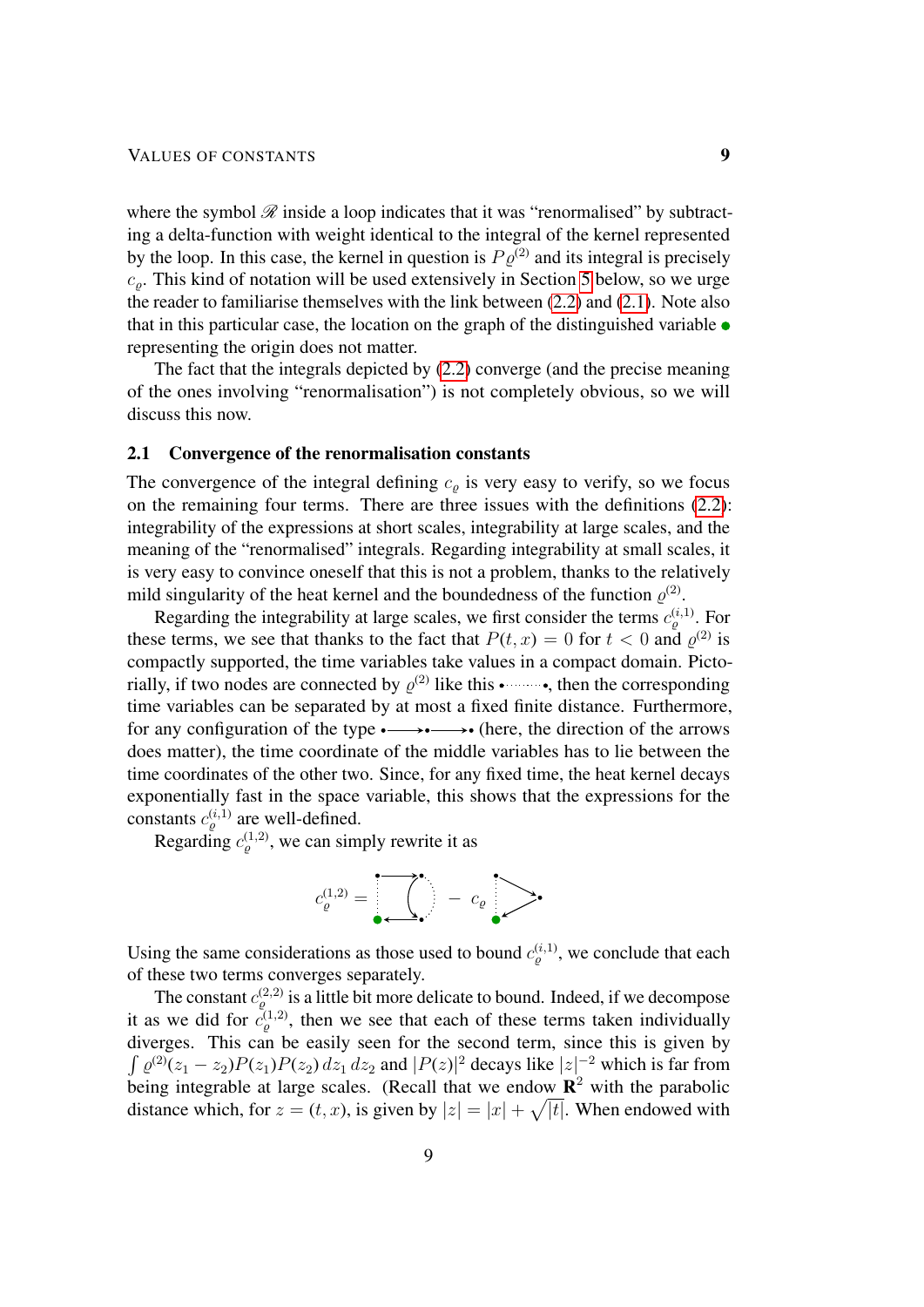the parabolic scaling, the scaling dimension of  $\mathbb{R}^2$  is equal to 3, so we are one whole power short of being integrable, and not just borderline.) Denote now by Q the distribution formally given by  $Q(z) = P(z)\varrho^{(2)}(z) - c_{\varrho} \delta_0(z)$ , then  $c_{\varrho}^{(2,2)}$  should be interpreted as

$$
c_{\varrho}^{(2,2)} = \int \varrho^{(2)}(z_1 - z_2)(P \star Q)(z_1) P(z_2) dz_1 dz_2.
$$

A finite bound on this expression then follows immediately from the following very simple result.

**Lemma 2.1** *There exists a constant* C *such that the function*  $P \star Q$  *is bounded by*  $C(|z|^{-1} \wedge |z|^{-3})$ , uniformly in z.

*Proof.* We use the the fact that Q has compact support (since  $\varrho$ , hence also  $\varrho^{(2)}$ , has this property), integrates to 0 and is even in the spatial variable. As a consequence, it annihilates every function of the form  $(t, x) \mapsto a+bx$  with  $a, b \in \mathbb{R}$ . The claim then follows immediately from [\[Hai14,](#page-55-5) Prop. A.1] (applying it with  $A = \{(0, 0), (0, 1)\}\)$ , combined with the scaling properties of P.  $\Box$ 

#### <span id="page-9-0"></span>2.2 Non-parabolic scalings: spatial regularisation

The case of purely spatial regularisation formally corresponds to the case  $\rho(t, x)$  =  $\delta_0(t)\bar{g}(x)$  (with  $\delta_0$  the Dirac distribution centred at the origin). In general, one could consider a regularisation of the noise of the type  $\xi_{\varepsilon} = \varepsilon^{-(1+\beta)/2} \xi_1(\varepsilon^{-\beta}t, \varepsilon^{-1}x)$  for some  $\beta > 2$ , which corresponds to the case where we consider approximations that are "more regular" in space than in time. We can recast this in the previous framework, but now  $\rho$  (or rather  $\rho^{(2)}$  since this is all that ever matters for the calculation of our constants) is replaced by

<span id="page-9-1"></span>
$$
\varrho_{\delta}^{(2)}(t,x) = \delta^{-1} \varrho^{(2)}(\delta^{-1}t,x) , \qquad \delta = \varepsilon^{\beta - 2} . \tag{2.3}
$$

With such a choice, we then obtain

$$
c_{\varrho} = c_{\varrho}(\delta) = \int P(z) \, \varrho_{\delta}^{(2)}(z) \, dz \to c_{\varrho}(0) = \int_0^\infty \varrho^{(2)}(t,0) \, dt \ ,
$$

which is consistent with the results obtained in [\[PP12,](#page-55-3) [HPP13\]](#page-55-9).

We claim that the constants  $c_{\varrho}^{(i,j)}$  converge to 0 as  $\delta \to 0$  if the regularisation  $\varrho^{(2)}$ is of the form [\(2.3\)](#page-9-1). Regarding the constants  $c_{\varrho}^{(i,2)}$ , it is straightforward to see that, weakly, one has  $P \varrho_{\delta}^{(2)} \to c_{\varrho}(0) \delta_0$ , so that these two constants do indeed converge to 0 as  $\delta \to 0$ . Regarding the constants  $c_{\varrho}^{(i,1)}$ , we obtain an upper bound on their absolute values by replacing  $\varrho_{\delta}^{(2)}$  $\delta^{(2)}(t, x)$  by the function  $\delta^{-1} \mathbf{1}_{|t| < \delta}(t, x)$ . For any fixed values of the three time variables, the integration over the spatial variables is then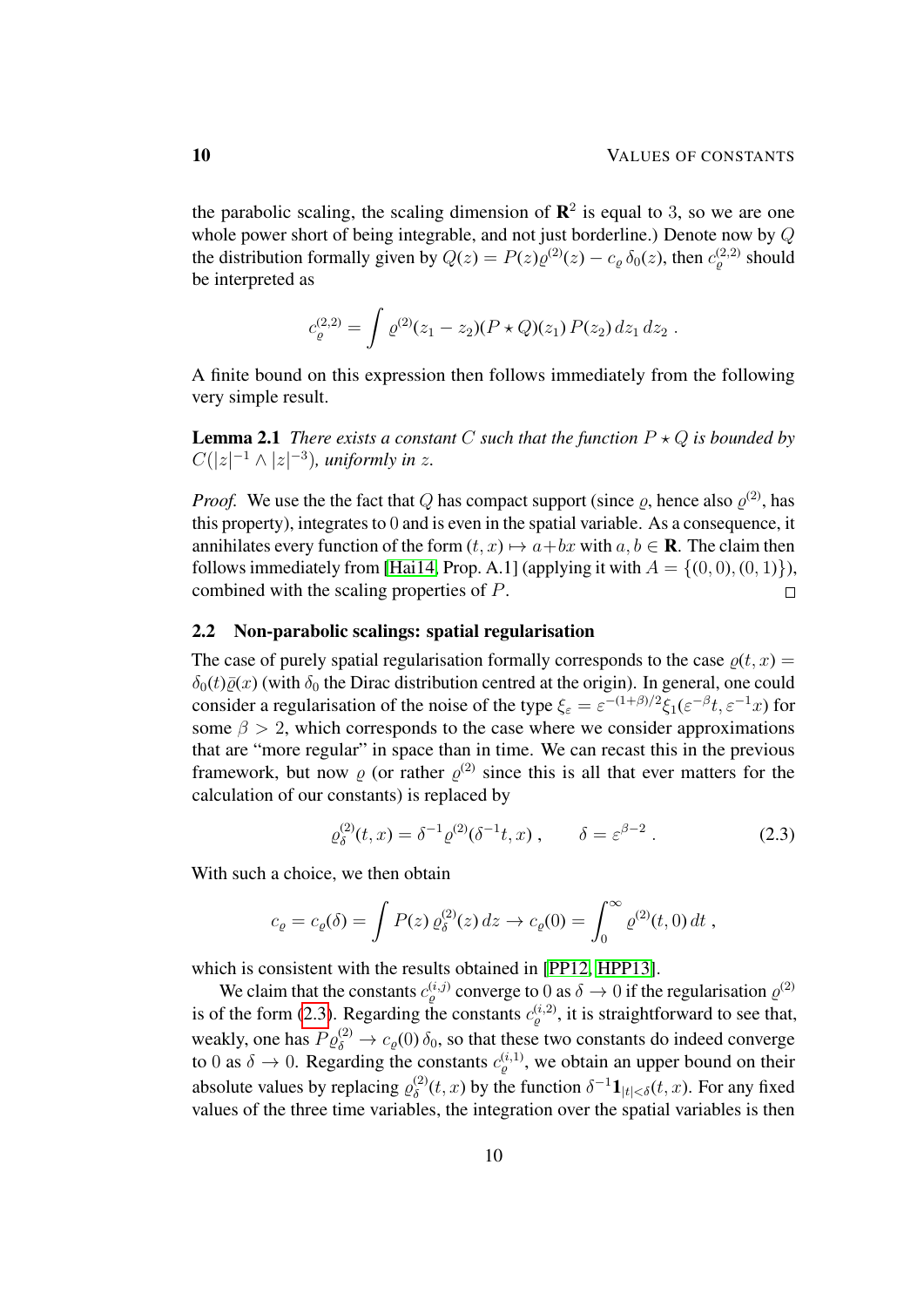bounded by  $\delta^{-2}$  as a simple consequence of the fact that  $\int P(t, x) dx = 1$  for every t. (The factor  $\delta^{-2}$  comes from the two factors  $\varrho_{\delta}^{(2)}$  $\delta^{(2)}$ .) Since the time variables are bounded by some multiple of  $\delta$  and there are three time integrals, we conclude that  $|c_{\varrho}^{(i,1)}| \leq C\delta$  for some C, so that they also converge to 0. This is also consistent with [\[BMS95,](#page-54-1) Thm 1.11], where the authors obtain a convergence result similar in spirit to our Theorem [1.1,](#page-2-0) but with  $\xi_{\varepsilon}$  given by a regularisation of space-time white noise at scale  $\varepsilon$  in space and scale  $\exp(-c/\varepsilon)$  (which is of course *much* smaller than  $\varepsilon^2$ ) in time.

## <span id="page-10-0"></span>2.3 Non-parabolic scalings: temporal regularisation

The case of temporal regularisation is much less obvious, and this was already the "difficult case" in [\[PP12,](#page-55-3) [HPP13\]](#page-55-9). This time, we consider a regularisation of the noise of the type  $\xi_{\varepsilon} = \varepsilon^{-1+\frac{\beta}{2}} \xi_1(\varepsilon^{-2}t, \varepsilon^{-\beta}x)$  for some  $\beta > 1$ . Again, we can recast this into our framework, with  $\varrho^{(2)}$  replaced by

$$
\varrho_\delta^{(2)}(t,x) = \delta^{-1} \varrho^{(2)}(t,\delta^{-1}x) , \qquad \delta = \varepsilon^{\beta - 1} .
$$

With this choice it is then straightforward to verify that one has

$$
c_{\varrho} = \int P(z) \, \varrho_{\delta}^{(2)}(z) \, dz \to \int_0^\infty \frac{\bar{\varrho}(t)}{\sqrt{4\pi t}} \, dt \;,
$$

where we used the shorthand notation  $\bar{\varrho}(t) = \int_{\mathbf{R}} \varrho^{(2)}(t, x) dx$ . This is due to the fact that  $\varrho_{\delta}^{(2)}$  $\delta$  degenerates to a Dirac delta-function in the spatial variable and  $P(t, 0) = 1/\sqrt{4\pi t}$ . Inspection of [\(2.1\)](#page-7-1), combined with the fact that the heat kernel P satisfies the identities

$$
\int_{\mathbf{R}} P_s(x) P_t(x) dx = \frac{1}{\sqrt{4\pi(s+t)}},
$$

$$
\int_{\mathbf{R}} P_s(x) P_t(x) P_u(x) dx = \frac{1}{4\pi\sqrt{st+tu+su}},
$$

yields furthermore the expressions

$$
c_{\varrho}^{(1)} = \frac{1}{4\pi} \int_{\mathbf{R}^3_+} \frac{\bar{\varrho}(t+s)\bar{\varrho}(t+u)}{\sqrt{st+tu+su}} ds dt du
$$
  
+ 
$$
\frac{1}{4\pi} \int_{\mathbf{R}^3_+} \frac{\bar{\varrho}(t+u+s)}{\sqrt{t+s}} \left(\frac{\bar{\varrho}(u)}{\sqrt{u}} - c_{\varrho} \delta(u)\right) du ds dt ,
$$
  

$$
c_{\varrho}^{(2)} = \frac{1}{4\pi} \int_{\mathbf{R}^3_+} \frac{\bar{\varrho}(t-s)\bar{\varrho}(t+u)}{\sqrt{st+tu+su}} ds dt du
$$
  
+ 
$$
\frac{1}{4\pi} \int_{\mathbf{R}^3_+} \frac{\bar{\varrho}(t+u-s)}{\sqrt{t+s}} \left(\frac{\bar{\varrho}(u)}{\sqrt{u}} - c_{\varrho} \delta(u)\right) du ds dt ,
$$

for the constants governing the remaining two correction terms.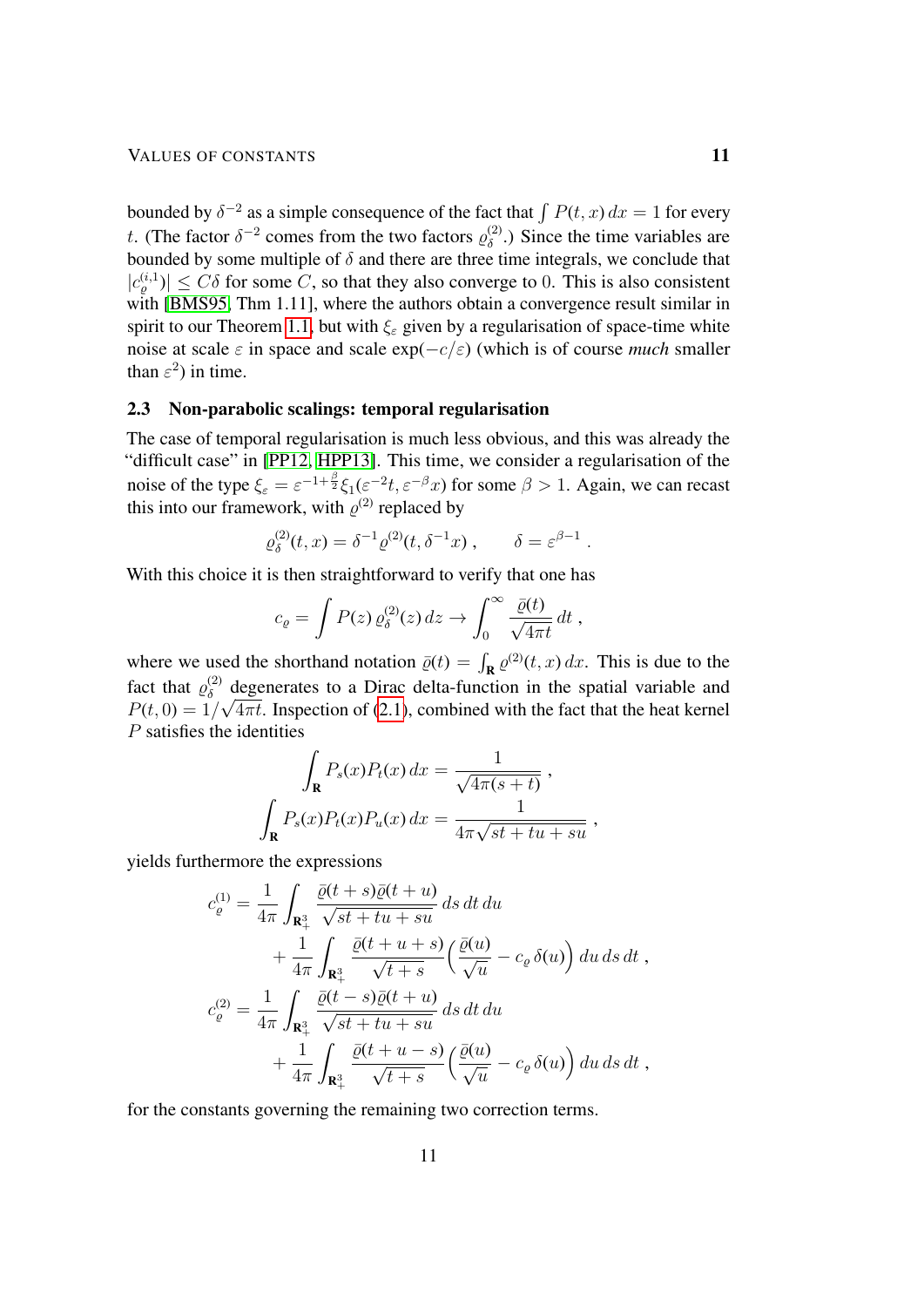# <span id="page-11-0"></span>3 Regularity structures

In order to prove the type of convergence result mentioned in the introduction, we make use of the theory of regularity structures developed in [\[Hai14\]](#page-55-5). A complete self-contained exposition of the theory is of course beyond the scope of this article, so we will content ourselves with a short summary of the theory's main concepts and results, when specialised to the specific example of the class [\(1.2\)](#page-1-2). For a more concise exposition of the general theory, see also the lecture notes [\[Hai15\]](#page-55-10), as well as [\[FH14,](#page-55-11) Chapter 15].

The main ingredient of the theory is that of a *regularity structure*. This consists first of a graded vector space  $\mathcal{T}=\bigoplus_{\alpha\in A}\mathcal{T}_\alpha$  where  $A$  denotes a set of real-valued indices (called homogeneities) that is locally finite and bounded from below. In our specific situation, each of the spaces  $\mathcal{T}_{\alpha}$  is finite-dimensional and comes with a distinguished canonical basis. The space  $\mathcal T$  also comes endowed with a group  $\mathcal G$ of continuous linear transformations of T with the property that, for every  $\Gamma \in \mathcal{G}$ , every  $\alpha \in A$ , and every  $\tau \in \mathcal{T}_{\alpha}$  one has

<span id="page-11-2"></span>
$$
\Gamma \tau - \tau \in \bigoplus_{\beta < \alpha} \mathcal{T}_{\beta} \,. \tag{3.1}
$$

The canonical example to keep in mind is the space  $\bar{\mathcal{T}} = \bigoplus_{n \in \mathbb{N}} \bar{\mathcal{T}}_n$  of abstract polynomials in finitely many indeterminates, with  $A = N$  and  $\overline{\mathcal{T}}_n$  denoting the space of monomials that are homogeneous of degree  $n$ . In this case, a natural group of transformations G acting on  $\overline{T}$  is given by the group of translations, which does indeed satisfy [\(3.1\)](#page-11-2).

#### <span id="page-11-1"></span>3.1 Specific regularity structure

The regularity structure that is relevant for the analysis of [\(1.2\)](#page-1-2) is built in the following way. First, we start with the regularity structure  $\bar{\mathcal{T}}$  given by all polynomials in two indeterminates, let us call them  $X_1$  and  $X_0$ , which denote the space and time directions respectively. We do however endow these with the usual parabolic space-time scaling so that each factor of the "time" variable  $X_0$  increases the homogeneity by 2. In particular, one has  $\mathbf{1} \in \overline{\mathcal{T}}_0$ ,  $X_1 \in \overline{\mathcal{T}}_1$ ,  $X_0 \in \overline{\mathcal{T}}_2$ ,  $X_1^2 \in \overline{\mathcal{T}}_2$ , etc.

We then introduce two additional symbols,  $\Xi$  and  $\mathcal{I}$ , which will be interpreted as an abstract representation of the driving noise  $\xi$  and of the operation of convolution with the heat kernel respectively. Fixing some (sufficiently small in the sequel) exponent  $\kappa > 0$ , we then define  $\mathcal{T}_{-\frac{3}{2}-\kappa}$  as the copy of **R** with unit vector denoted by  $\Xi$  and we postulate that if  $\tau$  is some formal expression with homogeneity  $|\tau| = \alpha$ , then  $\mathcal{I}(\tau)$  is a new formal expression with homogeneity  $|\mathcal{I}(\tau)| = \alpha + 2$ . Furthermore, we also postulate that  $\mathcal{I}(X^k) = 0$  for every multiindex k. (Here, for  $k = (k_0, k_1)$ , we have used the shorthand  $X^k = X_0^{k_0} X_1^{k_1}$ .) See Section [3.3](#page-14-0) below,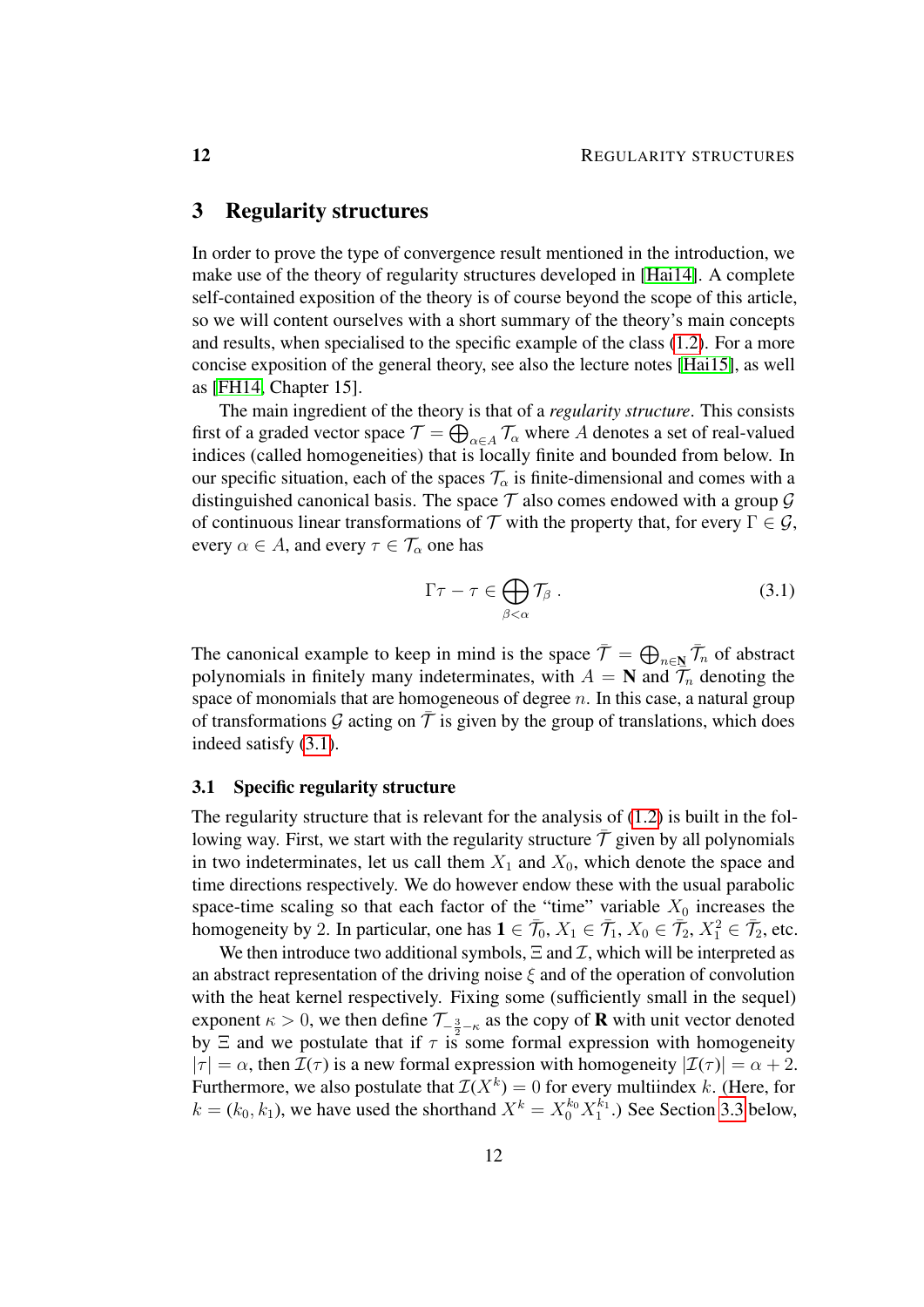and in particular [\(3.8\)](#page-14-1), for an interpretation of this fact. Furthermore, if  $\tau$ ,  $\bar{\tau}$  are formal expressions with respective homogeneities  $\alpha$ ,  $\bar{\alpha}$ , then  $\tau \bar{\tau} = \bar{\tau} \tau$  is postulated to be a new formal expression with homogeneity  $\alpha + \bar{\alpha}$ .

A few examples of formal expression with their respective homogeneities that can in principle be built in this way are given by

$$
|X_0 \Xi| = \frac{1}{2} - \kappa \,, \quad |\Xi \mathcal{I}(\Xi)| = -1 - 2\kappa \,, \quad |\Xi^2 \mathcal{I}(\Xi)^2| = -2 - 4\kappa \,. \tag{3.2}
$$

In order to define our regularity structure  $\mathcal{T}$ , we do not keep all of these formal expressions, but only those that are actually useful for the abstract reformulation of  $(1.2)$ . More precisely, we consider a collection U of formal expressions which is the smallest collection containing 1,  $X_0$ , and  $X_1$ , and such that

<span id="page-12-1"></span>
$$
\tau \in \mathcal{U} \Rightarrow \mathcal{I}(\tau) \in \mathcal{U},
$$
  
\n
$$
\tau \in \mathcal{U} \Rightarrow \mathcal{I}(\Xi \tau) \in \mathcal{U},
$$
  
\n
$$
\tau, \overline{\tau} \in \mathcal{U} \Rightarrow \tau \overline{\tau} \in \mathcal{U}.
$$
  
\n(3.3)

We then set

$$
\mathcal{W} = \mathcal{U} \cup \{\Xi \tau : \tau \in \mathcal{U}\},\,
$$

and we define  $\mathcal T$  as the set of all linear combinations of elements in W. Naturally,  $\mathcal{T}_{\alpha}$  consists of those linear combinations that only involve elements in W that are of homogeneity  $\alpha$ . Furthermore,  $W$  is the previously announced set of canonical basis elements of  $\mathcal T$ . In particular,  $\mathcal T$  contains the first two expressions of [\(3.2\)](#page-12-1), but not the last one. It follows furthermore from [\[Hai14,](#page-55-5) Lemma 8.10] that, for every  $\alpha \in \mathbf{R}$ , W contains only finitely many elements of homogeneity less than  $\alpha$ , so that each  $\mathcal{T}_{\alpha}$  is finite-dimensional and  $A \cap (-\infty, \alpha]$  is finite.

We also decompose  $T$  into a direct sum as

<span id="page-12-2"></span>
$$
\mathcal{T} = \mathcal{T}_{\Xi} \oplus \mathcal{T}_{\mathcal{U}} , \qquad (3.4)
$$

where  $\mathcal{T}_U$  is the linear span of U and  $\mathcal{T}_\Xi$  is the linear span of  $\Xi U$ , which are all those symbols in W containing a factor  $\Xi$ .

#### <span id="page-12-0"></span>3.2 Structure group

Let us now describe the structure group G associated to the space  $\mathcal T$ . For this, we first introduce  $\mathcal{T}_+$ , the free commutative algebra generated by the formal expressions

$$
\mathcal{W}_+ \stackrel{\text{def}}{=} \{X_0, X_1\} \cup \{\mathcal{J}_k(\tau) : \tau \in \mathcal{W} \setminus \overline{\mathcal{T}}, |k| < |\tau| + 2\},\qquad(3.5)
$$

where k is an arbitrary 2-dimensional multiindex and  $|k|$  denotes its "parabolic length", i.e.

<span id="page-12-3"></span>
$$
|k| = 2k_0 + k_1.
$$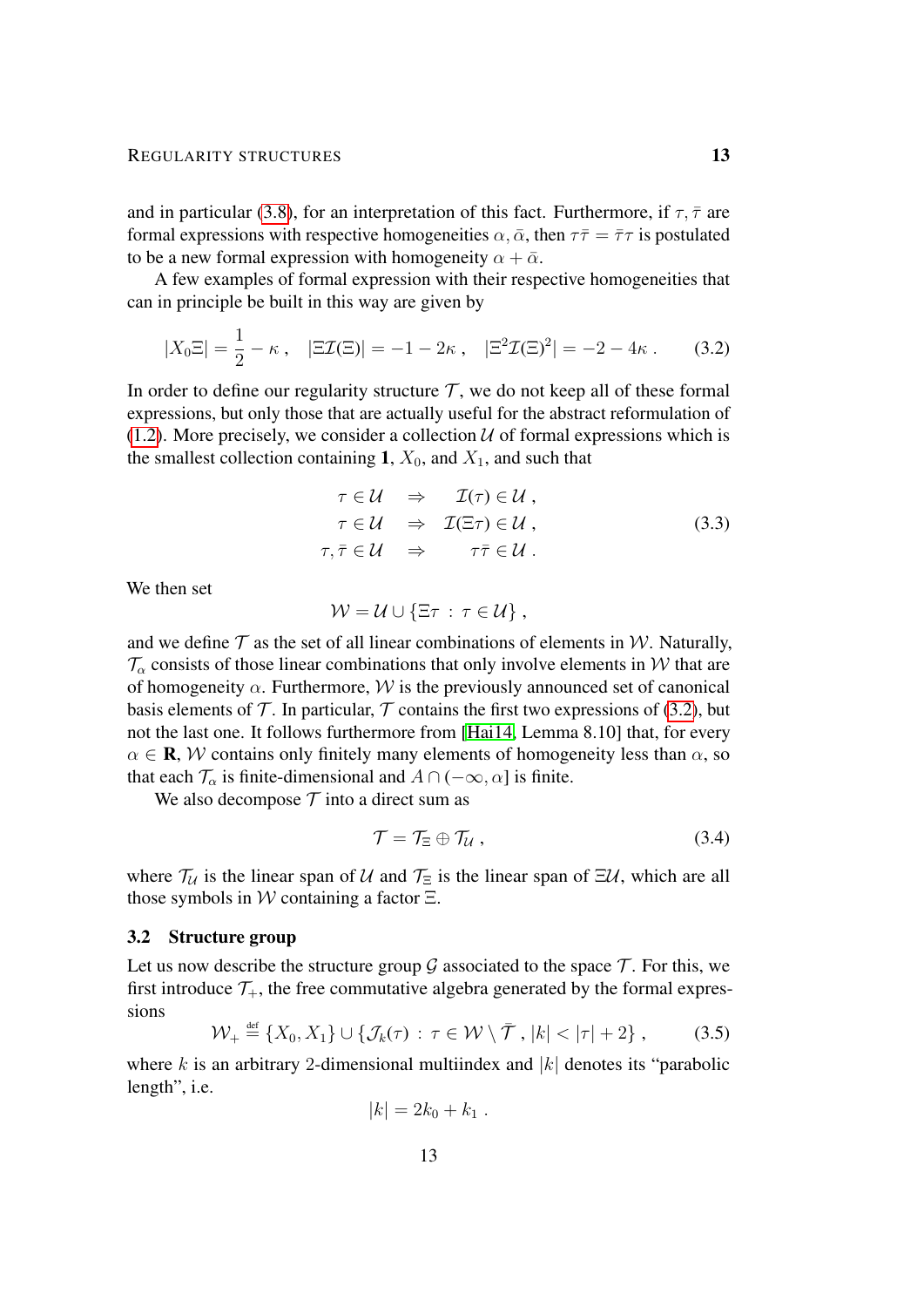In other words,  $\mathcal{T}_+$  consists of all linear combinations of products of formal expressions in  $W_+$ . We will view  $\mathcal{J}_k$  as a map from  $\mathcal T$  into  $\mathcal T_+$  by postulating that it acts linearly on T and that  $\mathcal{J}_k(\tau) = 0$  for those formal expressions  $\tau$  for which  $|\tau| + 2 \leq |k|$  or  $\tau \in \overline{T}$ . Note that for the moment, elements of  $\mathcal{T}_+$  are formal objects. They will be used later on to index matrix elements for some useful linear transformations on  $T$ . We will give explicit formulae for the relations between these formal expressions and the numbers they represent in Section [3.3.](#page-14-0)

With this definition at hand, we construct a linear map  $\Delta: \mathcal{T} \to \mathcal{T} \otimes \mathcal{T}_+$  in a recursive way. In order to streamline notations, we shall write  $\tau^{(1)} \otimes \tau^{(2)}$  as a shorthand for  $\Delta \tau$ . (This is an abuse of notation, following Sweedler, since in general  $\Delta \tau$  is a linear combination of such terms.) We then define  $\Delta$  via the identities

$$
\Delta \mathbf{1} = \mathbf{1} \otimes \mathbf{1} , \qquad \Delta \Xi = \Xi \otimes \mathbf{1} , \qquad \Delta X_i = X_i \otimes \mathbf{1} + \mathbf{1} \otimes X_i , \tag{3.6}
$$

and then recursively by the following relations:

$$
\Delta \tau \overline{\tau} = \tau^{(1)} \overline{\tau}^{(1)} \otimes \tau^{(2)} \overline{\tau}^{(2)},
$$
  

$$
\Delta \mathcal{I}(\tau) = \mathcal{I}(\tau^{(1)}) \otimes \tau^{(2)} + \sum_{\ell,k} \frac{X^{\ell}}{\ell!} \otimes \frac{X^{k}}{k!} \mathcal{J}_{\ell+k}(\tau).
$$
 (3.7)

For any linear functional  $f: \mathcal{T}_+ \to \mathbf{R}$ , we can now define in a natural way a map  $\Gamma_f \colon \mathcal{T} \to \mathcal{T}$  by

<span id="page-13-1"></span><span id="page-13-0"></span>
$$
\Gamma_f \tau = (I \otimes f) \Delta \tau .
$$

Let now  $G<sub>+</sub>$  denote the set of all such linear functionals f which are multiplicative in the sense that  $f(\tau \bar{\tau}) = f(\tau) f(\bar{\tau})$  for any two elements  $\tau, \bar{\tau} \in \mathcal{T}_+$ . With this definition at hand, we set

$$
\mathcal{G} = \{ \Gamma_f : f \in \mathcal{G}_+ \} .
$$

It is not difficult to see that these operators satisfy the property [\(3.1\)](#page-11-2), but it is a highly non-trivial fact that the set  $\mathcal G$  of these linear operators does indeed form a group under composition, see [\[Hai14,](#page-55-5) Sec. 8.1].

<span id="page-13-2"></span>**Remark 3.1** As a matter of fact, we will never need to consider the full space  $T$ as defined above, but it will be sufficient to consider the subspace generated by all elements of homogeneity less than some large enough number ζ. In practice, it actually turns out to be sufficient to choose any  $\zeta > \frac{3}{2} + \kappa$ , except when proving Corollary [1.13](#page-6-0) for which we require  $\zeta = 5/2$ .

<span id="page-13-3"></span>Remark 3.2 As a consequence of [\(3.6\)](#page-13-0), [\(3.7\)](#page-13-1), and the fact that linear functionals in  $\mathcal{G}_+$  are multiplicative, one has  $\Gamma \Xi = \Xi$  and  $\Gamma(\tau \overline{\tau}) = (\Gamma \tau)(\Gamma \overline{\tau})$  for every  $\Gamma \in \mathcal{G}$ and every  $\tau, \bar{\tau} \in \mathcal{T}$  such that the product  $\tau \bar{\tau}$  also belongs to  $\mathcal{T}$ .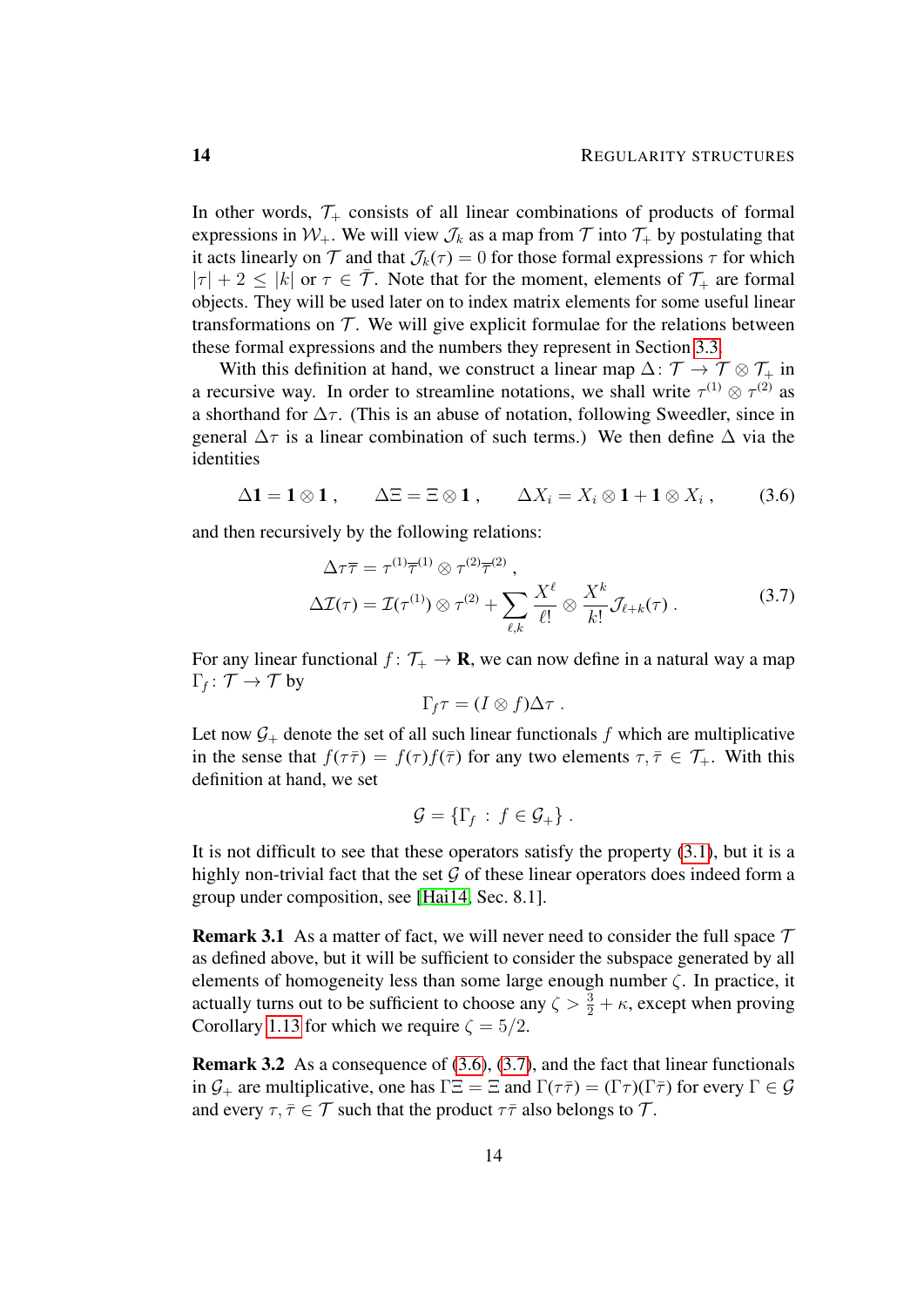## <span id="page-14-0"></span>3.3 Models

Now that we have fixed our algebraic regularity structure  $(\mathcal{T}, \mathcal{G})$ , we introduce a family of analytical objects associated to it that will play the role of Taylor polynomials in our theory in order to allow us to describe solutions to [\(1.2\)](#page-1-2) locally, up to arbitrarily high order, despite the fact that they are not smooth in the conventional sense.

 $\bigoplus_{\alpha\in A\colon \alpha\leq\zeta}\mathcal{T}_\alpha$ . This also has the advantage that  $\mathcal T$  itself is finite-dimensional so we From now on, we also fix a value  $\zeta \geq 2$  as in Remark [3.1](#page-13-2) and we set  $\mathcal{T} =$ do not need to worry about topologies. In order to describe our "polynomial-like" objects, we first fix a kernel  $K: \mathbf{R}^2 \to \mathbf{R}$  with the following properties:

- 1. The kernel K is compactly supported in  $\{x^2 + |t| \le 1\}$ .
- 2. One has  $K(t, x) = 0$  for  $t \le 0$  and  $K(t, -x) = K(t, x)$ .
- 3. For  $(t, x)$  with  $x^2 + t < 1/2$  and  $t > 0$ , one has

$$
K(t,x) = \frac{1}{\sqrt{4\pi t}} e^{-\frac{x^2}{4t}},
$$

and K is smooth on  $\{x^2 + |t| \ge 1/4\}.$ 

4. For every polynomial  $Q: \mathbf{R}^2 \to \mathbf{R}$  of parabolic degree less than  $\zeta$ , one has

<span id="page-14-1"></span>
$$
\int_{\mathbf{R}^2} K(t, x) Q(t, x) dx dt = 0.
$$
\n(3.8)

in other words,  $K$  has essentially all the properties of the heat kernel  $P$ , except that it is furthermore compactly supported and satisfies  $(3.8)$ . The constants  $1/2$ and 1/4 appearing in the third point are of course completely arbitrary as long as they are strictly between 0 and 1. The existence of a kernel  $K$  satisfying these properties is very easy to show.

We now denote by S' the space of Schwartz distributions on  $\mathbb{R}^2$  and by  $\mathcal{L}(\mathcal{T}, \mathcal{S}')$ the space of (necessarily continuous) linear maps from  $\mathcal T$  to  $\mathcal S'$ . Furthermore, given a continuous test function  $\varphi: \mathbf{R}^2 \to \mathbf{R}$  and a point  $z = (t, x) \in \mathbf{R}^2$ , we set

$$
\varphi_z^{\lambda}(\bar{z}) = \lambda^{-3} \varphi((\lambda^{-2}(\bar{t}-t), \lambda^{-1}(\bar{x}-x)),
$$

where we also used the shorthand  $\bar{z} = (\bar{t}, \bar{x})$ . Finally, we write B for the set of functions  $\varphi: \mathbf{R}^2 \to \mathbf{R}$  that are smooth, compactly supported in the ball of radius one, and with their values and both first and second derivatives bounded by 1.

Given a kernel K as above, we then introduce a set M of *admissible models* which are analytical objects built upon our regularity structure  $(\mathcal{T}, \mathcal{G})$  that will play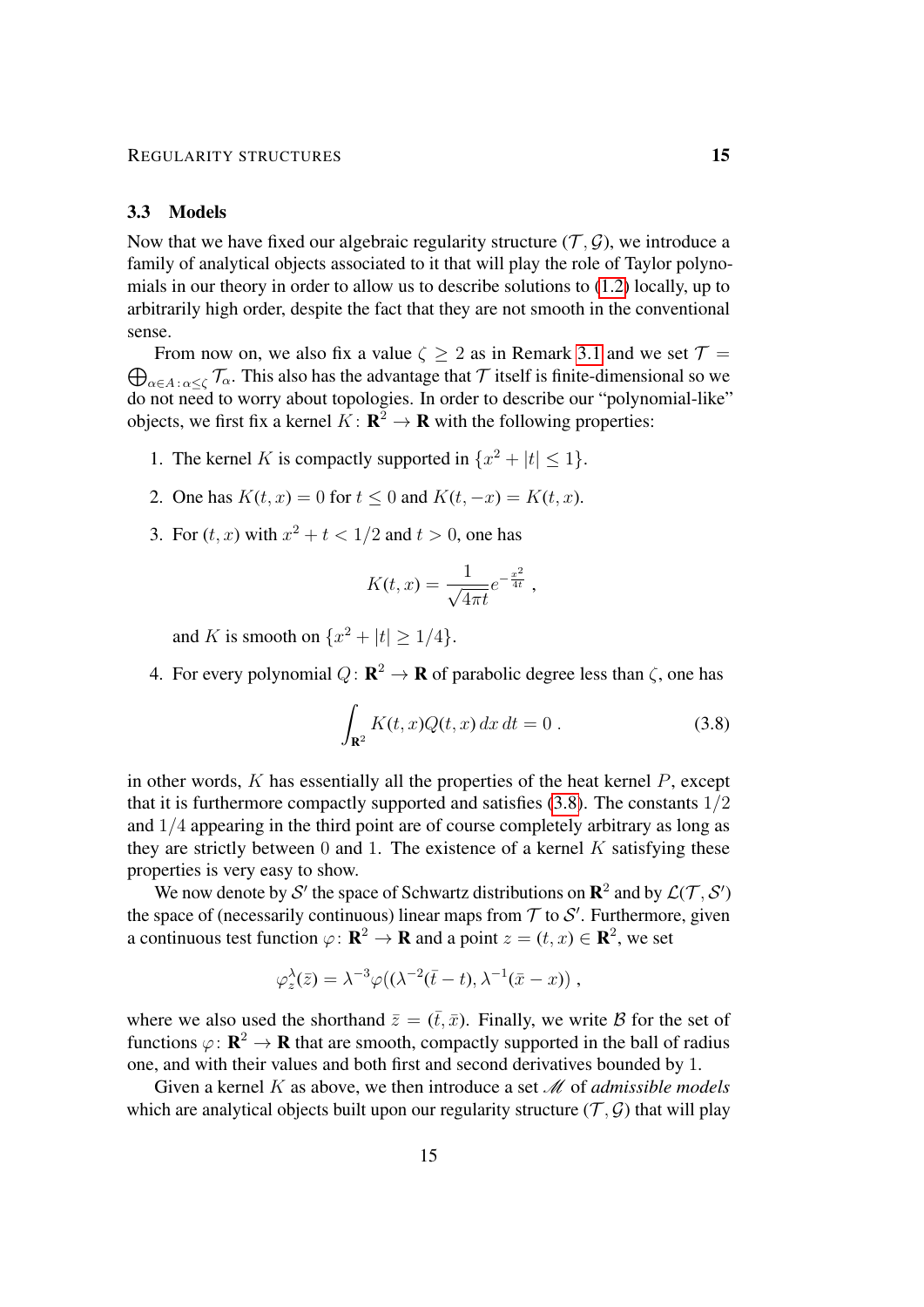a role for our solutions that is similar to that of the usual Taylor polynomials for smooth functions. An admissible model consists of a pair  $(\Pi, F)$  of functions

$$
\Pi: \mathbf{R}^2 \to \mathcal{L}(\mathcal{T}, \mathcal{S}') \qquad F: \mathbf{R}^2 \to \mathcal{G}
$$

$$
z \mapsto \Pi_z \qquad \qquad z \mapsto F_z
$$

with the following properties. First, writing  $\gamma_{z\bar{z}} \in \mathcal{G}_+$  for the element such that  $F_z^{-1} \circ F_{\bar{z}} = \Gamma_{\gamma_{z\bar{z}}}$ , we impose that they satisfy the analytical bounds

$$
|(\Pi_z \tau)(\varphi_z^{\lambda})| \lesssim \lambda^{|\tau|} , \qquad |\gamma_{z\bar{z}}(\bar{\tau})| \lesssim |z-\bar{z}|^{|\bar{\tau}|} , \qquad (3.9)
$$

uniformly over  $\varphi \in \mathcal{B}$ ,  $\lambda \in (0,1]$ ,  $\tau \in \mathcal{W}$ , and  $\bar{\tau} \in \mathcal{W}_+$ . Here, with the same shorthand as before, we set

$$
|z-\overline{z}| = |x-\overline{x}| + \sqrt{|t-\overline{t}|}.
$$

Also, the proportionality constants implicit in the notation  $\leq$  are assumed to be bounded uniformly for z and  $\bar{z}$  taking values in any compact set. We furthermore assume that one has the algebraic identity

<span id="page-15-3"></span><span id="page-15-1"></span>
$$
\Pi_z F_z^{-1} = \Pi_{\bar{z}} F_{\bar{z}}^{-1} , \qquad (3.10)
$$

valid for every  $z, \bar{z}$  in  $\mathbb{R}^2$ .

**Remark 3.3** We will write  $f_z$  for the element in  $\mathcal{G}_+$  such that  $F_z = \Gamma_{f_z}$  and we will provide explicit expressions for  $f_z$ . We will also use interchangeably the notations  $(\Pi, F)$  and  $(\Pi, f)$  for the model. Note also that there is an explicit formula for the bilinear map giving  $\gamma_{z\bar{z}}$  in terms of  $f_z$  and  $f_{\bar{z}}$ , but its expression is somewhat complicated and of no particular use for this article. See [\[Hai14,](#page-55-5) Section 8.1] for more details.

Finally, and this is why our models are called *admissible*, we assume that, for every multiindex  $k$ ,

<span id="page-15-0"></span>
$$
(\Pi_z X^k)(\bar{z}) = (\bar{z} - z)^k , \qquad f_z(X^k) = (-z)^k , \qquad (3.11a)
$$

and that, for every  $\tau \in W$  with  $\mathcal{I}(\tau) \in \mathcal{T}$  (since we truncated  $\mathcal{T}$ , this is not the case for  $all \tau$ ), one has the identities

$$
f_z(\mathcal{J}_k \tau) = -\int_{\mathbf{R}^2} D^k K(z - \bar{z}) (\Pi_z \tau) (d\bar{z}), \qquad |k| < |\tau| + 2 , \tag{3.11b}
$$

$$
(\Pi_z \mathcal{I}\tau)(\bar{z}) = \int_{\mathbf{R}^2} K(\bar{z} - \bar{\bar{z}})(\Pi_z \tau)(d\bar{\bar{z}}) + \sum_k \frac{(\bar{z} - z)^k}{k!} f_z(\mathcal{J}_k \tau).
$$
 (3.11c)

<span id="page-15-2"></span>Recall that we have set  $\mathcal{J}_k \tau = 0$  if  $|k| \ge |\tau| + 2$ , so that the sum on the second line is finite. It is not clear in principle that these integrals converge, but it turns out that the analytical conditions [\(3.9\)](#page-15-1) guarantee that this is always the case, see [\[Hai14,](#page-55-5) Sec. 5].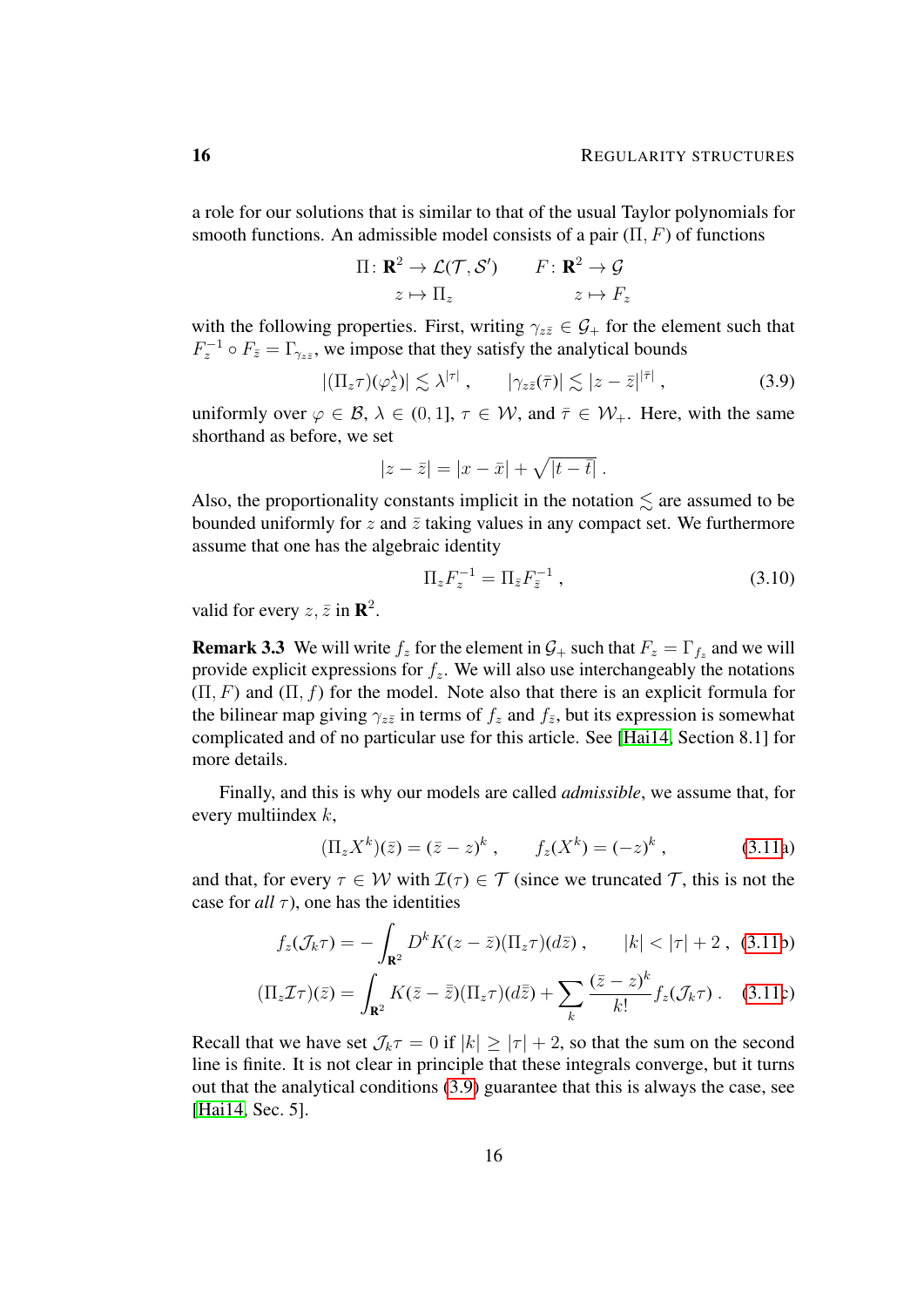#### REGULARITY STRUCTURES 17

**Remark 3.4** Note that since  $f_z \in \mathcal{G}_+$ , so that it is multiplicative, [\(3.11a\)](#page-15-0) and [\(3.11b\)](#page-15-0) do specify  $f_z$  (and therefore  $F_z$ ) completely once we know  $\Pi_z$ . There is therefore quite a lot of rigidity in these definitions, which makes the mere existence of admissible models a highly non-trivial fact.

**Remark 3.5** Building further on Remark [3.4,](#page-15-2) it actually turns out that if  $\Pi \colon \mathbb{R}^2 \to$  $\mathcal{L}(\mathcal{T}, \mathcal{S}')$  satisfies the *first* analytical bound in [\(3.9\)](#page-15-1) and is such that, for F defined from  $\Pi$  via [\(3.11\)](#page-15-0), one has the identities (3.11) and [\(3.10\)](#page-15-3), then the second analytical bound in [\(3.9\)](#page-15-1) is *automatically* satisfied. This is a consequence of [\[Hai14,](#page-55-5) Thm. 5.14].

Given any smooth space-time function  $\xi_{\varepsilon}$ , there is a canonical way of building an admissible model  $\Psi(\xi_{\varepsilon}) = (\Pi^{\varepsilon}, f^{\varepsilon})$  as follows. First, we set  $\Pi^{\varepsilon}_{z} \Xi = \xi_{\varepsilon}$ , independently of z, and we define it on  $X^k$  as in [\(3.11a\)](#page-15-0). Then, we define  $\Pi_z^{\varepsilon}$  recursively by [\(3.11c\)](#page-15-0), as well as the identity

<span id="page-16-0"></span>
$$
(\Pi_z^{\varepsilon}\tau\bar{\tau})(\bar{z}) = (\Pi_z^{\varepsilon}\tau)(\bar{z})(\Pi_z^{\varepsilon}\bar{\tau})(\bar{z}) . \tag{3.12}
$$

Note that this is only guaranteed to makes sense if  $\xi_{\varepsilon}$  is a function! It was shown in [\[Hai14,](#page-55-5) Prop. 8.27] that if we furthermore define  $f^{\epsilon}$  via [\(3.11\)](#page-15-0), then this does indeed define an admissible model for every continuous function  $\xi$ . It is however very important to keep in mind that not every admissible model is obtained in this way, or even as a limit of such models! This will be very important in Section [4](#page-24-0) below when we discuss the renormalisation procedure that relates  $(1.2)$  to  $(1.4)$ .

In our case, we would like to define a limiting random model  $(\hat{\Pi}, \hat{f})$ , naturally called the "Itô model", based on  $\xi$  being space-time white noise. One could imagine doing this in a very natural way as follows. As before, one sets  $\hat{\Pi}_z \Xi = \xi$  and  $\hat{\Pi}_z X^k$ as in [\(3.11a\)](#page-15-0). In other words, we have the identity

$$
(\hat{\Pi}_z \Xi)(\psi) = \int_{-\infty}^{\infty} \langle \psi(t, \cdot), dW(t) \rangle,
$$

where  $W$  is our  $L^2$ -cylindrical Wiener process.

We will only consider admissible models, so it is again the case that once we know  $\hat{\Pi}_z \tau$ ,  $\hat{\Pi}_z \tilde{\mathcal{I}}(\tau)$  is determined by [\(3.11\)](#page-15-0), so it remains to define  $\hat{\Pi}_z \tau \bar{\tau}$ . To do this, recall the decomposition  $\mathcal{T} = \mathcal{T}_{\Xi} \oplus \mathcal{T}_{\mathcal{U}}$  as in [\(3.4\)](#page-12-2). It is straightforward to verify that the structure group  $G_+$  leaves both of these subspaces invariant and that  $|\tau| > 0$  for every  $\tau \in \mathcal{U} \setminus \{1\}$ . It then follows from [\[Hai14,](#page-55-5) Prop. 3.28] that if  $(\Pi, f)$  is a model, then  $\Pi_z \tau$  is a continuous function for every  $\tau \in \mathcal{T}_u$ . As a consequence, if  $\tau, \bar{\tau} \in \mathcal{U}$ , we can again define  $\hat{\Pi}_z \tau \bar{\tau}$  by

$$
(\hat{\Pi}_z \tau \overline{\tau})(\overline{z}) = (\hat{\Pi}_z \tau)(\overline{z}) (\hat{\Pi}_z \overline{\tau})(\overline{z}) .
$$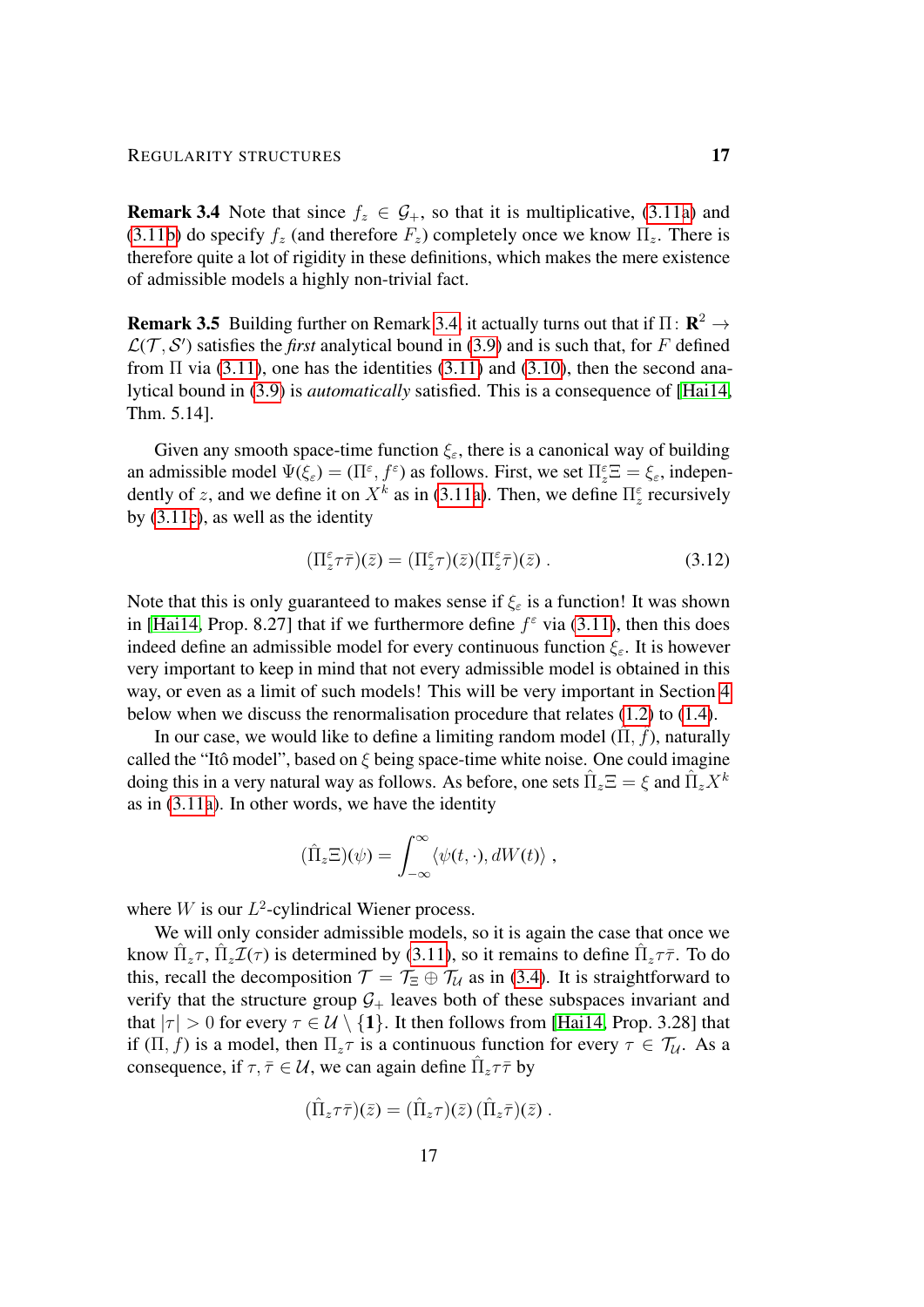It remains to define  $\hat{\Pi}_z$  on elements of the form  $\Xi \tau$  with  $\tau \in \mathcal{T}_\mathcal{U}$ . In this case, it would seem natural to postulate that  $\hat{\Pi}_z \Xi \tau$  is a random distribution which acts on test functions  $\psi$  by

<span id="page-17-0"></span>
$$
(\hat{\Pi}_z \Xi \tau)(\psi) = \int_{-\infty}^{\infty} \langle \psi(s, \cdot) (\hat{\Pi}_{(t,x)} \tau)(s, \cdot), dW(s) \rangle . \tag{3.13}
$$

Unfortunately, things are not quite that easy. Indeed, for this to make sense as an Itô integral, we need the integrand to be adapted. This is unfortunately the case only if the support of  $\psi$  is included in  $(t, \infty) \times S^1$ . Indeed, it can easily be verified recursively that, as a consequence of the non-anticipativity of the kernel  $K$  and the definition [\(3.11\)](#page-15-0) for an admissible model, the random variables  $(\hat{\Pi}_{(t,x)} \tau)(s, y)$  are  $\mathcal{F}_{s\vee t}$ -measurable, where  $\mathcal F$  is the filtration generated by the increments of W, but they are in general *not*  $\mathcal{F}_s$ -measurable for  $s < t$ . As a consequence, [\(3.13\)](#page-17-0) does not make sense as an Itô integral in general. Since we know that as far as the limiting equation  $(1.2)$  is concerned Itô integration coincides with Skorokhod integration, one may think that it suffices to interpret [\(3.13\)](#page-17-0) in the Skorokhod sense, which is always meaningful if the integrand is sufficiently "nice". Unfortunately, this is not the case either. As a matter of fact, replacing Itô integration by Skorokhod integration would not even allow us to satisfy the consistency equations for the "model" defined in this way.

Our main result will be a consequence of the convergence of a suitable sequence of renormalised models toward an "Itô model"  $(\hat{\Pi}, \hat{f})$  which does indeed satisfy the property [\(3.13\)](#page-17-0) for test functions that are supported "in the future". Here, renormalisation is crucial: if  $\xi_{\varepsilon}$  denotes an  $\varepsilon$ -mollification of our space-time white noise, then one does *not* expect the sequence of models  $\Psi(\xi_{\varepsilon})$  to converge to  $(\hat{\Pi}, \hat{f})$ . Indeed, even in the analogous case of finite-dimensional SDEs, the sequence of solutions to random ODEs obtained from natural regularisations of the noise converges to the Stratonovich solution and not the Itô solution.

In the case of SPDEs of the type [\(1.2\)](#page-1-2), we expect to have to subtract an asymptotically infinite correction term in order to obtain a finite limit. This subtraction will be made at the level of the *model* rather than at the level of the equation and the ability to do this is one of the main strengths of the theory used in this article. We will describe below in Section [4](#page-24-0) the precise renormalisation procedure required to achieve this convergence.

An admissible model  $(\Pi, F)$  really defines an extension of the usual Taylor polynomials, which are given by [\(3.11a\)](#page-15-0). It is then natural to define spaces  $\mathcal{D}^{\gamma,\eta}$  which mimic a weighted version of the Hölder spaces  $\mathcal{C}^{\gamma}$  in the following way. In order to state our definition, given a compact space-time domain D, we denote by  $D^{(2)}$  the set of pairs of points  $(z, \bar{z}) \in D^2$  such that furthermore  $|z-\bar{z}|\leq 1\wedge\frac{1}{2}$  $\frac{1}{2}\sqrt{|t|\wedge|\bar{t}|}$ , where we used t and  $\bar{t}$  as before as a shorthand for the time components of z and  $\bar{z}$ .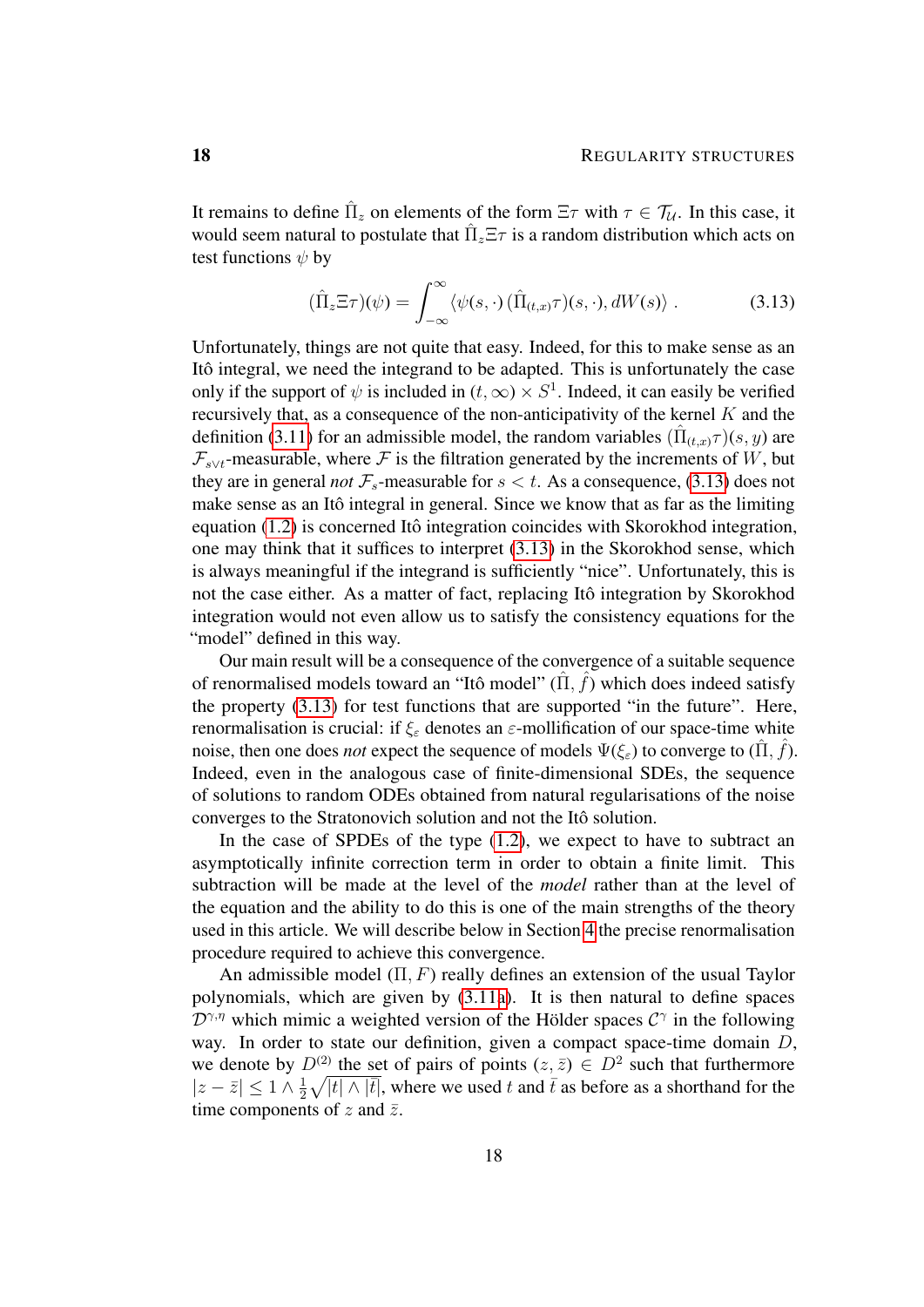**Definition 3.6** A function  $U: \mathbf{R}^2 \to \bigoplus_{\alpha < \gamma} \mathcal{T}_\alpha$  belongs to  $\mathcal{D}^{\gamma,\eta}$  if, for every compact domain D, one has

<span id="page-18-0"></span>
$$
||U||_{\gamma,\eta} \stackrel{\text{def}}{=} \sup_{z \in D} \sup_{\alpha < \gamma} \frac{||U(z)||_{\alpha}}{|t|^{(\frac{\eta-\alpha}{2})\wedge 0}} + \sup_{(z,\bar{z}) \in D^{(2)}} \sup_{\alpha < \gamma} \frac{||U(z) - \Gamma_{z\bar{z}}U(\bar{z})||_{\alpha}}{(|t| \wedge |\bar{t}|)^{\frac{\eta-\gamma}{2}}|z-\bar{z}|^{\gamma-\alpha}} < \infty. \tag{3.14}
$$

Here, we wrote  $||\tau||_{\alpha}$  for the norm of the component of  $\tau$  in  $\mathcal{T}_{\alpha}$  and we used the notation  $\Gamma_{z\bar{z}}$  as a shorthand for  $\Gamma_{\gamma_{z\bar{z}}} = F_z^{-1} \circ F_{\bar{z}}$  as above.

**Remark 3.7** The powers of t appearing in this definition allow elements of  $\mathcal{D}^{\gamma,\eta}$ to exhibit a singularity on the line  $\{(t, x) : t = 0\}$ . This is essential in order to be able to deal with solutions to [\(1.2\)](#page-1-2) with "rough" initial conditions.

Remark 3.8 In order to streamline notations, we suppressed the dependence on the domain  $D$  in this norm. This is because in practice, we will only ever use this on some fixed space-time domain.

Note that the space  $\mathcal{D}^{\gamma,\eta}$  does depend in a crucial way on the underlying model (Π, F). Therefore, it is not obvious *a priori* how to compare elements belonging to  $\mathcal{D}^{\gamma,\eta}$ , but based on two different models. This is however crucial when investigating the convergence of solutions to [\(1.4\)](#page-1-3) as  $\varepsilon \to 0$  since these will be obtained from a fixed point problem in  $\mathcal{D}^{\gamma,\eta}$ , but where the underlying model depends on  $\varepsilon$ . Given two admissible models  $(\Pi, F)$  and  $(\overline{\Pi}, \overline{F})$ , the bounds [\(3.9\)](#page-15-1) yield a natural notion of a semi-distance between the two models by considering, for a given compact domain  $D \subset \mathbf{R}^2$ , the quantity

$$
\|\Pi;\bar{\Pi}\| = \sup_{z \in D} \sup_{\substack{\varphi \in \mathcal{B} \\ \lambda \in (0,1)}} \sup_{\tau \in \mathcal{W}} \frac{|(\Pi_z \tau - \bar{\Pi}_z \tau)(\varphi_z^{\lambda})|}{\lambda^{|\tau|}} + \sup_{z,\bar{z} \in D} \sup_{\tau \in \mathcal{W}_+} \frac{|\gamma_{z\bar{z}} \tau - \bar{\gamma}_{z\bar{z}} \tau|}{|z - \bar{z}|^{|\tau|}} \ . \tag{3.15}
$$

We write this as a distance between  $\Pi$  and  $\Pi$  only since, as already remarked,  $\gamma$  and  $\bar{\gamma}$  are determined uniquely by  $\Pi$  and  $\Pi$  via [\(3.11\)](#page-15-0). Again, we intentionally do not make the domain  $D$  explicit in our notation. This is because our spatial domain is bounded and we will only consider some finite time horizon  $T$ . As a consequence, we only ever care about our models in some sufficiently large bounded domain anyway.

A natural distance between elements  $U \in \mathcal{D}^{\gamma,\eta}$  and  $\overline{U} \in \overline{\mathcal{D}}^{\gamma,\eta}$  (denoting by  $\bar{\mathcal{D}}^{\gamma,\eta}$  the space built over the model ( $\bar{\Pi}, \bar{F}$ )), is given by [\(3.14\)](#page-18-0), with  $U(z)$  replaced by  $U(z) - \overline{U}(z)$  in the first term and  $U(z) - \Gamma_{z\overline{z}}U(\overline{z})$  replaced by

<span id="page-18-2"></span><span id="page-18-1"></span>
$$
U(z) - \bar{U}(z) - \Gamma_{z\bar{z}} U(\bar{z}) + \bar{\Gamma}_{z\bar{z}} \bar{U}(\bar{z})
$$
\n(3.16)

in the second term. We call this quantity  $||U; \bar{U}||_{\gamma,\eta}$ . Note that this distance is *not* a function of  $U - \overline{U}$ ! It does however define a distance function on the "fibred space"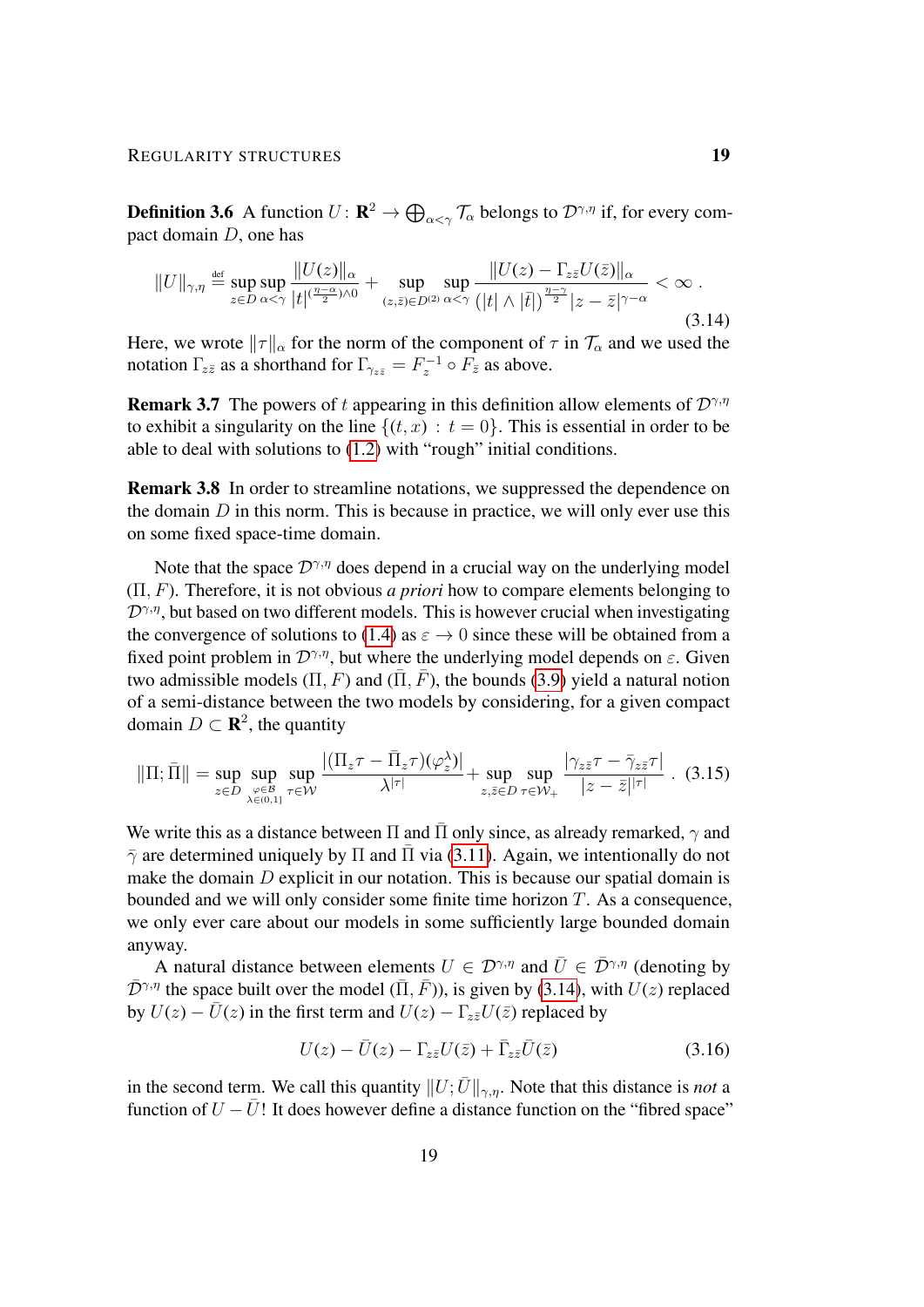$\mathcal{M} \ltimes \mathcal{D}^{\gamma,\eta}$  which consists of pairs  $((\Pi, F), U)$  of models and modelled distribution such that U belongs to the space  $\mathcal{D}^{\gamma,\eta}$  associated to the model (Π, F).

The idea now is to reformulate [\(1.4\)](#page-1-3), but with  $C_{\varepsilon} = 0$  for the moment, as a fixed point problem in  $\mathcal{D}^{\gamma,\eta}$  (based on the canonical model  $\Psi(\xi_{\varepsilon})$  built above) for suitable values of the exponents  $\gamma$  and  $\eta$ . As a matter of fact, we will view it as a fixed point problem in the subspace  $\mathcal{D}_{\mathcal{U}}^{\gamma,\eta} \subset \mathcal{D}^{\gamma,\eta}$  consisting of those functions that take values in  $\mathcal{T}_{\mathcal{U}}$ . Any element  $U \in \mathcal{D}_{\mathcal{U}}^{\gamma,\eta}$  can be written uniquely as

<span id="page-19-2"></span>
$$
U(z) = u(z)\mathbf{1} + \tilde{U}(z) , \qquad (3.17)
$$

where  $\tilde{U}(z)$  takes values in  $\bigoplus_{\alpha>0} \mathcal{T}_{\alpha}$ . Furthermore, it is a consequence of [\[Hai14,](#page-55-5) Prop. 3.28] that if  $\gamma > \frac{1}{2} - \kappa$ , then the function u is necessarily Hölder continuous, in the parabolic sense, with Hölder exponent  $\frac{1}{2} - \kappa$  on  $\mathbf{R}_{+} \times \mathbf{R}$ . (Its modulus of Hölder continuity might become singular near  $t = 0$ .) We will denote by  $\mathcal{R}: \mathcal{D}^{\gamma,\eta}_\mathcal{U} \to \mathcal{C}^{\frac{1}{2}-\kappa}(\mathbf{R}_+ \times \mathbf{R})$  the map  $U \mapsto u$ . Note that with  $U \in \mathcal{D}^{\gamma,\eta}_\mathcal{U}$  based on an admissible model  $(\Pi, F)$ , an equivalent way of defining  $\mathcal R$  is given by

<span id="page-19-0"></span>
$$
(\mathcal{R}U)(z) = (\Pi_z U(z))(z)
$$
\n(3.18)

since, as a consequence of [\(3.9\)](#page-15-1),  $(\Pi_z U(z))(z) = 0$ .

This definition makes sense since it turns out that  $\Pi_z\tau$  is necessarily a function (and not just a distribution) for every  $\tau \in \mathcal{U}$ . If it so happens that this is so for every  $\tau \in W$  (as it is for example for the models  $(\Pi^{\varepsilon}, F^{\varepsilon})$  mentioned above), then [\(3.18\)](#page-19-0) actually makes sense for every  $U \in \mathcal{D}^{\gamma,\eta}$  (and not just for  $U \in \mathcal{D}^{\gamma,\eta}_{\mathcal{U}}$ ). A remarkable fact, and this is the content of [\[Hai14,](#page-55-5) Thm 3.10], is that provided that  $\gamma > 0$ , the map

<span id="page-19-1"></span>
$$
(\Pi, U) \mapsto \mathcal{R}U \tag{3.19}
$$

given by [\(3.18\)](#page-19-0) is jointly (locally) Lipschitz continuous with respect to the metric defined in  $(3.14)$  and  $(3.15)$ , so that the map  $(3.19)$  makes sense even in situations where the definition [\(3.18\)](#page-19-0) is nonsensical! This of course relies very heavily on the fact that we *only* consider admissible models in [\(3.19\)](#page-19-1) and not arbitrary functions  $\Pi: \mathbf{R}^2 \to \mathcal{L}(\mathcal{T}, \mathcal{S}')$ . The map R is called the *reconstruction operator* since it reconstructs the (global) distribution  $\mathcal{R}U$  from the (local) data U and  $\Pi$ .

<span id="page-19-3"></span>**Remark 3.9** It is possible to verify that if  $U \in \mathcal{D}^{\gamma,\eta}$  and one defines  $\overline{U}$  by  $\overline{U}(z) =$  $\mathcal{Q}_{\bar{\gamma}}U(z)$ , where  $\mathcal{Q}_{\bar{\gamma}}$  is the projection onto the subspace  $\bigoplus_{\alpha<\bar{\gamma}}\mathcal{T}_{\alpha}$ , then one has  $\bar{U} \in \mathcal{D}^{\bar{\gamma},\eta}$ , provided of course that  $\bar{\gamma} \leq \gamma$ . If one still has  $\bar{\gamma} > 0$ , then it is the case that  $\mathcal{R}\overline{U} = \mathcal{R}U$ . In view of this, one might think that only symbols with negative homogeneity "matter". This is not the case however, since one can easily loose regularity. In particular, if  $U \in \mathcal{D}^{\gamma,\eta}$ , then, combining the definition of  $\mathcal{D}^{\gamma,\eta}$ with the facts that  $|\Xi| = -\frac{3}{2} - \kappa$ , homogeneities are additive, and by Remark [3.2](#page-13-3)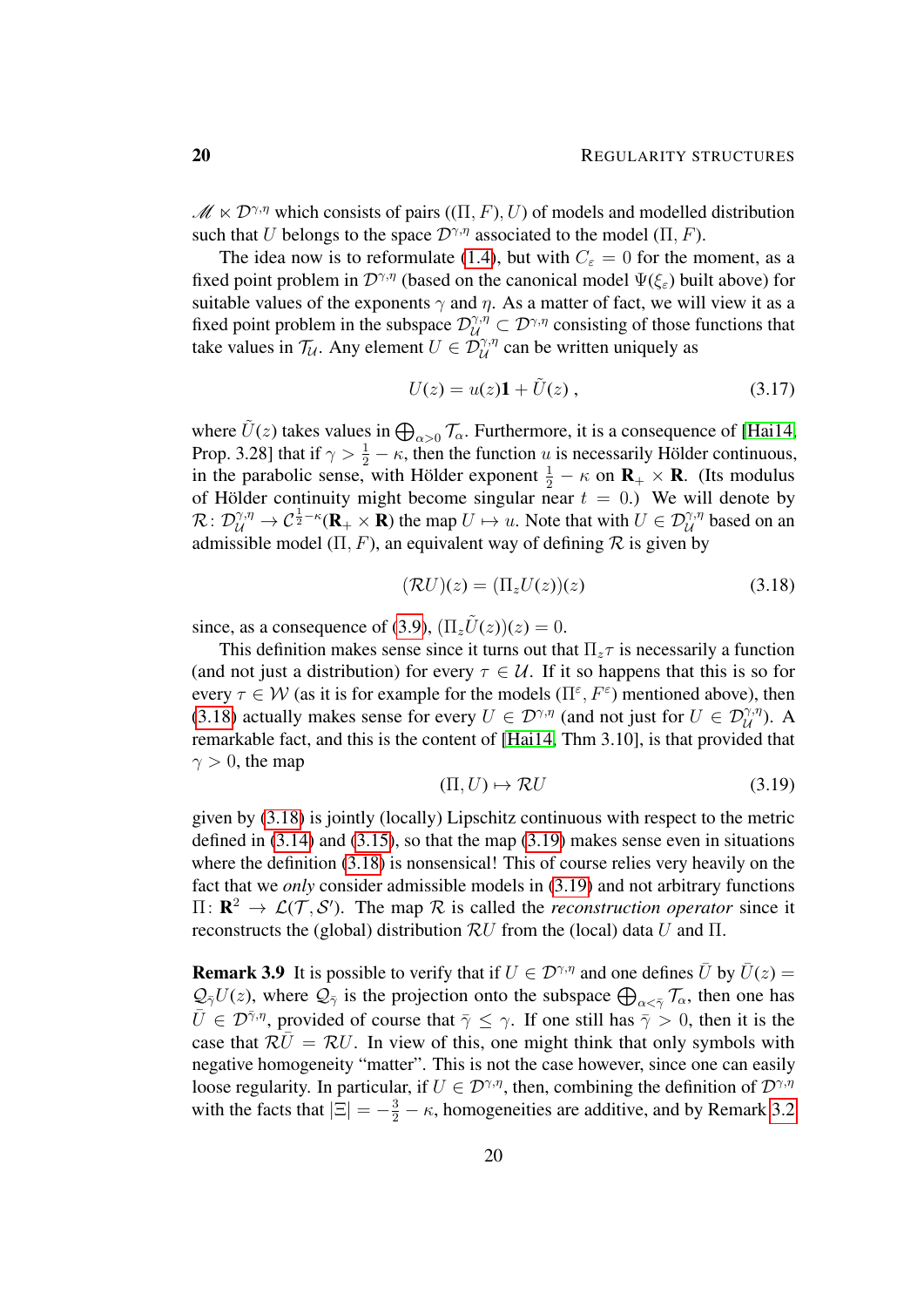$\Gamma \Xi \tau = \Xi \Gamma \tau$  for every  $\Gamma \in \mathcal{G}$ , one easily verifies that  $\Xi U \in \mathcal{D}^{\gamma - \frac{3}{2} - \kappa, \eta - \frac{3}{2} - \kappa}$ . As a consequence, one needs  $\gamma > \frac{3}{2} + \kappa$  if one wishes the reconstruction operator R to be uniquely defined on  $\Xi U$ .

## <span id="page-20-0"></span>3.4 Abstract fixed point problem

We now reformulate [\(1.4\)](#page-1-3) as a fixed point problem in  $\mathcal{D}_{\mathcal{U}}^{\gamma,\eta}$  $\alpha^{\gamma,\eta}$  for suitable values of  $\gamma$ and  $\eta$ . Note first that by Duhamel's formula, the unrenormalised version of [\(1.4\)](#page-1-3) (i.e. the equation with  $C_{\varepsilon} = 0$ ) is equivalent to the integral equation

<span id="page-20-1"></span>
$$
u = P \star ((H(u) + G(u)\xi_{\varepsilon})\mathbf{1}_{t>0}) + Pu_0.
$$
 (3.20)

Here, P denotes the heat kernel,  $\star$  denotes space-time convolution, and  $Pu_0$ denotes the solution to the heat equation with initial condition  $u_0$ . A local solution is a pair  $(u, T)$  with  $T > 0$  and such that [\(3.20\)](#page-20-1) holds on  $[0, T] \times \mathbf{R}$ . (Here we formulated the problem as if it were on R, which one can easily reduce oneself to by considering the periodic extension of the solution.) For this, we need to reformulate the operations of composition with H and G, multiplication by  $\xi_{\varepsilon}$ , and convolution against P.

Given  $U \in \mathcal{D}_{\mathcal{U}}^{\gamma,\eta}$  as in [\(3.17\)](#page-19-2) (which defines  $\tilde{U}$ ) and a smooth function  $G \colon \mathbf{R} \to$ R, we write

<span id="page-20-2"></span>
$$
(\hat{G}(U))(z) = G(u(z))\mathbf{1} + \sum_{k\geq 1} \frac{D^k G(u(z))}{k!} \tilde{U}(z)^k ,\qquad (3.21)
$$

with the understanding that the product between any number of terms such that their homogeneity adds up to  $\gamma$  or more vanishes. It was then shown in [\[Hai14,](#page-55-5) Prop. 6.13] that the map  $\hat{U} \mapsto \hat{G}(U)$  is locally Lipschitz continuous from  $\mathcal{D}_{\hat{U}}^{\gamma,\eta}$  $\overset{\gamma,\eta}{\mathcal{U}}$  to itself, provided that  $\gamma > 0$  and  $\eta \in [0, \gamma]$ .

Furthermore, for every  $\delta > 0$  such that furthermore  $\delta < \frac{1}{2} - \kappa - \eta$ , and for every  $\gamma > 2 - \delta$ , it is possible to construct a linear operator  $\mathcal{P}$ :  $\mathcal{D}^{\gamma-2+\delta,\eta-2+\delta} \to \mathcal{D}^{\gamma,\eta}_{\mathcal{U}}$ with the following properties:

- 1. One has the identity  $RPU = P \star RU$ , so P represents space-time convolution by the heat kernel.
- 2. One has  $PU = TU + \tilde{P}U$ , where  $\tilde{P}U$  only takes values in  $\bar{T}$ , the linear span of the Taylor polynomials  $\{X^k\}.$
- 3. There exists  $\theta > 0$  such that

$$
\|\mathcal{P} \mathbf{1}_{t>0}U\|_{\gamma,\eta} \lesssim T^{\theta} \|U\|_{\gamma-2+\delta,\eta-2+\delta} ,
$$

where the norms are taken over the domain  $[0, T] \times \mathbf{R}$ .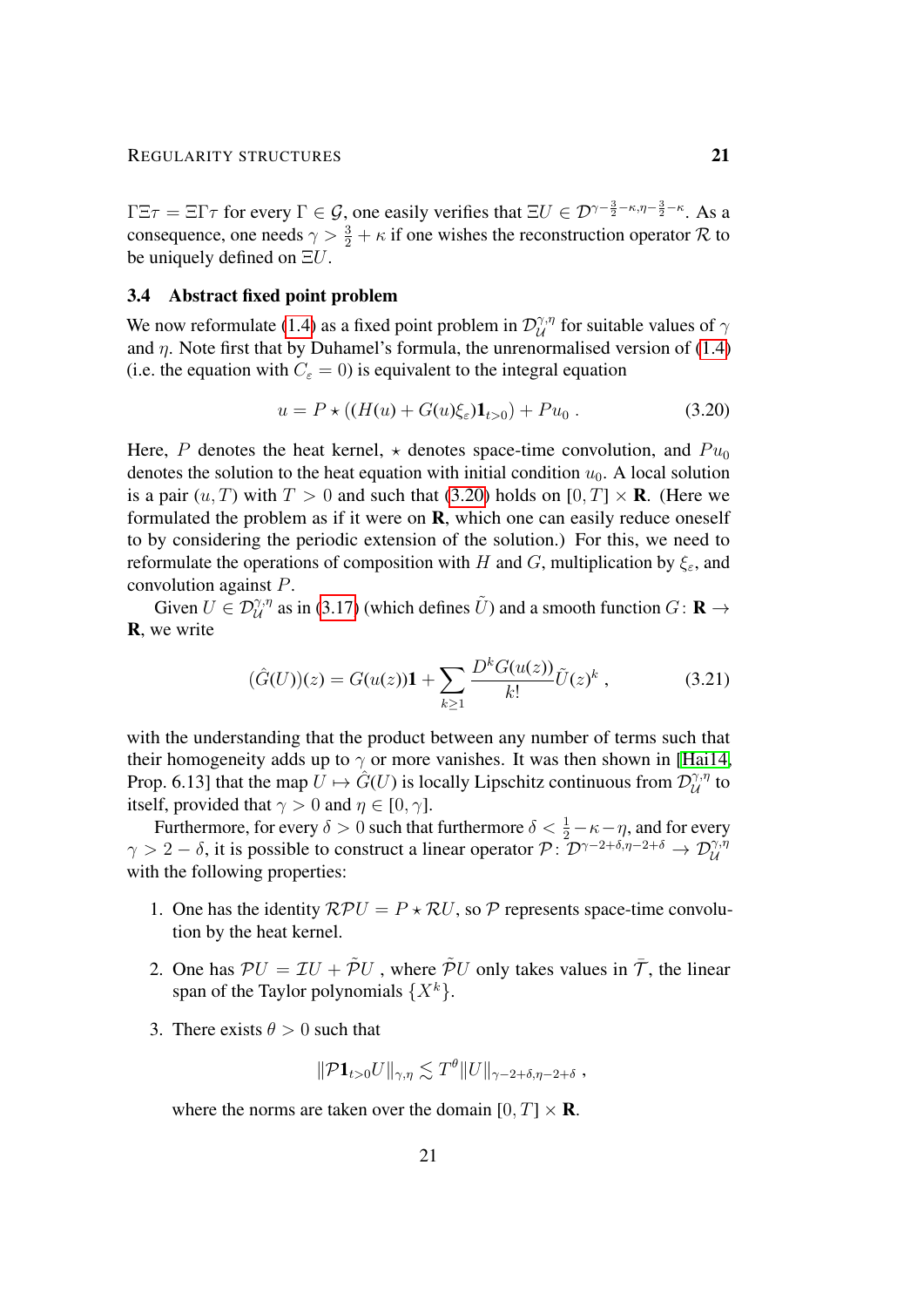For a proof of these properties, see Equ. 5.15, Thm 5.12, Prop. 6.16, and Thm 7.1 in [\[Hai14\]](#page-55-5). Finally, given a  $C^{\gamma}$  function u, we write  $\mathscr{T}_{\gamma}u$  for its Taylor expansion of (parabolic) order  $\gamma$ , namely

$$
(\mathscr{T}_{\gamma}u)(z) = \sum_{|k| < \gamma} \frac{X^k}{k!} (D^k u)(z) \in \overline{\mathcal{T}} \subset \mathcal{T}.
$$

With all of these notations at hand, we can lift  $(1.2)$  in a very natural way to a fixed point problem in  $\mathcal{D}_{\mathcal{U}}^{\gamma,\eta}$  $\mathcal{U}^{\gamma,\eta}$ , by looking for solutions  $U$  to

<span id="page-21-0"></span>
$$
U = \mathcal{P}((\hat{H}(U) + \hat{G}(U)\Xi)\mathbf{1}_{t>0}) + \mathcal{I}_{\gamma}Pu_0.
$$
 (3.22)

<span id="page-21-1"></span>The main results of [\[Hai14,](#page-55-5) Sec. 7] then allow us to obtain the following result.

**Theorem 3.10**  $Fix \gamma \in (\frac{3}{2} + \kappa, \zeta)$  and let F, G be smooth. Then, for every initial *condition*  $u_0 \in C(S^1)$  *and every admissible model* ( $\Pi$ ,  $F$ )*, there exists a time*  $T$ *such that the fixed point map [\(3.22\)](#page-21-0) has a unique solution in*  $\mathcal{D}^{\gamma,0}([0,T] \times S^1)$ . Furthermore, the solution is locally Lipschitz continuous as a function from  $\mathcal{C}(S^1)\times$ *M* into  $M \ltimes D^{\gamma,0}$ .

In principle, one would think that the proof of Theorem [3.10](#page-21-1) follows immediately from Thm 7.8 and Prop. 7.11 in [\[Hai14\]](#page-55-5). The only caveat is that we do not know whether the map  $U \mapsto \hat{G}(U)$  (and similarly for  $\hat{F}$ ) is locally Lipschitz continuous in the strong sense on  $\mathcal{D}^{\gamma,0}$ . Indeed, while [\[Hai14,](#page-55-5) Prop. 6.13] yields local Lipschitz continuity when considering arguments built on the same model, it does *not* make any claim regarding the comparison of arguments based on different models. There is however a "trick" that allows us to obtain such a result as a corollary of [\[Hai14,](#page-55-5) Prop. 6.13], thus yielding the following statement.

<span id="page-21-4"></span>**Proposition 3.11** *Let*  $\gamma > 0$  *and let*  $(T, \mathcal{G})$  *be a regularity structure with no elements of negative homogeneity, endowed with a* γ*-regular*[1](#page-21-2) *product and denote by*  $\chi > 0$  *the lowest non-zero homogeneity appearing in*  $\mathcal{T}$ *. For*  $G: \mathbf{R} \to \mathbf{R}$  *a function of class*  $C^{(\frac{\gamma}{\chi} \vee 1)+1}$ , let  $\hat{G}$  be defined as in [\(3.21\)](#page-20-2).

*Then, provided that*  $\eta \in [0, \gamma]$ *, one has the bound* 

$$
\|\hat{G}(f); \hat{G}(\bar{f})\|_{\gamma,\eta} \lesssim \|f; \bar{f}\|_{\gamma,\eta} + \|\Gamma - \bar{\Gamma}\|_{\gamma} (\|f\|_{\gamma,\eta} + \|\bar{f}\|_{\gamma,\eta}), \tag{3.23}
$$

*where we used the notation*

<span id="page-21-5"></span><span id="page-21-3"></span>
$$
\|\Gamma\|_{\gamma} = \sup_{\alpha < \gamma} \sup_{\substack{\tau \in \mathcal{T}_{\alpha} \\ \|\tau\| = 1}} \sup_{\beta < \alpha} \sup_{z \neq \bar{z}} \frac{\|\Gamma_{z\bar{z}}\tau\|_{\beta}}{|z - \bar{z}|^{\alpha - \beta}} \,, \tag{3.24}
$$

<span id="page-21-2"></span><sup>&</sup>lt;sup>1</sup>See [\[Hai14,](#page-55-5) Def. 4.6] for this terminology. In particular, the product used in this article is  $\gamma$ -regular for every  $\gamma$  by Remark [3.2.](#page-13-3)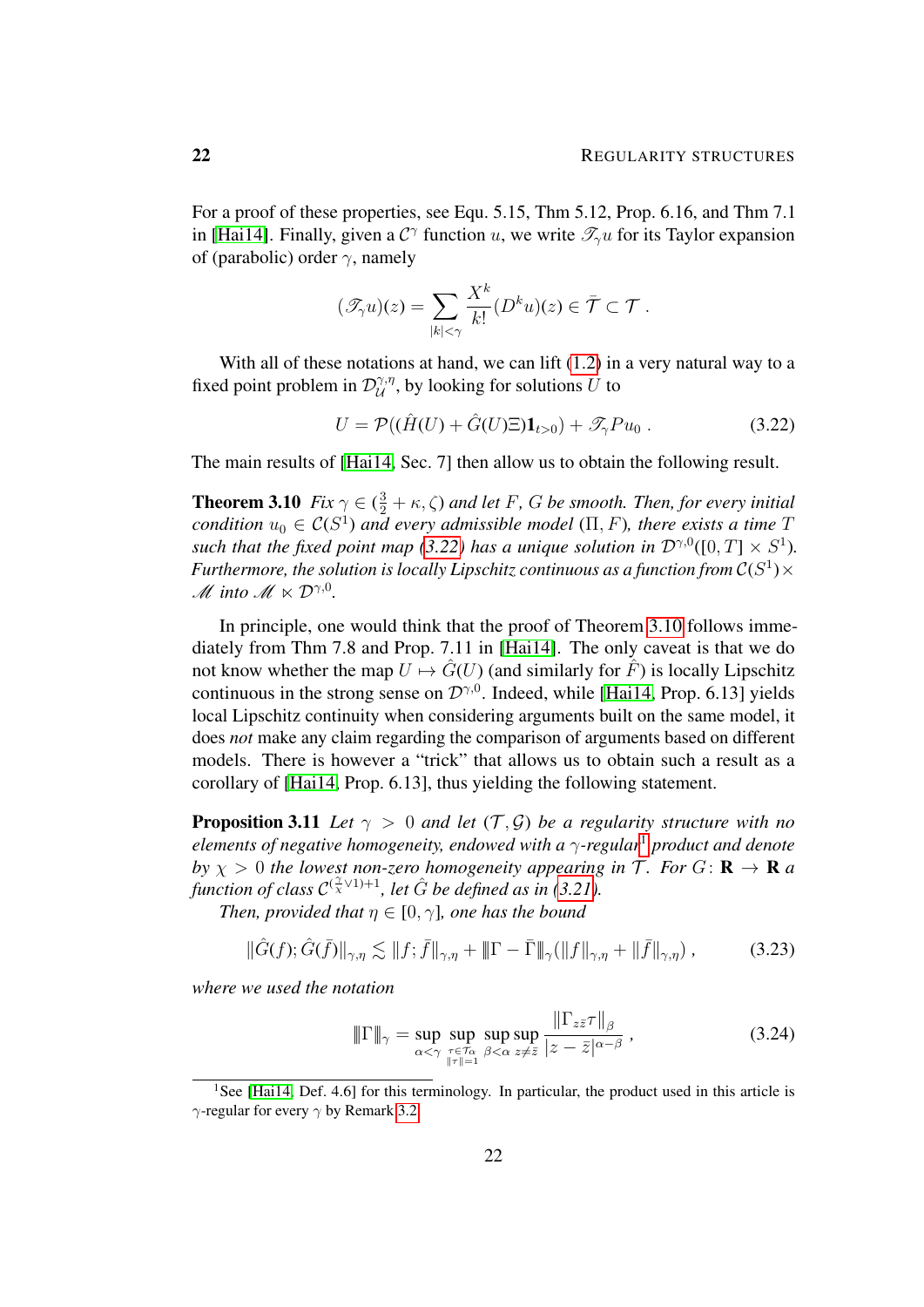*with the innermost supremum running over the same domain as the one on which the norms in* [\(3.23\)](#page-21-3) *are taken. Here,*  $f \in \mathcal{D}^{\gamma,\eta}$  *and*  $\bar{f} \in \bar{\mathcal{D}}^{\gamma,\eta}$ *, where*  $\bar{\mathcal{D}}^{\gamma,\eta}$  *is the space based on*  $\overline{\Gamma}$ *.* 

Remark 3.12 The proportionality constant implicit in the above statement is uniform over the set of all  $f$ ,  $\bar{f}$ ,  $\Gamma$  and  $\bar{\Gamma}$  with

$$
||f||_{\gamma,\eta} + ||f||_{\gamma,\eta} + ||\Gamma||_{\gamma} + ||\overline{\Gamma}||_{\gamma} \leq R,
$$

for arbitrary  $R > 0$ . Since G is a smooth function with arbitrary growth, one cannot expect better in general.

*Proof.* The proof relies on the following construction. Given our regularity structure  $T$  with structure group  $G$ , we can double the structure in the following way. First, we set

$$
\hat{\mathcal{T}} = \mathcal{T} \oplus \mathcal{T} / \sim ,
$$

where  $\sim$  is the equivalence relation such that  $(\tau_1, \tau_2) \sim (\bar{\tau}_1, \bar{\tau}_2)$  if and only if there exists  $c \in \mathbf{R}$  such that  $\bar{\tau}_1 = \tau_1 + c\mathbf{1}$  and  $\bar{\tau}_2 = \tau_2 - c\mathbf{1}$ . Since 1 is always invariant under the structure group  $\mathcal{G}$ , the group  $\mathcal{G} = \mathcal{G} \oplus \mathcal{G}$  acting on  $\mathcal{T} \oplus \mathcal{T}$  induces a natural action on  $\hat{\mathcal{T}}$ .

We now introduce a parameter  $\delta > 0$  and, for  $\alpha > 0$ , we equip the spaces  $\hat{\mathcal{T}}_{\alpha} = \mathcal{T}_{\alpha} \oplus \mathcal{T}_{\alpha}$  with  $\delta$ -dependent norms by setting

$$
\|(\tau,\bar{\tau})\|_{\alpha} = \|\tau + \bar{\tau}\|_{\alpha} + \delta \|\tau - \bar{\tau}\|_{\alpha}.
$$
 (3.25)

In the special case  $\alpha = 0$ , we simply set

<span id="page-22-0"></span>
$$
\|(\tau,\bar{\tau})\|_0 = \|\tau + \bar{\tau}\|_0,
$$

which is independent of the representative of our equivalence class. We also have natural injection maps  $\iota, \bar{\iota}: \mathcal{T} \to \hat{\mathcal{T}}$  given by  $\iota \tau = (\tau, 0)$  and  $\bar{\iota} \tau = (0, \tau)$ . While these are not isometries, one has max $\{\Vert u \Vert, \Vert \overline{u} \Vert\} \leq 2$ , uniformly over  $\delta \in (0, 1]$ . Note that every element in  $\hat{T}$  has a canonical representative for which the two components proportional to 1 are equal, so that [\(3.25\)](#page-22-0) holds for every component. Given an element  $\hat{\Gamma} = (\Gamma, \bar{\Gamma}) \in \hat{\mathcal{G}}$  and  $\hat{\tau} \in \hat{\mathcal{T}}$  with canonical representative  $\hat{\tau} = (\tau, \bar{\tau})$ , we then have for any exponent  $\alpha$  the bound

$$
\|\hat{\Gamma}\hat{\tau}\|_{\alpha} = \|\Gamma\tau + \bar{\Gamma}\bar{\tau}\|_{\alpha} + \delta\|\Gamma\tau - \bar{\Gamma}\bar{\tau}\|_{\alpha}
$$
  
\n
$$
\leq \frac{1}{2}(\|(\Gamma + \bar{\Gamma})(\tau + \bar{\tau})\|_{\alpha} + \|(\Gamma - \bar{\Gamma})(\tau - \bar{\tau})\|_{\alpha})
$$
  
\n
$$
+ \frac{\delta}{2}(\|(\Gamma + \bar{\Gamma})(\tau - \bar{\tau})\|_{\alpha} + \|(\Gamma - \bar{\Gamma})(\tau + \bar{\tau})\|_{\alpha}), \qquad (3.26)
$$

<span id="page-22-1"></span>23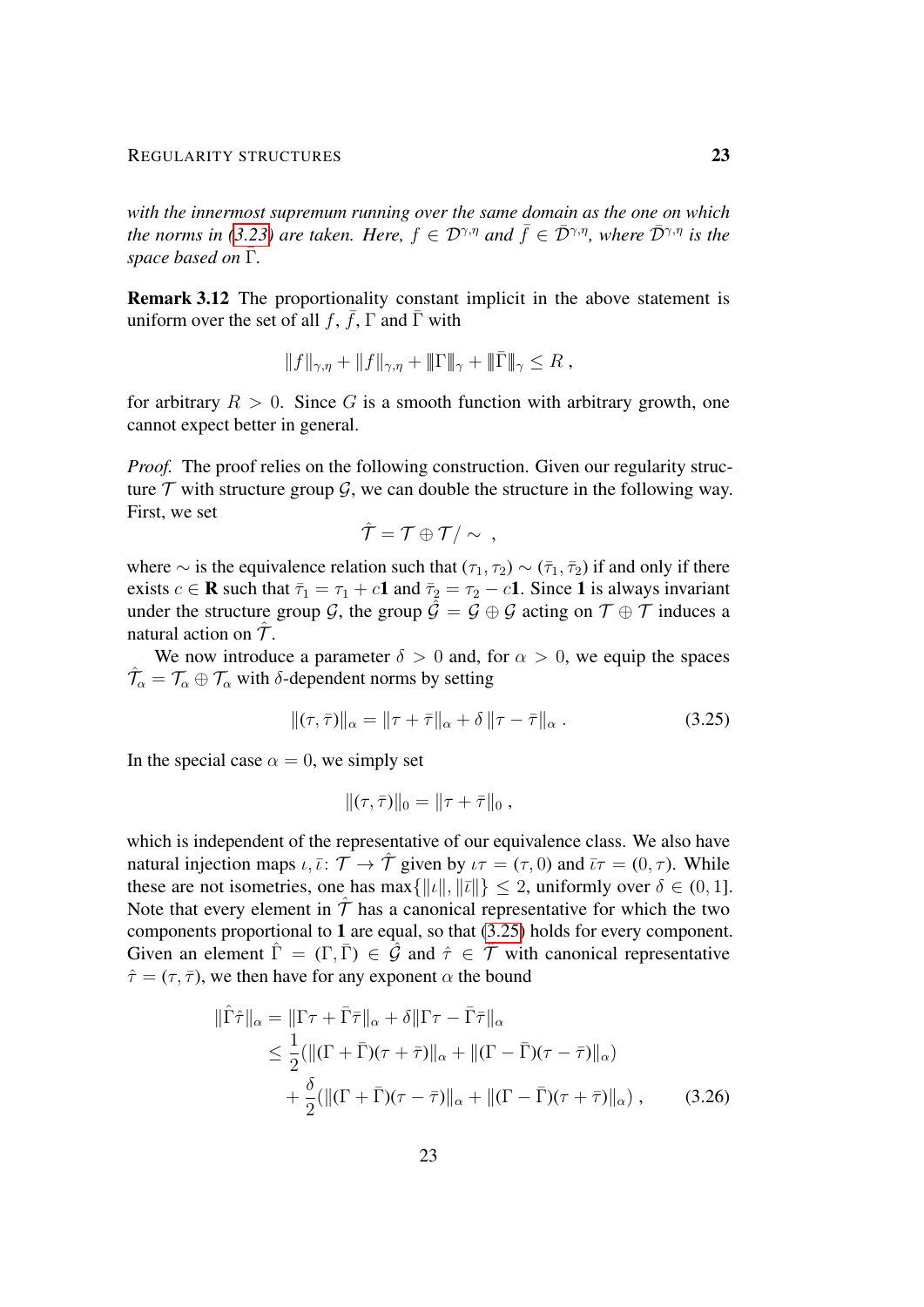uniformly over the choice of  $\delta$ . In particular, if we set  $\hat{\Gamma}_{xy} = (\Gamma_{xy}, \bar{\Gamma}_{xy})$ , then it follows from [\(3.26\)](#page-22-1) and [\(3.25\)](#page-22-0) that we have

<span id="page-23-0"></span>
$$
\|\hat{\Gamma}\|_{\gamma} \le \frac{\delta + \delta^{-1}}{2} \|\Gamma - \bar{\Gamma}\|_{\gamma} + \|\Gamma\|_{\gamma} + \|\bar{\Gamma}\|_{\gamma} . \tag{3.27}
$$

The idea will be to consider situations where  $\Gamma$  and  $\bar{\Gamma}$  are very close to each other, so that even a choice  $\delta \ll 1$  leads to order one bounds on the norm of  $\hat{\Gamma}$ .

Consider now two modelled distributions f and  $\bar{f}$ , where  $f \in \mathcal{D}^{\gamma,\eta}(\Gamma)$  and  $\bar{f} \in$  $\mathcal{D}^{\gamma,\eta}(\bar{\Gamma})$ , for two models  $(\Pi,\Gamma)$  and  $(\bar{\Pi},\bar{\Gamma})$ . It is very natural to lift these two models to a single model on  $\hat{\mathcal{T}}$  by setting  $\hat{\Gamma}_{xy} = (\Gamma_{xy}, \bar{\Gamma}_{xy})$  and  $\hat{\Pi}_x(\tau, \bar{\tau}) = \Pi_x \tau + \bar{\Pi}_x \bar{\tau}$ . With these notations at hand, it follows immediately from the definitions and from the fact that

$$
\hat{\Gamma}_{xy}\iota = \iota \Gamma_{xy} , \qquad \hat{\Gamma}_{xy}\bar{\iota} = \bar{\iota} \bar{\Gamma}_{xy} ,
$$

that both  $\iota f$  and  $\bar{\iota} \bar{f}$  belong to  $\mathcal{D}^{\gamma,\eta}(\hat{\Gamma})$  with norms that are bounded by at most twice their original norms, provided that  $\delta \in (0, 1]$ .

More precisely, it follows immediately from [\(3.25\)](#page-22-0), combined with the definitions of the (semi-)norms  $\|\cdot\|_{\gamma,\eta}$ , that one has the two-sided bound

$$
||f; \bar{f}||_{\gamma,\eta} \leq ||\iota f - \bar{\iota}\bar{f}||_{\gamma,\eta} \leq ||f; \bar{f}||_{\gamma,\eta} + \delta(||f||_{\gamma,\eta} + ||\bar{f}||_{\gamma,\eta}),
$$

uniformly over  $\delta \in (0, 1]$ . We are now at the stage where we can use [\[Hai14,](#page-55-5) Prop. 6.13], so that

$$
\begin{aligned} \|\hat{G}(f); \hat{G}(\bar{f})\|_{\gamma,\eta} &\leq \|\iota \hat{G}(f) - \bar{\iota}\hat{G}(\bar{f})\|_{\gamma,\eta} = \|\hat{G}(\iota f) - \hat{G}(\bar{\iota}\bar{f})\|_{\gamma,\eta} \lesssim \|\iota f - \bar{\iota}\bar{f}\|_{\gamma,\eta} \\ &\leq \|f; \bar{f}\|_{\gamma,\eta} + \delta(\|f\|_{\gamma,\eta} + \|\bar{f}\|_{\gamma,\eta}) \ .\end{aligned}
$$

This bound is uniform over all  $\delta \in (0, 1]$ , all pairs of models  $(\Pi, \Gamma)$  and  $(\overline{\Pi}, \overline{\Gamma})$ such that the induced model  $(\hat{\Pi}, \hat{\Gamma})$  has "norm" bounded by a fixed constant, and all functions  $f \in \mathcal{D}^{\gamma,\eta}(\Gamma)$  and  $\bar{f} \in \mathcal{D}^{\gamma,\eta}(\bar{\Gamma})$  with corresponding norms bounded by a fixed constant. At this stage it looks like one could take  $\delta$  arbitrarily small. The choice of  $\delta$  is however limited by [\(3.27\)](#page-23-0), which suggests that an optimal choice is given by

$$
\delta = \|\Gamma - \bar{\Gamma}\|_{\gamma} ,
$$

With this particular choice of  $\delta$ , it follows from [\(3.27\)](#page-23-0) that for every  $R > 0$  there exists C such that  $||\hat{\Gamma}||_{\gamma} \leq C$  for any two models  $\Gamma$  and  $\bar{\Gamma}$  such that  $||\Gamma||_{\gamma} + ||\bar{\Gamma}||_{\gamma} \leq$ R. The claim now follows at once.  $\Box$ 

*Proof of Theorem [3.10.](#page-21-1)* This is now an almost immediate corollary of [\[Hai14,](#page-55-5) Thm 7.8], noting that Proposition [3.11](#page-21-4) guarantees that the nonlinearity is "strongly locally Lipschitz" in the terminology of that article.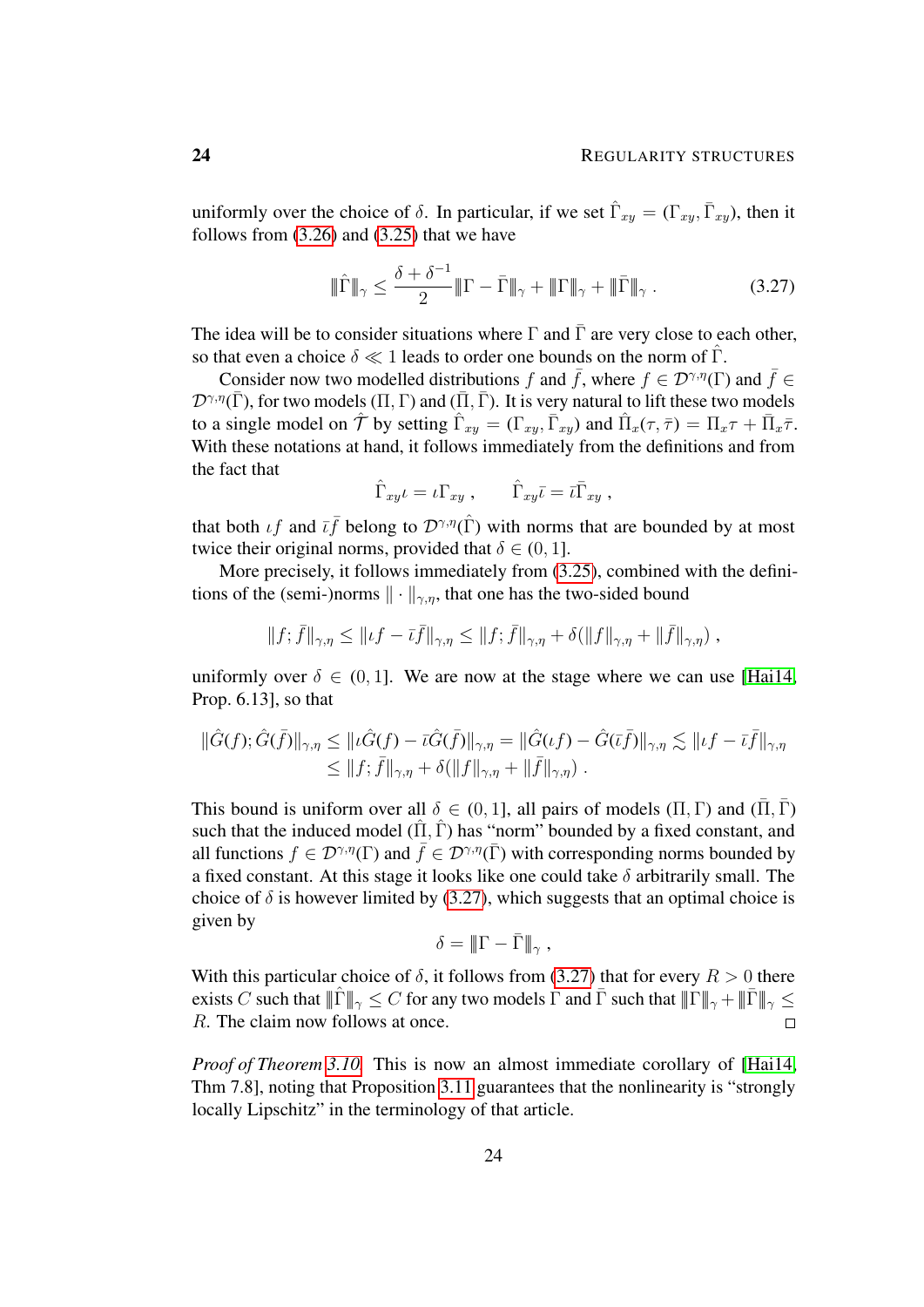The only thing that needs to be verified is that one has indeed  $\mathscr{T}_{\gamma}Pu_0 \in \mathcal{D}^{\gamma,0}$ . For this, we first note that the heat kernel P satisfies for every  $k, \ell \in \mathbb{N}$  the bound

$$
\int_{\mathbf{R}} |\partial_x^k \partial_t^\ell P(t,x)| dx \lesssim t^{-\ell - \frac{k}{2}},
$$

uniformly over  $(t, x) \in [0, T] \times S<sup>1</sup>$  for every fixed final time T. It immediately follows from this bound that the first quantity in [\(3.14\)](#page-18-0) is bounded, for every fixed  $\gamma > 0$ , by a multiple of  $||u_0||_{L^{\infty}}$ . The second quantity is then bounded as a consequence of this by using the remainder formula of [\[Hai14,](#page-55-5) Thm A.1].  $\Box$ 

**Remark 3.13** Note that, a consequence of the second property of  $P$ , any solution U to  $(3.22)$  satisfies

<span id="page-24-1"></span>
$$
U(z) - \mathcal{I}(\hat{H}(U(z)) + \hat{G}(U(z))\Xi) \in \bar{\mathcal{T}}, \qquad (3.28)
$$

for all points  $z = (t, x)$  with  $t \in (0, T)$ . This fact will be very important in the sequel when we study the effect of our renormalisation procedure on solutions.

**Remark 3.14** When applied to our situation, the exponent  $\chi$  appearing in the statement of Proposition [3.11](#page-21-4) is equal to  $\chi = \frac{1}{2} - \kappa$ . As a consequence, provided that we restrict ourselves to  $\gamma < 2 - 4\kappa$ , we only need  $F \in \mathcal{C}^2$  and  $G \in \mathcal{C}^5$  for the conclusion of Theorem [3.10](#page-21-1) to hold.

# <span id="page-24-0"></span>4 Renormalisation procedure and main result

At this stage, we note that while Theorem [3.10](#page-21-1) allows us to identify solutions to [\(1.4\)](#page-1-3) with  $C_{\epsilon} = 0$  with solutions to the abstract fixed point problem [\(3.22\)](#page-21-0) for a suitable model, we announced a convergence result where we simultaneously let  $C_{\varepsilon} \to \infty$  and introduce additional correction terms of order 1. In particular, this (correctly) suggests that one has no hope to prove that the sequence of models  $\Psi(\xi_{\varepsilon})$  converges to a limit as  $\varepsilon \to 0$ .

In order to obtain our main result, the strategy is to build a sequence  $M_{\varepsilon}\Psi(\xi_{\varepsilon})$ of *renormalised* models, where  $M_{\varepsilon}$  denotes a suitable continuous map on the space of admissible models, such that the following properties hold. First, we show that the sequence  $M_{\varepsilon} \Psi(\xi_{\varepsilon})$  converges to a limiting model in  $\mathcal{M}$ . Second, we show that if U is a (local) solution to [\(3.22\)](#page-21-0) for the model  $M_{\varepsilon}\Psi(\xi_{\varepsilon})$ , then the function u in the decomposition [\(3.17\)](#page-19-2) is the classical solution to the PDE [\(1.4\)](#page-1-3), but with  $H$  replaced by  $\bar{H}$  as in [\(1.7\)](#page-2-1). Finally, we show that solutions to [\(3.22\)](#page-21-0) depend continuously on the model, thus implying that solutions to [\(1.4\)](#page-1-3) converge to a limit, and we identify this limit as the Itô solution to  $(1.2)$ .

In order to implement this strategy, we first explain how the one-parameter family of transformations  $M_{\varepsilon}$  is built. This requires a better understanding of the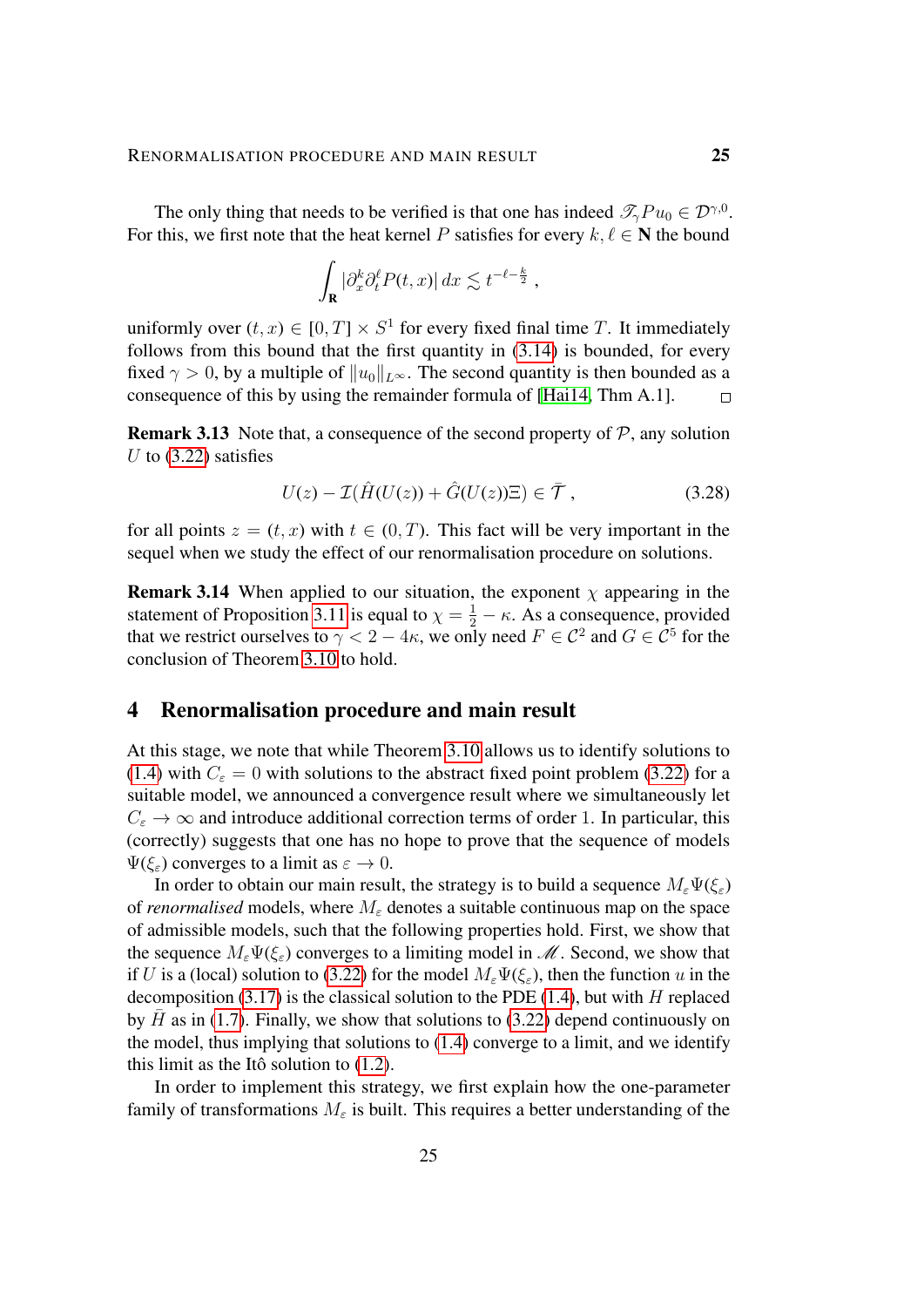algebraic properties of our regularity structure. In order to simplify notations, we first introduce a graphical shorthand notation for the elements in  $W$ .

#### <span id="page-25-0"></span>4.1 Shorthand notation

From now on, we will highlight the canonical basis vectors of  $\mathcal T$  (i.e. the elements of  $W$ ) by drawing them in blue, so that it is easy to distinguish them from either real-valued coefficients or elements of  $\mathcal{T}_+$ . Note that while the formal structure of  $\mathcal{T}_+$  is quite similar to that of  $\mathcal{T}$ , its role in the theory is very different. Elements of  $\mathcal T$  are there to index the different components of the underlying model  $\Pi_z$ , while elements of  $\mathcal{T}_+$  index the matrix elements of the linear maps  $F_z$ . While the notation introduced in Section [3.1](#page-11-1) is convenient for making general statements about  $\mathcal T$  or  $G$ , it is not very efficient when talking about any one specific formal expression, since it soon becomes rather lengthy.

We therefore introduce the following alternative graphical notation. Instead of  $\Xi$ , we just draw a circle, i.e. we have  $\Xi = \circ$ . Each occurrence of the abstract integration map  $\mathcal I$  is then denoted by a downward facing straight line and expressions are multiplied by simply joining the trees representing them by their roots. We also use the shorthand  $\Xi X_1 = \infty$ . For example, we have

$$
\mathcal{I}(\Xi) = \text{R}, \quad \Xi \mathcal{I}(\Xi) = \text{R}, \quad \Xi \mathcal{I}(X_1 \Xi) = \text{R}, \quad \Xi \mathcal{I}^2(\Xi) = \text{R}, \quad \dots
$$

While this graphical notation does not allow to describe *every* formal expression in W (we have no notation for  $X_0 \equiv$  for example), it will be sufficient for our needs. In order to describe elements in  $\mathcal{T}_+$ , we will also use  $\mathcal{J}'$  for  $\mathcal{J}_{(0,1)}$ ,  $\mathcal{J}''$  for  $\mathcal{J}_{(0,2)}$  and  $\dot{\mathcal{J}}$  for  $\mathcal{J}_{(1,0)}$ . In view of Remark [3.9,](#page-19-3) an important role will be played by elements in  $W$  of negative homogeneity, so we list all of them here:

<span id="page-25-1"></span>

| Homogeneity Symbol(s)                                                      |                                            |
|----------------------------------------------------------------------------|--------------------------------------------|
| $-\frac{3}{2}-\kappa$                                                      | ∩                                          |
| $-1-2\kappa$                                                               |                                            |
| $\begin{array}{l} -\frac{1}{2}-3\kappa \\ -\frac{1}{2}-\kappa \end{array}$ | 8,80                                       |
|                                                                            | $^{\circ}$                                 |
| $-4\kappa$                                                                 |                                            |
| $-2\kappa$                                                                 | $\mathcal{R}_{\circ}, \mathcal{R}_{\circ}$ |
|                                                                            |                                            |

Note that in principle this list may get longer if we take  $\kappa$  too large. One can see by simple inspection that for sufficiently small  $\kappa$ , the elements of smallest positive homogeneity have homogeneity  $\frac{1}{2} - 5\kappa$ . Therefore, as long as we assume that  $\kappa$  < 1/10, the list [\(4.1\)](#page-25-1) does not change, so we make this a standing assumption.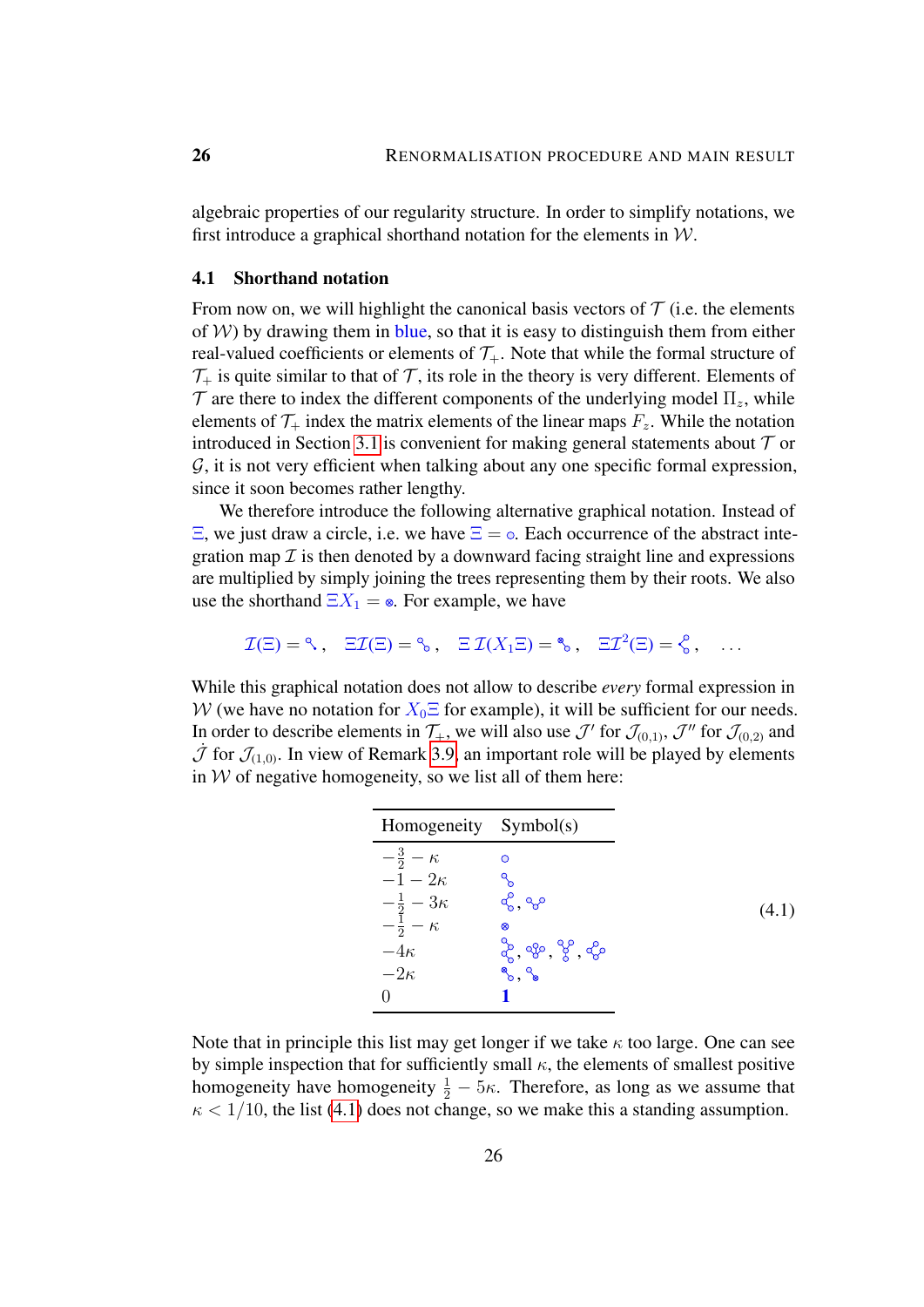#### <span id="page-26-0"></span>4.2 General renormalisation group

It was shown in [\[Hai14,](#page-55-5) Sec. 8.3] that one can build a natural family of continuous transformations of  $\mathcal M$  in the following way. First, we write

$$
\mathcal{W}_0 = \left\{ \circ, \circ, \circ\zeta, \circ\circ, \circ, \circ\zeta, \circ\zeta^c, \circ\zeta^c, \circ\circ, \circ, \circ, \mathbf{1}, \circ\vee, \circ\zeta, \circ\zeta, \circ\cdot, X_1 \right\},
$$
  

$$
\mathcal{W}_\star = \left\{ \circ, \circ, \circ\zeta, \circ\circ, \circ, \circ\cdot\right\},
$$

we denote by  $\mathcal{T}_0 \subset \mathcal{T}$  the linear span of  $\mathcal{W}_0$ , and by  $\mathcal{T}_0^+ \subset \mathcal{T}_+$  the free algebra generated as in [\(3.5\)](#page-12-3) by X and  $\mathcal{W}_0^+ \stackrel{\text{def}}{=} {\{\mathcal{J}_k(\tau) : \tau \in \mathcal{W}_\star , |k| < |\tau| + 2\}}.$ The set  $W_0$  consists of all symbols in W of negative homogeneity, as well as those symbols generated from them by the renormalisation procedure described in Section [4.3](#page-27-0) below. The set  $\mathcal{T}_0^+$  generated from  $\mathcal{W}_*$  consists of the smallest collection of symbols required to describe the action of  $\mathcal G$  on  $\mathcal T_0$ . Consider then an arbitrary linear map  $M: \mathcal{T}_0 \to \mathcal{T}_0$  which is such that

$$
M1 = 1, \qquad M(X^k \tau) = X^k M \tau ,
$$
  
\n
$$
M\Xi = \Xi, \qquad M(\mathcal{I}(\tau)) = \mathcal{I}(M\tau) ,
$$
\n(4.2)

where the last identity is assumed to hold for every  $\tau \in \mathcal{T}_0$  such that  $\mathcal{I}(\tau) \in \mathcal{T}_0$ . It was then shown in [\[Hai14,](#page-55-5) Prop. 8.36] that there exist *unique* maps  $\hat{M}$  :  $\mathcal{T}_0^+ \rightarrow \mathcal{T}_0^+$ and  $\Delta^M$  :  $\mathcal{T}_0 \to \mathcal{T}_0 \otimes \mathcal{T}_0^+$  satisfying the identities

<span id="page-26-1"></span>
$$
\hat{M}\mathcal{J}_k(\tau) = \mathcal{M}(\mathcal{J}_k \otimes I)\Delta^M \tau ,
$$
\n
$$
\hat{M}(\tau \bar{\tau}) = (\hat{M}\tau)(\hat{M}\bar{\tau}) ,
$$
\n
$$
(I \otimes \mathcal{M})(\Delta \otimes I)\Delta^M \tau = (M \otimes \hat{M})\Delta \tau ,
$$
\n(4.3)

where  $\mathcal{M}: \mathcal{T}_0^+ \otimes \mathcal{T}_0^+ \to \mathcal{T}_0^+$  denotes the multiplication map, and such that  $\hat{M}$ leaves  $X^k$  invariant. Note that the first identity in [\(4.3\)](#page-26-1) should be checked for all  $\tau \in \mathcal{W}_{*}$ , the second for all  $\tau, \bar{\tau} \in \mathcal{T}_{0}^{+}$ , and the third for all  $\tau \in \mathcal{W}_{0}$ . With these notations at hand, we have the following definition.

<span id="page-26-2"></span>**Definition 4.1** The *renormalisation group*  $\Re$  associated to our regularity structure is given by the set of all linear maps  $M$  as above such that furthermore, for every  $\tau \in \mathcal{W}_0$ , one has

<span id="page-26-3"></span>
$$
\Delta^M \tau = \tau \otimes \mathbf{1} + \sum \tau^{(1)} \otimes \tau^{(2)}.
$$

where each of the terms  $\tau^{(1)}$  appearing in these sums satisfies  $|\tau^{(1)}| > |\tau|$ .

Given any  $M \in \mathfrak{R}$  and given an admissible model  $(\Pi, F)$ , we can define a "renormalised model"  $(\hat{\Pi}, \hat{F})$  by setting

$$
\hat{\Pi}_x \tau = (\Pi_x \otimes f_x) \Delta^M \tau \ , \quad \hat{f}_x = f_x \hat{M} \ . \tag{4.4}
$$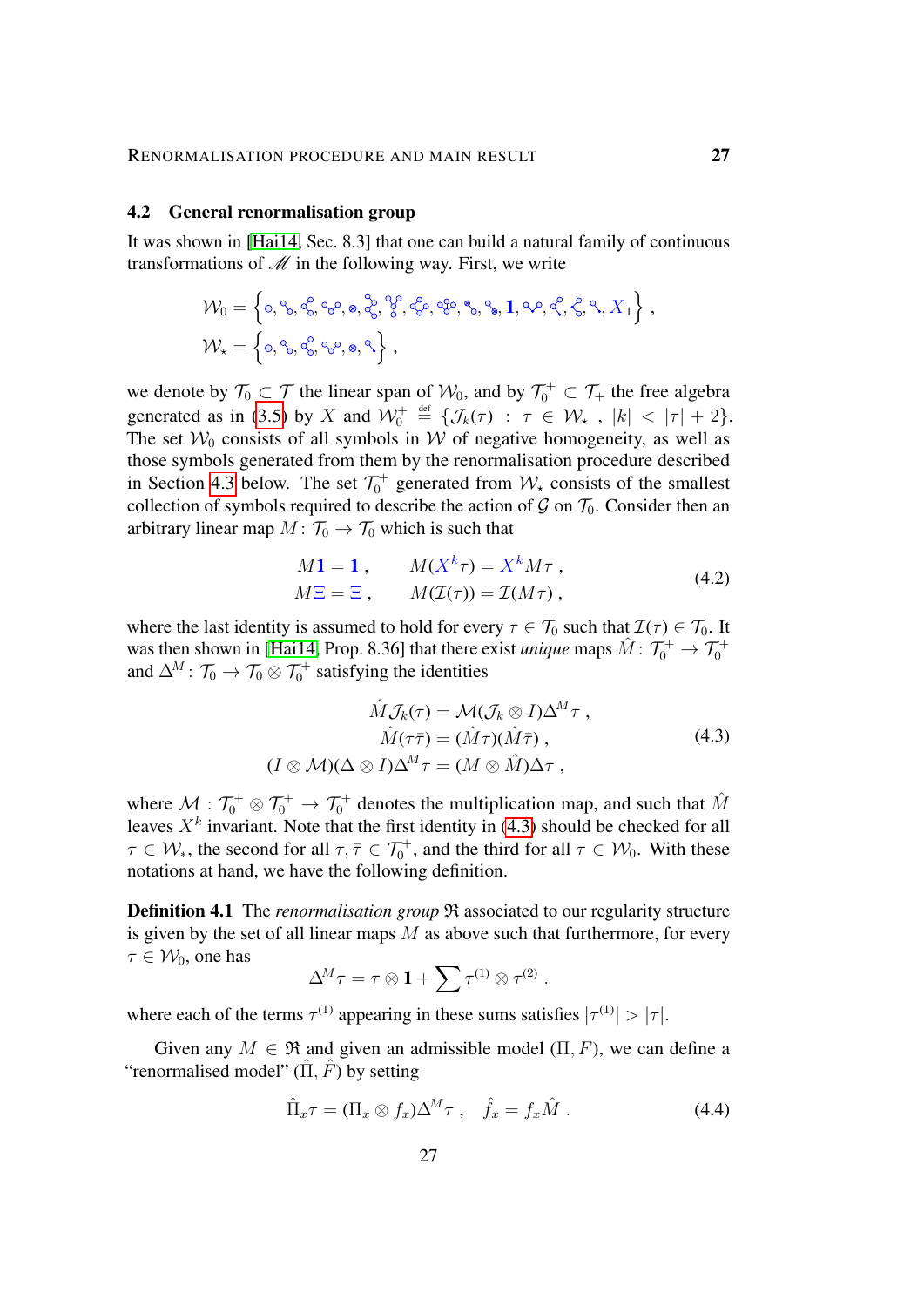Note that in principle  $(\Pi, \hat{F})$  is only defined on the smaller regularity structure  $\mathcal{T}_0$ . However, it follows from [\[Hai14,](#page-55-5) Prop. 4.11] and [Hai14, Thm. 5.14] that any admissible model on  $\mathcal{T}_0$  extends uniquely and continuously to a model on all of  $\mathcal{T}$ . We will implicitly use this extension in the sequel. One then has the following:

**Theorem 4.2** *The map*  $(M, \Pi, F) \mapsto (\hat{\Pi}, \hat{F})$  *is continuous from*  $\mathfrak{R} \times \mathcal{M}$  *to*  $\mathcal{M}$ *.* 

*Proof.* The fact that  $(\hat{\Pi}, \hat{F})$  satisfies the first bound in [\(3.9\)](#page-15-1) as well as [\(3.10\)](#page-15-3) and [\(3.11\)](#page-15-0) was shown in [\[Hai14,](#page-55-5) Thm. 8.44]. The fact that the second bound in [\(3.9\)](#page-15-1) also holds does in turn follow automatically from [\[Hai14,](#page-55-5) Thm. 5.14], using the fact that  $\Pi$  is again admissible. The continuity with respect to M follows in the same way.  $\Box$ 

## <span id="page-27-0"></span>4.3 Renormalization map

We will not give a full characterisation of  $\mathfrak{R}$ , but we will instead describe a three-dimensional subgroup which is sufficient for our needs. We write  $M =$  $exp(-cL - c^{(1)}L^{(1)} - c^{(2)}L^{(2)})$ , where  $c, c^{(1)}, c^{(2)} \in \mathbf{R}$  and L,  $L^{(1)}, L^{(2)}$  are linear maps on  $\mathcal{T}_0$ . The map  $L^{(1)}$  is simply given by  $L^{(1)}{}_{\mathcal{O}_0}^{\infty} = 1$ , as well as  $L^{(1)}\tau = 0$ for every  $\tau \in W_0 \setminus \{ \xi \}$ . Similarly,  $L^{(2)}$  is given by  $L^{(2)} \xi^{\xi} = 1$ , and  $L^{(2)} \tau = 0$ otherwise.

The map  $L$  on the other hand is more complicated to describe. First, one has  $L: \mathcal{P}_{\delta} \mapsto \mathbf{1}$ . Furthermore, if  $\tau$  is a more complicated expression, then L iterates over all occurrences of  $\frac{1}{6}$  as a "subsymbol" of  $\tau$  and "erases" it in the graphical notation.

More precisely, one has the identities

$$
L^{\circ}\circ = 1, \qquad L^{\circ}\circ = \circ, \qquad L^{\circ}\circ = 2^{\circ},
$$
  
\n
$$
L^{\circ}\circ = 3^{\circ}\circ, \qquad L^{\circ}\circ = \circ^{\circ} + \circ^{\circ}, \qquad L^{\circ}\circ = \circ^{\circ} + \circ^{\circ}, \qquad (4.5)
$$
  
\n
$$
L^{\circ}\circ = \circ^{\circ} + 2^{\circ}, \qquad L^{\circ}\circ = X_1, \qquad L^{\circ}\circ = X_1.
$$

(Recall that  $\mathcal{I}(1) = 0$ , so there is no term  $\phi$  appearing in  $L\phi_0^{\circ}$  and similarly for the other terms.) We furthermore have

<span id="page-27-1"></span>
$$
L\mathbf{1} = L \circ = L \circ = L_{\circ}^{\circ} = L \circ \circ = L \circ \circ = L \circ \circ = 0.
$$

In particular, this shows immediately that  $L^2\tau = 0$  for all  $\tau \in W_0$  and L and the  $L^{(i)}$  all commute, so that one simply has  $M = I - cL - c^{(1)}L^{(1)} - c^{(2)}L^{(2)}$ . The main result of this section is the following.

**Proposition 4.3** *With* M *defined as above, one has*  $M \in \mathfrak{R}$ *.*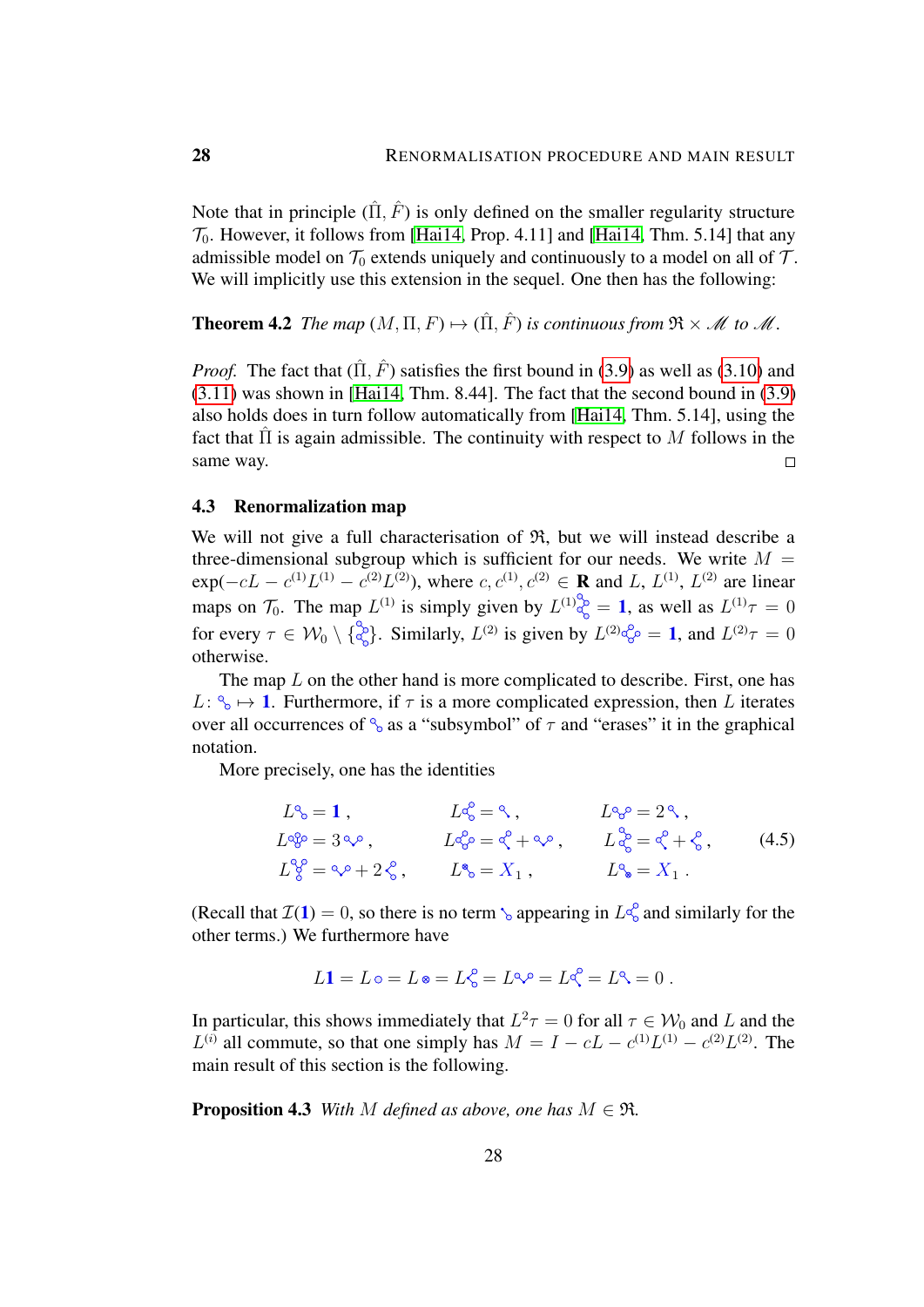*Proof.* Since  $\Re$  is a group and the operators L,  $L^{(1)}$ ,  $L^{(2)}$  commute, it suffices to verify this separately for  $exp(-cL)$  and  $exp(-cL^{(i)})$ . We note that if we set  $M = \exp(-cL^{(i)})$  for  $i \in \{1, 2\}$ , then M satisfies the identity  $\Delta M \tau = (M \otimes I) \Delta \tau$ . As a consequence, it is easy to verify that [\(4.3\)](#page-26-1) holds, provided that we set  $\Delta^M \tau =$  $M\tau \otimes \mathbf{1}$ , and  $\hat{M}\tau = \tau$ . It follows from the "upper triangular" structure of M that  $\Delta^M$  then satisfy the properties of Definition [4.1.](#page-26-2)

Verifying these properties for  $M = \exp(-cL)$  is less straightforward. It follows from the recursive definition of  $\Delta$  that one has the identities

$$
\Delta \circ \delta = \circ \otimes 1 + \circ \otimes X_1,
$$
  
\n
$$
\Delta \circ \delta = \circ \otimes 1 + 1 \otimes \mathcal{J}(\circ),
$$
  
\n
$$
\Delta \circ \delta = \circ \otimes 1 + \circ \otimes \mathcal{J}(\circ),
$$
  
\n
$$
\Delta \circ \delta = \circ \otimes 1 + \circ \otimes \mathcal{J}(\circ) + 1 \otimes \mathcal{J}(\circ)
$$
  
\n
$$
\Delta \circ \phi = \circ \phi \otimes 1 + 2 \circ \otimes \mathcal{J}(\circ) + 1 \otimes \mathcal{J}(\circ)^2,
$$
  
\n
$$
\Delta \circ \phi = \circ \phi \otimes 1 + 2 \circ \otimes \mathcal{J}(\circ) + \circ \otimes \mathcal{J}(\circ)^2,
$$
  
\n
$$
\Delta \circ \delta = \circ \otimes 1 + 2 \circ \otimes \mathcal{J}(\circ) + \circ \otimes \mathcal{J}(\circ),
$$
  
\n
$$
\Delta \circ \delta = \circ \otimes 1 + \circ \otimes \mathcal{J}(\circ) + \circ \otimes \mathcal{J}(\circ),
$$
  
\n
$$
\Delta \circ \delta = \circ \otimes 1 + \circ \otimes \mathcal{J}(\circ) + \circ \otimes \mathcal{J}(\circ),
$$
  
\n
$$
\Delta \circ \delta = \circ \otimes 1 + 3 \circ \otimes \mathcal{J}(\circ) + 3 \circ \otimes \mathcal{J}(\circ)^2 + \circ \otimes \mathcal{J}(\circ)^3
$$
  
\n
$$
\Delta \circ \delta = \circ \otimes 1 + 2 \circ \otimes \mathcal{J}(\circ) + \circ \otimes \mathcal{J}(\circ)^2 + \circ \otimes \mathcal{J}(\circ)^3
$$
  
\n
$$
\Delta \circ \delta = \circ \otimes 1 + 2 \circ \otimes \mathcal{J}(\circ) + \circ \otimes \mathcal{J}(\circ)^2 + \circ \otimes \mathcal{J}(\circ)^3
$$
  
\n
$$
\Delta \circ \delta = \circ \otimes 1 + \circ \otimes \mathcal{J}(\circ) + \circ \otimes \mathcal{J}(\circ)^2 + \circ \otimes \mathcal{J}(\circ)^2
$$
  
\n
$$
+ \circ \otimes \math
$$

For all above symbols, except for  $\frac{1}{\infty}$  and  $\frac{1}{\infty}$ , it turns out that we have

<span id="page-28-1"></span><span id="page-28-0"></span>
$$
\Delta^M \tau = M \tau \otimes \mathbf{1} \,. \tag{4.7}
$$

Moreover, for these two exceptional symbols, one has

$$
\Delta^{M^{\circ}_{\mathcal{C}_{\circ}}}=M^{\circ}_{\mathcal{C}}\otimes \mathbf{1}+\frac{c}{2}X_1^2\Xi\otimes \mathcal{J}''(\mathcal{C}_{\circ})+cX_0\Xi\otimes \dot{\mathcal{J}}(\mathcal{C}_{\circ}),\Delta^{M^{\circ}_{\mathcal{C}}}=M^{\circ}_{\mathcal{E}}\otimes \mathbf{1}+cX_1^2\Xi\otimes \mathcal{J}''(\mathcal{C}_{\circ})+2cX_0\Xi\otimes \dot{\mathcal{J}}(\mathcal{C}_{\circ}).
$$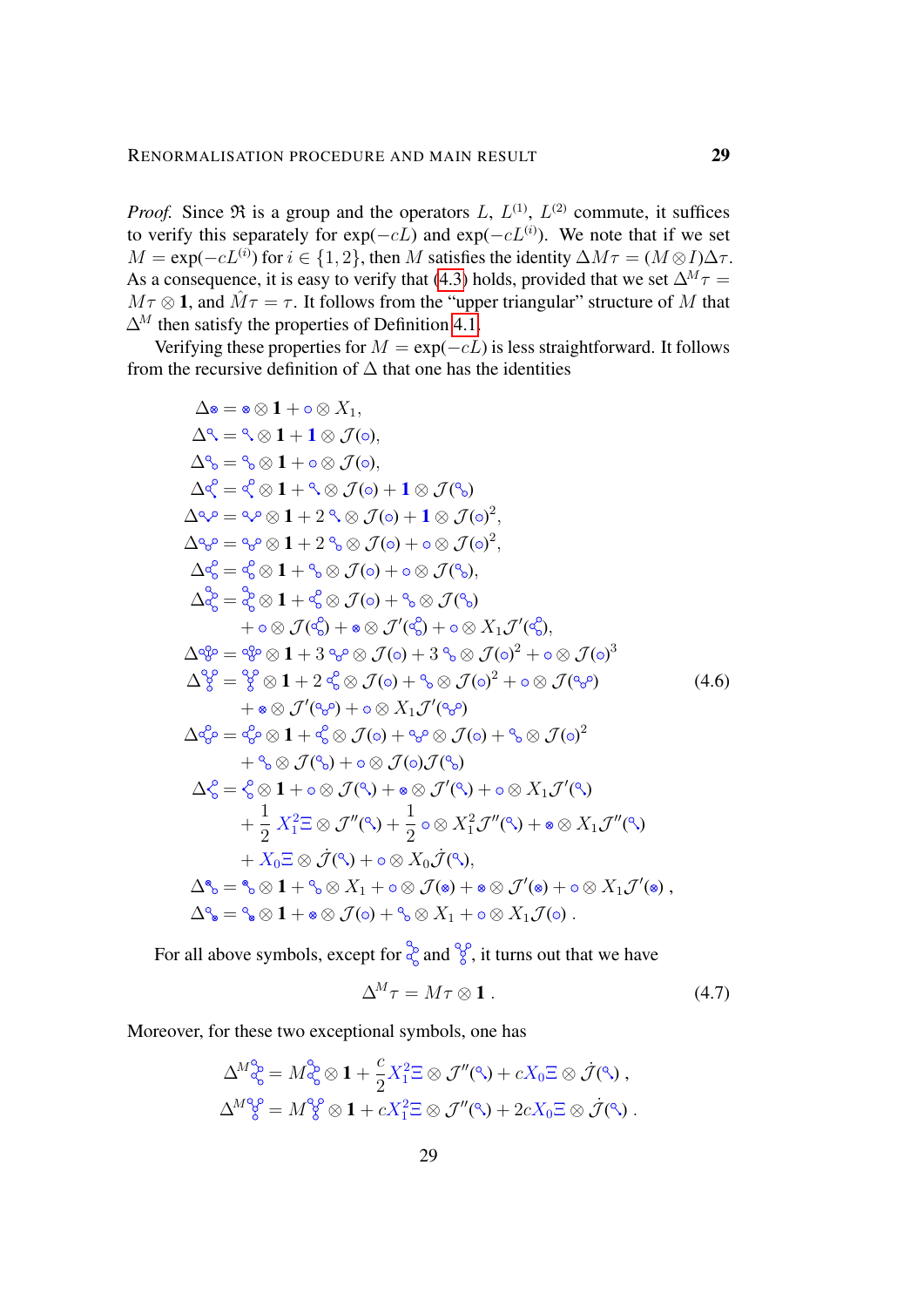Finally  $\hat{M}: \mathcal{T}_+ \to \mathcal{T}_+$  is such that  $\hat{M}(\sigma\overline{\sigma}) = \hat{M}(\sigma)\hat{M}(\overline{\sigma})$  and for all  $\tau \in \mathcal{W}_*$ ,

$$
\hat{M}\mathcal{J}_k(\tau)=\mathcal{J}_k(M\tau)\ .
$$

In order to prove that this is the case, it suffices to check that  $\Delta^M$  and  $\hat{M}$  defined in this way do indeed satisfy [\(4.3\)](#page-26-1). The first two identities are essentially obvious consequences of the definition of  $\hat{M}$ . Except for the two cases  $\tau = \frac{8}{5}$  and  $\frac{8}{5}$ , the third one follows from the identity

$$
\Delta M\tau = (M\otimes \hat{M})\Delta \tau,
$$

or equivalently

$$
\Delta(M\tau-\tau)=((M\otimes \hat{M})-I)\Delta\tau.
$$

It is not hard to check that identity for all  $\tau \in \mathcal{W}_0 \setminus \{\overline{\mathcal{C}}_0, \overline{\mathcal{C}}\}$ . Let us give the details of the computation for the case  $\tau = \xi$ . We need to check that

$$
\Delta(M-I)^{c^{\circ}_{\mathcal{O}}}=((M\otimes \hat{M})-I)\Delta^{c^{\circ}_{\mathcal{O}}}.
$$

It is plain that

 $M$   $\alpha_{\mathcal{F}}^{\mathcal{O}} = \alpha_{\mathcal{F}}^{\mathcal{O}} - c \alpha_{\mathcal{F}}^{\mathcal{O}} - c \alpha_{\mathcal{F}}^{\mathcal{O}},$ 

so that

$$
\Delta(M - I)^{\circledcirc_{\Theta}^{\mathcal{O}}} = -c \Delta^{\mathcal{O}} - c \Delta^{\mathcal{O}} \qquad \qquad
$$
  
=  $-c \sqrt{\mathcal{O}} \otimes 1 - c \sqrt{\mathcal{O}} \otimes \mathcal{J}(\mathcal{O}) - c \mathbf{1} \otimes \mathcal{J}(\mathcal{O})$   
 $-c \sqrt{\mathcal{O}} \otimes 1 - 2c \sqrt{\mathcal{O}} \otimes \mathcal{J}(\mathcal{O}) - c \mathbf{1} \otimes \mathcal{J}(\mathcal{O})^2$ 

.

On the other hand, using the expression for  $\Delta$  given in [\(4.6\)](#page-28-0), we obtain

$$
((M \otimes \hat{M}) - I)\Delta_{\mathbb{G}}^{\mathbb{G}} = -c \stackrel{\mathbb{G}}{\otimes} \mathbb{1} - c \stackrel{\mathbb{Q}}{\otimes} \mathbb{1} - 3c \stackrel{\mathbb{Q}}{\otimes} \mathcal{J}(\mathbb{0})
$$

$$
- c \stackrel{\mathbb{1}}{\otimes} \mathcal{J}(\mathbb{0})^2 - c \stackrel{\mathbb{1}}{\otimes} \mathcal{J}(\mathbb{S}),
$$

thus establishing the required identity.

The two cases  $\tau = \frac{5}{6}$  and  $\tau = \frac{5}{6}$  are similar, so we only give the detailed computations for the case  $\tau = \frac{5}{6}$ . We need to check that

$$
(I\otimes M)(\Delta\otimes I)\Delta^M\overset{\circ}{\underset{\circ}{\circ}}=(M\otimes \hat{M})\Delta^{\circ}_{\varsigma}.
$$

We first note that

$$
\Delta^M{}_{\mathbb{Q}_0}^{\mathbb{Q}} = \mathop{\mathbb{Q}}\limits^{\mathbb{Q}} \otimes \mathbf{1} - c \mathop{\mathbb{Q}}\limits^{\mathbb{Q}} \otimes \mathbf{1} - c \mathop{\mathbb{Q}}\limits^{\mathbb{Q}} \otimes \mathbf{1} + \frac{c}{2} X_1^2 \Xi \otimes \mathcal{J}''(\mathbb{Q}) + c X_0 \Xi \otimes \dot{\mathcal{J}}(\mathbb{Q}),
$$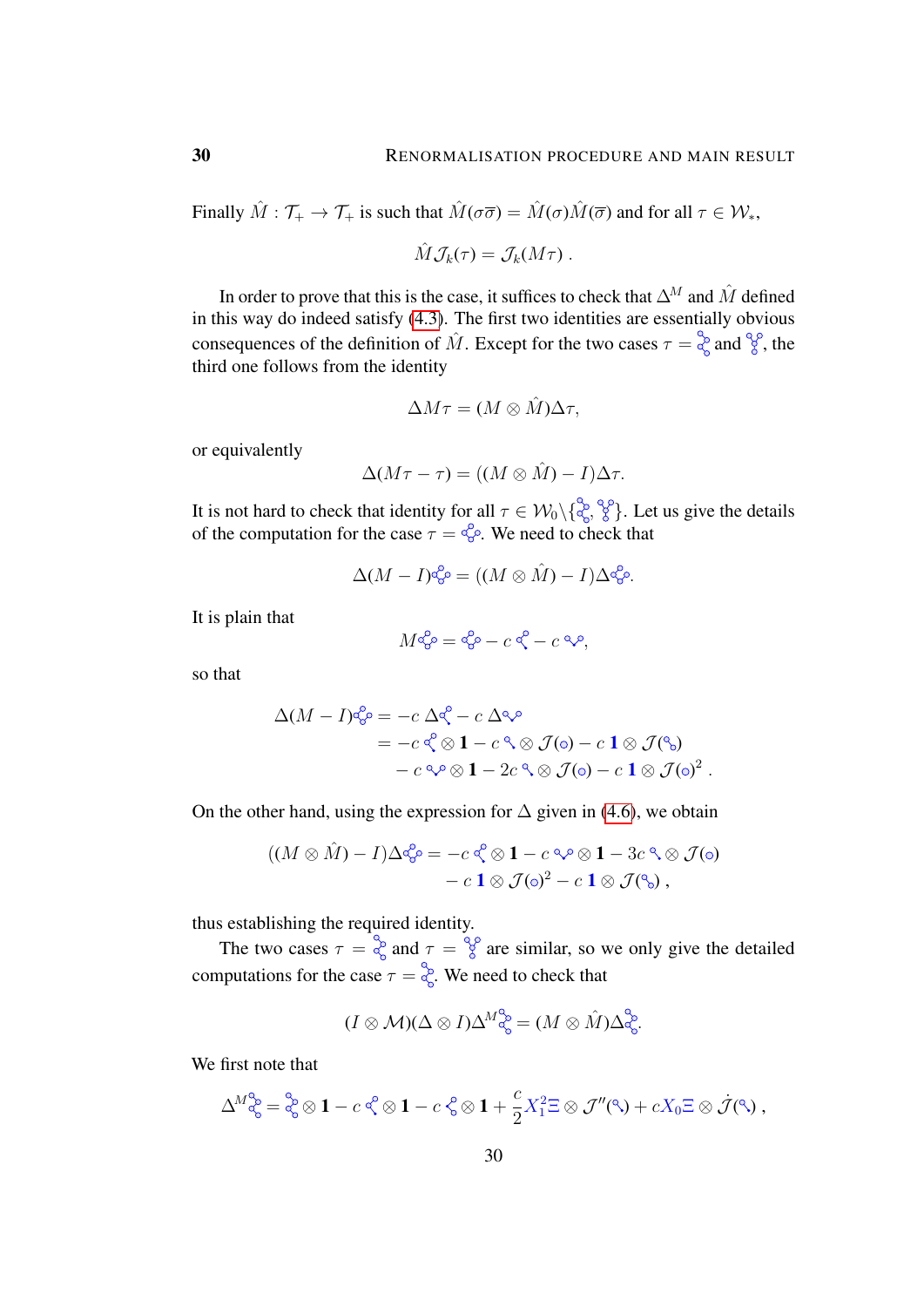from which we deduce that the left hand side reads

$$
(I \otimes M)(\Delta \otimes I)\Delta^{M} \otimes_{\mathbb{S}}^{2}
$$
\n
$$
= \otimes_{\mathbb{S}}^{2} \otimes \mathbf{1} + \otimes_{\mathbb{S}}^{2} \otimes \mathcal{J}(\mathbb{O}) + \otimes \mathcal{J}(\mathbb{S}) + \circ \otimes \mathcal{J}(\mathbb{S}) + \circ \otimes \mathcal{J}'(\mathbb{S}) + \circ \otimes \mathcal{J}'(\mathbb{S})
$$
\n
$$
- c(\mathbb{S} \otimes \mathbf{1} + \mathbb{S} \otimes \mathcal{J}(\mathbb{O}) + \mathbf{1} \otimes \mathcal{J}(\mathbb{S}) + \mathbb{S} \otimes \mathbf{1} + \circ \otimes \mathcal{J}(\mathbb{S}) + \circ \otimes \mathcal{J}'(\mathbb{S})
$$
\n
$$
+ \circ \otimes X_{1} \mathcal{J}'(\mathbb{S}) + \frac{1}{2} X_{1}^{2} \otimes \mathcal{J}''(\mathbb{S}) + X_{1} \otimes \mathbb{S} X_{1} \mathcal{J}''(\mathbb{S})
$$
\n
$$
+ \frac{1}{2} \otimes \mathbb{S} \otimes X_{1}^{2} \mathcal{J}''(\mathbb{S}) + X_{0} \otimes \mathbb{S} \otimes \mathcal{J}(\mathbb{S}) + \mathbb{S} \otimes X_{0} \mathcal{J}(\mathbb{S})
$$
\n
$$
+ c(\frac{1}{2} X_{1}^{2} \otimes \mathcal{J}''(\mathbb{S}) + X_{1} \otimes \mathbb{S} X_{1} \mathcal{J}''(\mathbb{S}) + \frac{1}{2} \otimes X_{1}^{2} \mathcal{J}''(\mathbb{S})
$$
\n
$$
+ X_{0} \otimes \mathcal{J}(\mathbb{S}) + \mathbb{S} \otimes X_{0} \mathcal{J}(\mathbb{S})
$$
\n
$$
= \otimes_{\mathbb{S}}^{2} \otimes \mathbf{1} + \otimes \mathbb{S} \mathcal{J}(\mathbb{O}) + \mathbb{S} \otimes \mathcal{J}(\mathbb{S}) + \circ \otimes \mathcal{J}(\mathbb{S}) + \circ \otimes \mathcal{J}'(\mathbb{S}) + \circ
$$

while the right hand side reads

$$
(M \otimes \hat{M})\begin{pmatrix} \frac{6}{5} \otimes \mathbf{1} + \frac{6}{5} \otimes \mathcal{J}(\circ) + \frac{6}{5} \otimes \mathcal{J}(\frac{6}{5}) \\ + \circ \otimes \mathcal{J}(\frac{6}{5}) + \circ \otimes \mathcal{J}'(\frac{6}{5}) + \circ \otimes X_1 \mathcal{J}'(\frac{6}{5}) \end{pmatrix}
$$
  
=  $\frac{6}{5} \otimes \mathbf{1} + \frac{6}{5} \otimes \mathcal{J}(\circ) + \frac{6}{5} \otimes \mathcal{J}(\frac{6}{5}) + \circ \otimes \mathcal{J}(\frac{6}{5}) + \circ \otimes \mathcal{J}'(\frac{6}{5}) + \circ \otimes X_1 \mathcal{J}'(\frac{6}{5})$   
-  $c(\frac{6}{5} \otimes \mathbf{1} + \frac{6}{5} \otimes \mathbf{1} + \frac{6}{5} \otimes \mathcal{J}(\circ) + \mathbf{1} \otimes \mathcal{J}(\frac{6}{5}) + \circ \otimes \mathcal{J}(\frac{6}{5})$   
+  $\circ \otimes \mathcal{J}'(\frac{6}{5}) + \circ \otimes X_1 \mathcal{J}'(\frac{6}{5})$ .

The required identity is established. By inspection, we then see that  $\Delta^M$  is indeed of the form required by Definition [4.1,](#page-26-2) thus concluding the proof.  $\Box$ 

## <span id="page-30-0"></span>4.4 Renormalised solutions

<span id="page-30-1"></span>We now have all the tools required to prove the following result.

**Proposition 4.4** *Let*  $H \in C^2$ ,  $G \in C^5$ , *let*  $M_{\varepsilon} = \exp(-C_{\varepsilon}L - c^{(1)}L^{(1)} - c^{(2)}L^{(2)})$ *be as in Section [4.3,](#page-27-0) let*  $u_0 \in C(S^1)$ , let  $\xi_{\varepsilon}$  *be a smooth function, and denote by* U *the local solution to [\(3.22\)](#page-21-0)* with model  $M_{\varepsilon}\Psi(\xi_{\varepsilon})$  given by Theorem [3.10.](#page-21-1) Then, the *function* u *as in [\(3.17\)](#page-19-2) is the classical solution to the PDE [\(1.4\)](#page-1-3), with* H *replaced by*  $\bar{H}$  *as in* [\(1.7\)](#page-2-1)*.*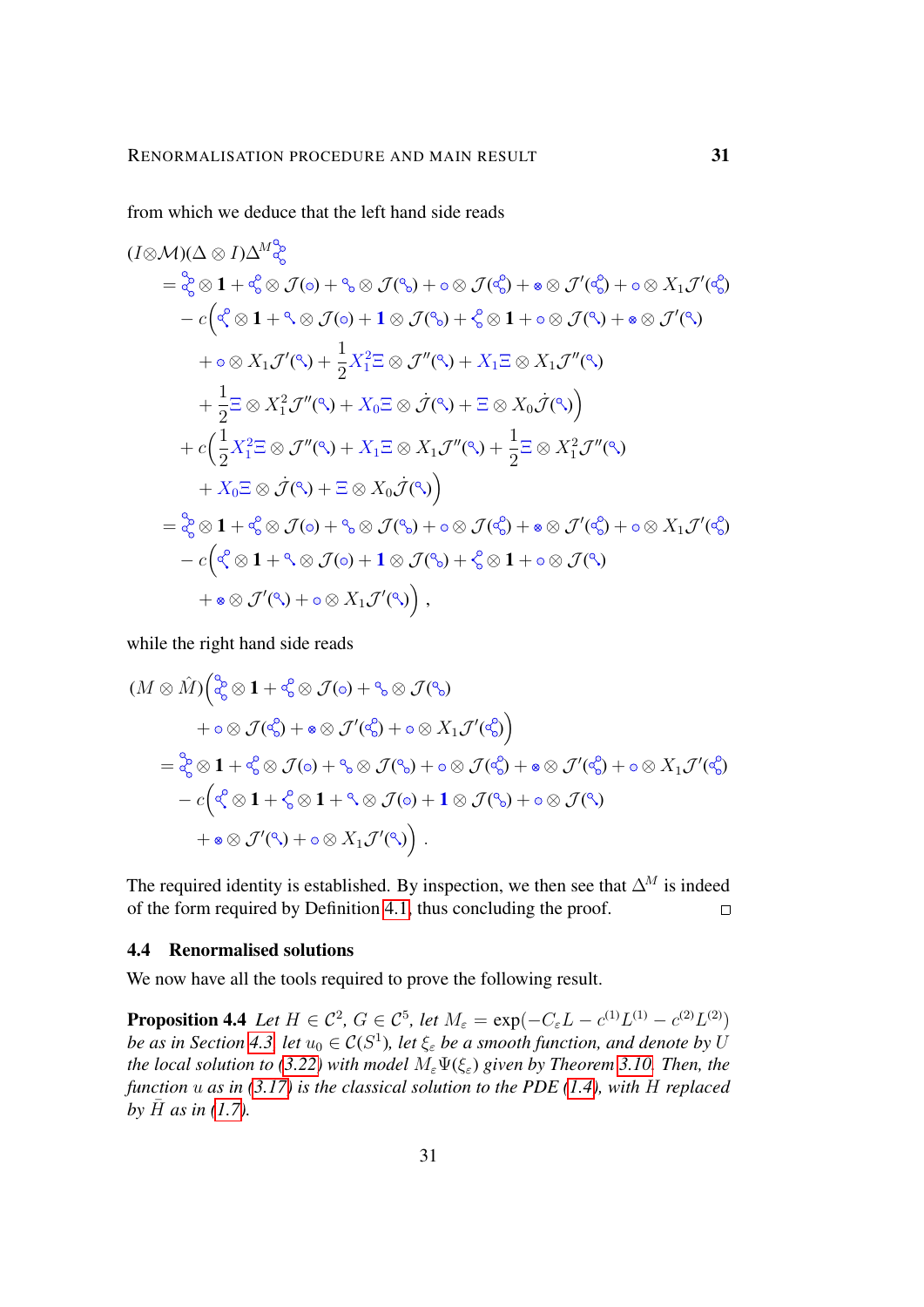*If furthermore the PDE [\(1.4\)](#page-1-3) has classical solutions that remain bounded up to time* T > 0*, then the fixed point problem [\(3.22\)](#page-21-0) can also be solved uniquely over the same interval* [0, T]*.*

*Proof.* Let  $U(t, x)$  denote the local solution to [\(3.22\)](#page-21-0) with model  $(\hat{\Pi}^{(\varepsilon)}, \hat{F}^{(\varepsilon)}) \stackrel{\text{def}}{=}$  $M_{\varepsilon}\Psi(\xi_{\varepsilon})$ . Applying the reconstruction operator  $\mathcal{R}_{\varepsilon}$  associated to this model to both sides of [\(3.22\)](#page-21-0), we obtain the identity

<span id="page-31-2"></span><span id="page-31-1"></span>
$$
u = P \star ((H(u) + \mathcal{R}_{\varepsilon}(\hat{G}(U)\Xi))\mathbf{1}_{t>0}) + Pu_0 , \qquad (4.8)
$$

where we used the fact that  $\mathcal{R}_{\varepsilon}(\hat{H}(U)) = H(u)$ , as well as the defining properties of the operator P. While it is also the case that  $\mathcal{R}_{\varepsilon}\Xi = \xi_{\varepsilon}$ , it is *not* the case in general that  $\mathcal{R}_{\varepsilon}(\hat{G}(U)\Xi) = G(u)\xi_{\varepsilon}$ .

It then follows from [\(3.28\)](#page-24-1) and [\(3.21\)](#page-20-2) that if we consider it as an element of  $\mathcal{D}^{\gamma,\eta}$  with  $\gamma$  greater than, but sufficiently close to,  $\frac{3}{2}$ , then U is of the form

$$
U = u \mathbf{1} + G(u)^{\mathfrak{S}} + G'(u)G(u)^{\mathfrak{S}} + u' X_1
$$
  
+ 
$$
G'(u)^2 G(u)^{\mathfrak{S}} + \frac{1}{2} G''(u)G^2(u)^{\mathfrak{S}} + G'(u)u' \mathfrak{S},
$$
 (4.9)

for some functions u and u'. In particular, as an element of  $\mathcal{D}^{\gamma'}$  for  $\gamma' > 0$ sufficiently close to 0, we have the identity

$$
\hat{G}(U)\Xi = G(u) \circ + G'(u)G(u) \circ + G'(u)^2 G(u) \circ + G'(u)u' \circ
$$
  
+ 
$$
\frac{1}{2}G''(u)G^2(u) \circ + \frac{1}{6}G'''(u)G^3(u) \circ + G'(u)^3 G(u) \circ + \frac{1}{2}G''(u)G'(u)G^2(u) \circ + G''(u)G'(u)G'(u)G^2(u) \circ + G'(u)^2 u' \circ + G''(u)G(u)u' \circ.
$$
 (4.10)

At this stage, we note that if we write  $(\Pi^{(\varepsilon)}, \Gamma^{(\varepsilon)}) = \Psi(\xi_{\varepsilon})$ , then we have the identity

<span id="page-31-0"></span>
$$
(\hat{\Pi}_z^{(\varepsilon)} \tau)(z) = (\Pi_z^{(\varepsilon)} M_{\varepsilon} \tau)(z) ,
$$

with  $M_{\varepsilon}$  as in the statement. Combining this with [\(4.5\)](#page-27-1), we see that this expression is non-zero for the symbols 1,  $\circ$ ,  $\circ$ ,  $\circ$ ,  $\circ$  and  $\circ\circ$ , where one has

$$
(\hat{\Pi}_z^{(\varepsilon)}\mathbf{1})(z) = 1, \quad (\hat{\Pi}_z^{(\varepsilon)}\circ)(z) = \xi_{\varepsilon}(z), \quad (\hat{\Pi}_z^{(\varepsilon)}\circ)(z) = -C_{\varepsilon},
$$

$$
(\hat{\Pi}_z^{(\varepsilon)}\circ\xi)(z) = -c^{(1)}, \quad (\hat{\Pi}_z^{(\varepsilon)}\circ\xi)(z) = -c^{(2)}.
$$

The third identity follows from the fact that  $M_{\varepsilon}^{\circ} = \varepsilon_{\circ} - C_{\varepsilon} \mathbf{1}$  and

$$
\Pi_z^{(\varepsilon)\mathbf{q}}{}_{\mathbf{0}} = \Pi_z^{(\varepsilon)\mathbf{q}} \cdot \Pi_z^{(\varepsilon)} \mathbf{0} ,
$$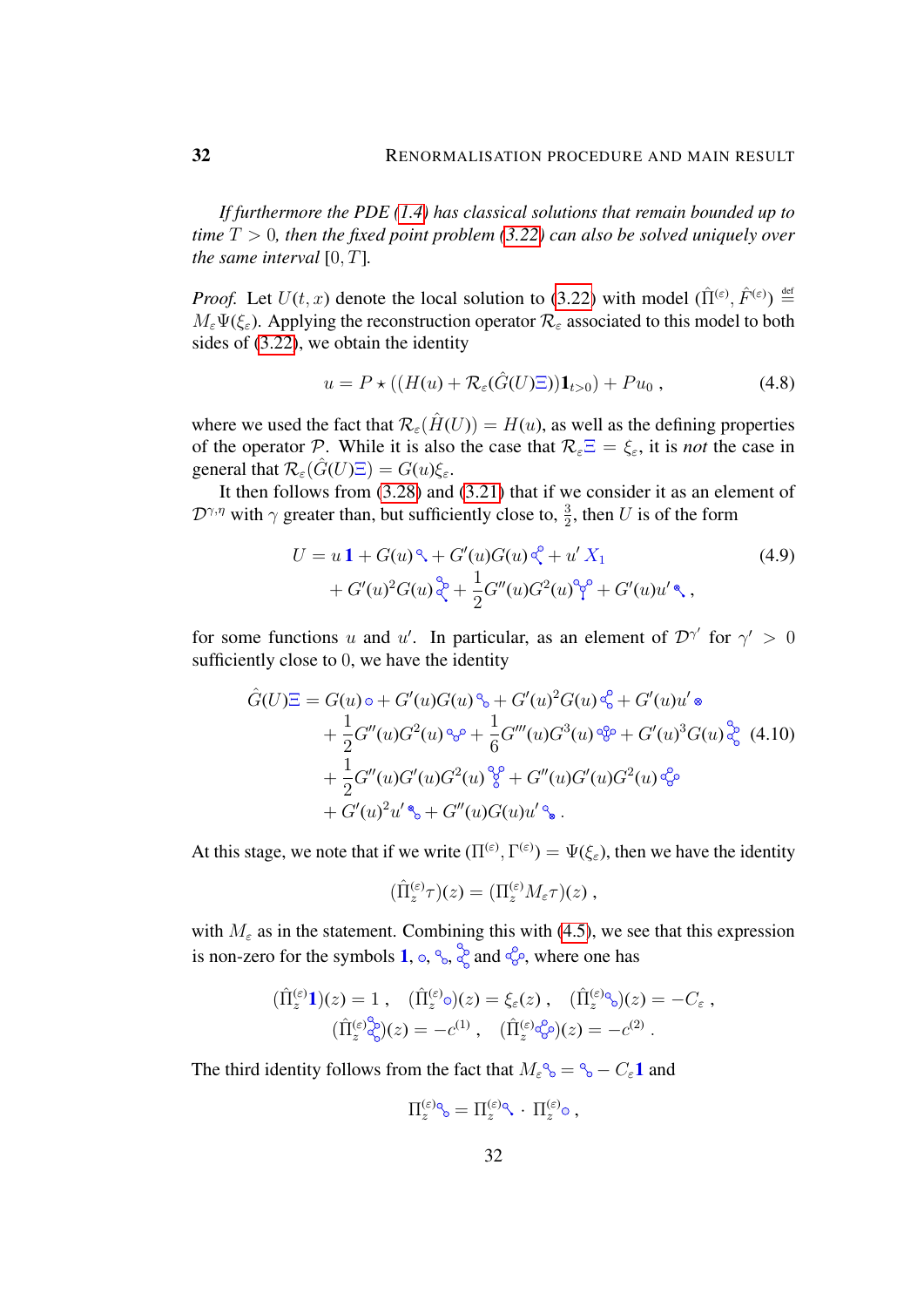by the definition [\(3.12\)](#page-16-0) of the canonical lift, noting that the first factor vanishes at the point z because  $|\Im| > 0$ . The last two identities hold for similar reasons.

Combining this with [\(4.10\)](#page-31-0) and the expression [\(3.18\)](#page-19-0) for the reconstruction operator, it follows that one has the identity

$$
\mathcal{R}_{\varepsilon}(\hat{G}(U)\Xi)(z) = G(u(z))\xi_{\varepsilon}(z) - C_{\varepsilon}G'(u(z))G(u(z)) \n- c^{(1)}G'(u(z))^3G(u(z)) - c^{(2)}G''(u(z))G'(u(z))G(u(z))^2.
$$

The first claim now follows by combining this with [\(4.8\)](#page-31-1).

Regarding the possibility to solve [\(3.22\)](#page-21-0) up to the classical blow-up time of the corresponding PDE, this was shown in [\[Hai14,](#page-55-5) Prop. 7.11].  $\Box$ 

## <span id="page-32-0"></span>4.5 Main results

Given a cylindrical Wiener process W, we define  $\xi_{\varepsilon}$  as in [\(1.6\)](#page-2-2), we set  $C_{\varepsilon} = \varepsilon^{-1} c_{\varrho}$ with  $c_{\varrho}$  given in [\(1.5\)](#page-2-3), and we define  $c_{\varrho}^{(1)}$  and  $c_{\varrho}^{(2)}$  as in Section [2.](#page-7-0) We also define  $(\Pi^{\varepsilon}, F^{\varepsilon}) = \Psi(\xi_{\varepsilon})$ , the canonical lift of  $\xi_{\varepsilon}$  to the regularity structure  $\mathcal{T}$ . As before, we write  $M_{\varepsilon} = \exp(-C_{\varepsilon}L - c_{\varrho}^{(1)}L^{(1)} - c_{\varrho}^{(2)}L^{(2)})$  and we denote by  $(\hat{\Pi}^{\varepsilon}, \hat{F}^{\varepsilon})$  the renormalised model obtained from  $(\Pi^{\varepsilon}, F^{\varepsilon})$  by the action of  $M_{\varepsilon}$  given in [\(4.4\)](#page-26-3). With this notation, our main convergence result at the level of models is the following.

<span id="page-32-1"></span>**Theorem 4.5** Let  $(\hat{\Pi}^{\varepsilon}, \hat{F}^{\varepsilon})$  be the renormalised model described above with  $\xi_{\varepsilon}$  as  $\int$ *in* [\(1.6\)](#page-2-2),  $C_{\varepsilon} = \varepsilon^{-1} c_{\varrho}$ ,  $c^{(1)} = c_{\varrho}^{(1)}$ , and  $c^{(2)} = c_{\varrho}^{(2)}$  as defined in Section [2.](#page-7-0) Then, there *exists a random model*  $(\hat{\Pi}, \hat{F})$  *and a constant* C *such that* 

<span id="page-32-3"></span><span id="page-32-2"></span>
$$
\mathbf{E}\|\hat{\Pi}^{\varepsilon};\hat{\Pi}\| \le C\varepsilon^{\kappa/2} \,,\tag{4.11}
$$

*for every underlying compact space-time domain.*

*Furthermore, for every*  $\tau \in \mathcal{U}$  and every  $(t, x)$ , the process  $s \mapsto (\hat{\Pi}_{(t,x)} \tau)(s, \cdot)$ *is*  $\mathcal{F}_s$ -adapted for  $s > t$  and, for every smooth test function  $\varphi$  supported in the *future*  $\{(s, y) : s > t\}$ *, one has the identity* 

$$
(\hat{\Pi}_{(t,x)}\Xi\tau)(\varphi) = \int_t^\infty \langle (\hat{\Pi}_{(t,x)}\tau)(s,\cdot)\varphi(s,\cdot), dW(s) \rangle, \qquad (4.12)
$$

*where the integral on the right is the Itô integral. We call*  $(\hat{\Pi}, \hat{F})$  *the Itô model.* 

**Remark 4.6** In this statement, we did again denote by  $\mathcal F$  the filtration generated by the underlying cylindrical Wiener process W. Note also that [\(3.13\)](#page-17-0) does *not* hold in general if  $\varphi$  is not supported in the future. In fact, the statement may not even make any sense in this case since in general  $(\Pi_{(t,x)} \tau)(s, \cdot)$  is not adapted to  $\mathcal F$ for  $s < t$ . One may wonder if in this case [\(3.13\)](#page-17-0) still holds, but with the integral on the right interpreted as a Skorokhod integral in situations where the integrand is anticipative. Again, this is *not* the case in general.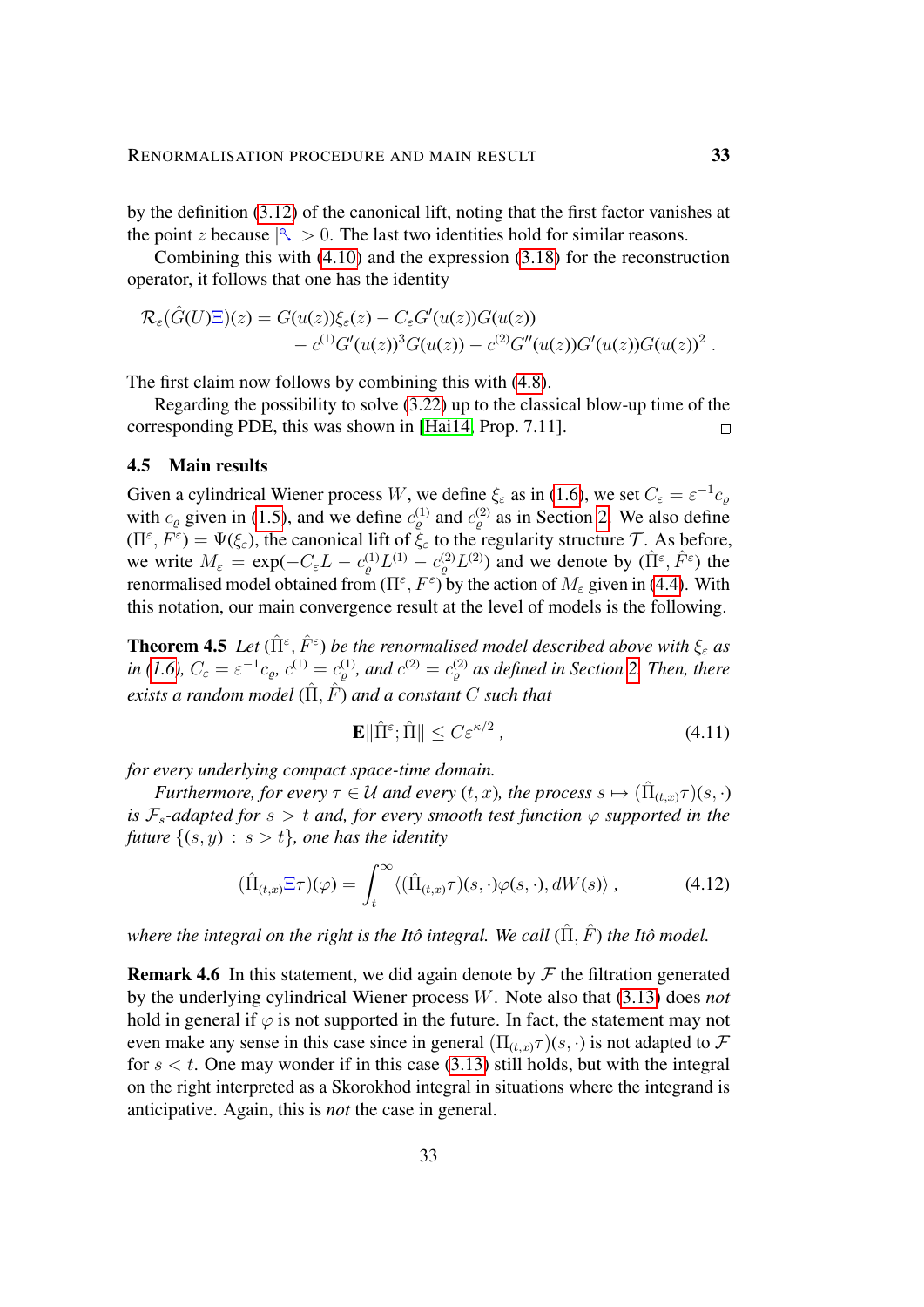*Proof.* The proof is the content of Section [5](#page-35-0) below. Instead of [\(4.11\)](#page-32-2), we will however only show the seemingly weaker statement that

$$
\mathbf{E} |(\hat{\Pi}_0^{\varepsilon} \tau - \hat{\Pi}_0^{\bar{\varepsilon}} \tau)(\varphi_{\lambda})|^2 \le C \varepsilon^{\kappa} \lambda^{2|\tau| + \kappa}, \qquad \mathbf{E} |(\hat{\Pi}_0^{\varepsilon} \tau)(\varphi_{\lambda})|^2 \le C \lambda^{2|\tau| + \kappa}, \quad (4.13)
$$

uniformly over  $\lambda \in (0, 1]$ , over smooth test functions  $\varphi$  supported in the ball of radius 1 and with  $\mathcal{C}^2$  norm bounded by 1, over all  $\tau \in \mathcal{W}$  with  $|\tau| < 0$ , and over all  $0 < \bar{\varepsilon} \leq \varepsilon \leq 1$ . Here, we wrote  $\varphi_{\lambda}$  as a shorthand for the function

<span id="page-33-2"></span>
$$
\varphi_{\lambda}(t,x) = \lambda^{-3} \varphi(\lambda^{-2}t, \lambda^{-1}x) .
$$

Taking this bound for granted, the existence of a random model  $(\hat{\Pi}, \hat{F})$  satisfying the required bound [\(4.11\)](#page-32-2) is then an immediate consequence of [\[Hai14,](#page-55-5) Thm 10.7].  $\Box$ 

We now have all the tools in place to formulate the main convergence result of this article.

<span id="page-33-0"></span>**Theorem 4.7** *Consider the setting of Theorem [4.5.](#page-32-1) Fix*  $\gamma \in (\frac{3}{2} + \kappa, \zeta]$  *and let*  $H \in \mathcal{C}^{\chi_1}$  and  $G \in \mathcal{C}^{\chi_2}$  with

<span id="page-33-1"></span>
$$
\chi_1 > \left(1 + \frac{2\gamma - 4}{1 - 2\kappa}\right) \vee 2
$$
,  $\chi_2 > \frac{4 \vee 2\gamma}{1 - 2\kappa} \vee 2$ . (4.14)

*Assume that the derivative of both* H *and* G *is uniformly bounded and let*  $u_0 \in$  $\mathcal{C}(S^1)$  and  $T > 0$ . For any  $\varepsilon > 0$ , denote by  $U^{\varepsilon}$  the maximal (up to time  $T$ ) solution *to the fixed point problem in* Dγ,<sup>0</sup> *constructed in Theorem [3.10](#page-21-1) with respect to the model* ( $\hat{\Pi}^{\varepsilon}, \hat{F}^{\varepsilon}$ ). Denote by U the same solution, but with respect to the Itô model  $(\Pi, F)$ .

*Then, the maximal existence time for* U *is almost surely equal to* T *and* RU *coincides almost surely with the Itô solution to [\(1.2\)](#page-1-2). Recalling the distance*  $\|U; U^{\varepsilon}\|_{\gamma, \eta}$  stated just after [\(3.16\)](#page-18-2), one then has for every  $\theta < \kappa/2$  the estimate

$$
\lim_{\varepsilon \to 0} \mathbf{P}(\|U;U^{\varepsilon}\|_{\gamma,0} > \varepsilon^{\theta}) = 0.
$$

*Here, the distance*  $\|\cdot;\cdot\|_{\gamma,0}$  *is taken over the domain*  $[0,T] \times S^1$ *. In particular, it implies that with high probability, the maximal existence time for*  $U^{\varepsilon}$  *is at least*  $T$ *.* 

*Proof.* The proof of the theorem is essentially just a collection of the results of this article. For the Itô model  $(\Pi, F)$ , solutions are shown in Corollary [6.5](#page-54-2) below to coincide with the solutions to [\(1.2\)](#page-1-2). Since these are known to be global almost surely [\[DPZ92\]](#page-54-0), it follows from [\[Hai14,](#page-55-5) Prop. 7.11] that the solutions to [\(3.22\)](#page-21-0) are also global.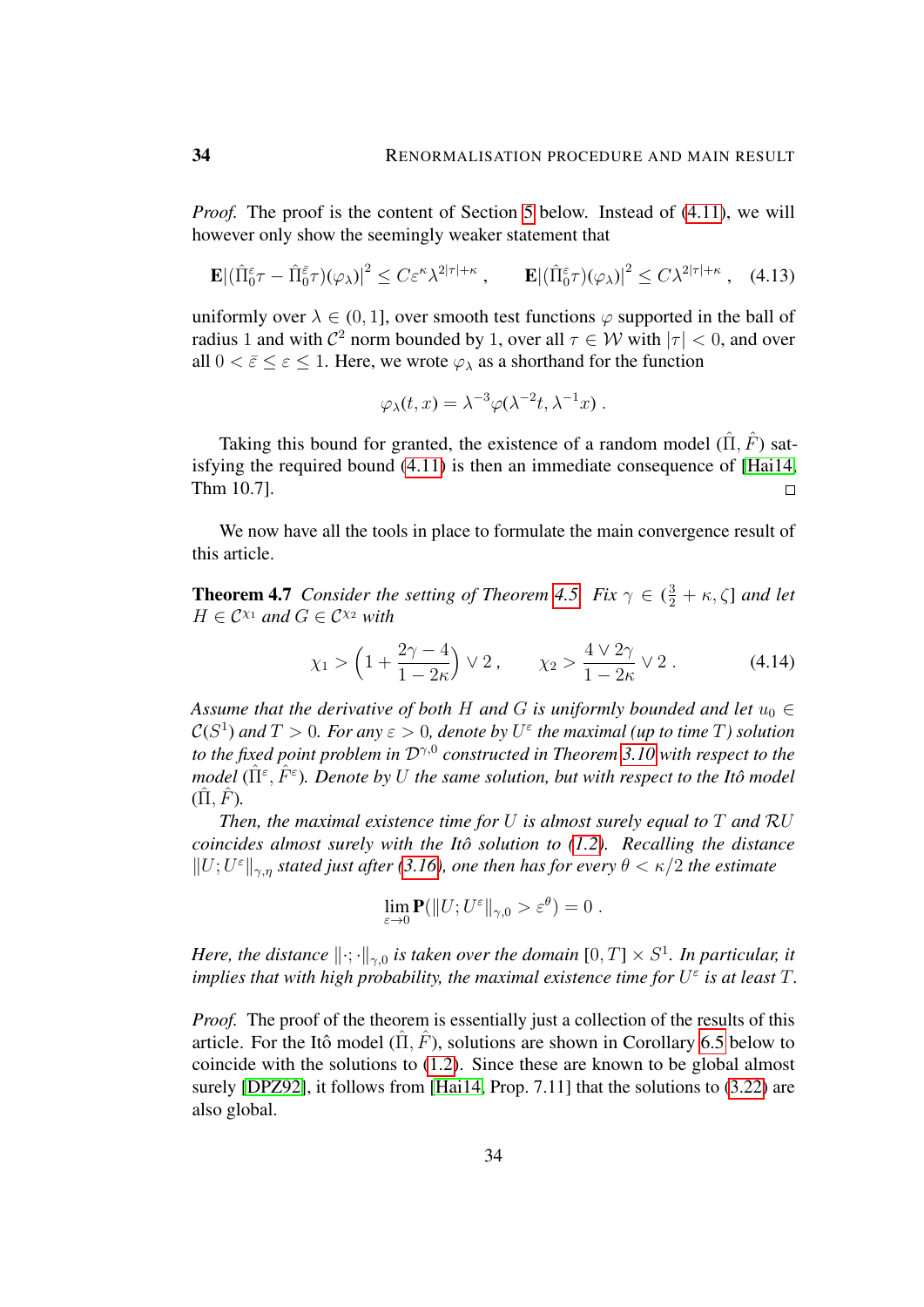The convergence in probability of  $U^{\varepsilon}$  to U is then an immediate consequence of Theorem [4.5,](#page-32-1) combined with the local Lipschitz continuity of the solution map given in Theorem [3.10.](#page-21-1) In particular, it immediately follows that the existence time for  $U^{\varepsilon}$  is at least T with a probability converging to 1 as  $\varepsilon \to 0$ .

The assumptions [\(4.14\)](#page-33-1) on the regularity of  $H$  and  $G$  are precisely what is needed in Proposition [3.11](#page-21-4) to ensure that  $\hat{H}$  is locally Lipschitz continuous from  $\mathcal{D}^{\gamma}$  into  $\mathcal{D}^{\gamma-2+\kappa}$ , and that  $\hat{G}$  is locally Lipschitz continuous from  $\mathcal{D}^{\gamma}$  into  $\mathcal{D}^{\gamma-\frac{1}{2}+\kappa}$ . (Using the fact that the element of lowest non-zero homogeneity appearing in the description of U is  $\sqrt[6]{ }$  with homogeneity  $\frac{1}{2} - \kappa$ .)  $\Box$ 

It is now very easy to prove the various results stated in the introduction.

*Proof of Theorem [1.1.](#page-2-0)* This is now an immediate corollary of Theorem [4.7,](#page-33-0) noting that if we write  $u = \mathcal{R}U$  and  $u_{\varepsilon} = \mathcal{R}U^{\varepsilon}$  then, for  $\alpha \leq \frac{1}{2} - \kappa$  and  $t > 0$  both the  $C^{\alpha,\alpha/2}$  norm over  $(t,T] \times S^1$  and the supremum norm over  $[0,T] \times S^1$  are controlled by  $||U; U^{\varepsilon}||_{\gamma,0}$ . Furthermore, Proposition [4.4](#page-30-1) identifies  $u^{\varepsilon}$  with the classical solution to [\(1.4\)](#page-1-3) with modified drift  $\bar{H}$ , while Corollary [6.5](#page-54-2) identifies u with the Itô solution to  $(1.2)$ .  $\Box$ 

*Proof of Corollary [1.10.](#page-5-0)* This follows immediately from the local Lipschitz continuity of the solution map of Theorem [3.10,](#page-21-1) combined with the identification of solutions given by Corollary [6.5.](#page-54-2)  $\Box$ 

*Proof of corollaries [1.11](#page-5-1) and [1.13.](#page-6-0)* These corollaries are both a consequence of the form of the solution. Recall that the solution  $U$  to the fixed point problem will necessarily be of the form [\(4.9\)](#page-31-2). Furthermore, it follows from our definition of the Itô model that the solution  $v$  to the linearised equation is given by

$$
v(\bar{z}) - v(z) = (\Pi_z \hat{\mathcal{S}})(\bar{z}) + R_v(z, \bar{z}),
$$

where the remainder  $R_v$  satisfies the bound

$$
R_v(z,\bar{z}) \lesssim \frac{|x-\bar{x}| + \sqrt{|t-\bar{t}|}}{(|t| \wedge |\bar{t}|)^{\frac{1}{4}}},
$$

uniformly over  $z, \bar{z} \in [0, T] \times S^1$  for any fixed  $T > 0$ . (Here, we used again the shorthands  $z = (t, x)$  and  $\overline{z} = (\overline{t}, \overline{x})$ .) In particular, we have

$$
G(u(z))(v(\bar{z})-v(z))=G(u(z))(\Pi_z\Im)(\bar{z})+\bar{R}_v(z,\bar{z}),
$$

with  $\bar{R}_v$  satisfying  $R_v(z, \bar{z}) \lesssim |x - \bar{x}| + \sqrt{|t - \bar{t}|}$ , uniformly away of the line  $\{t = 0\}.$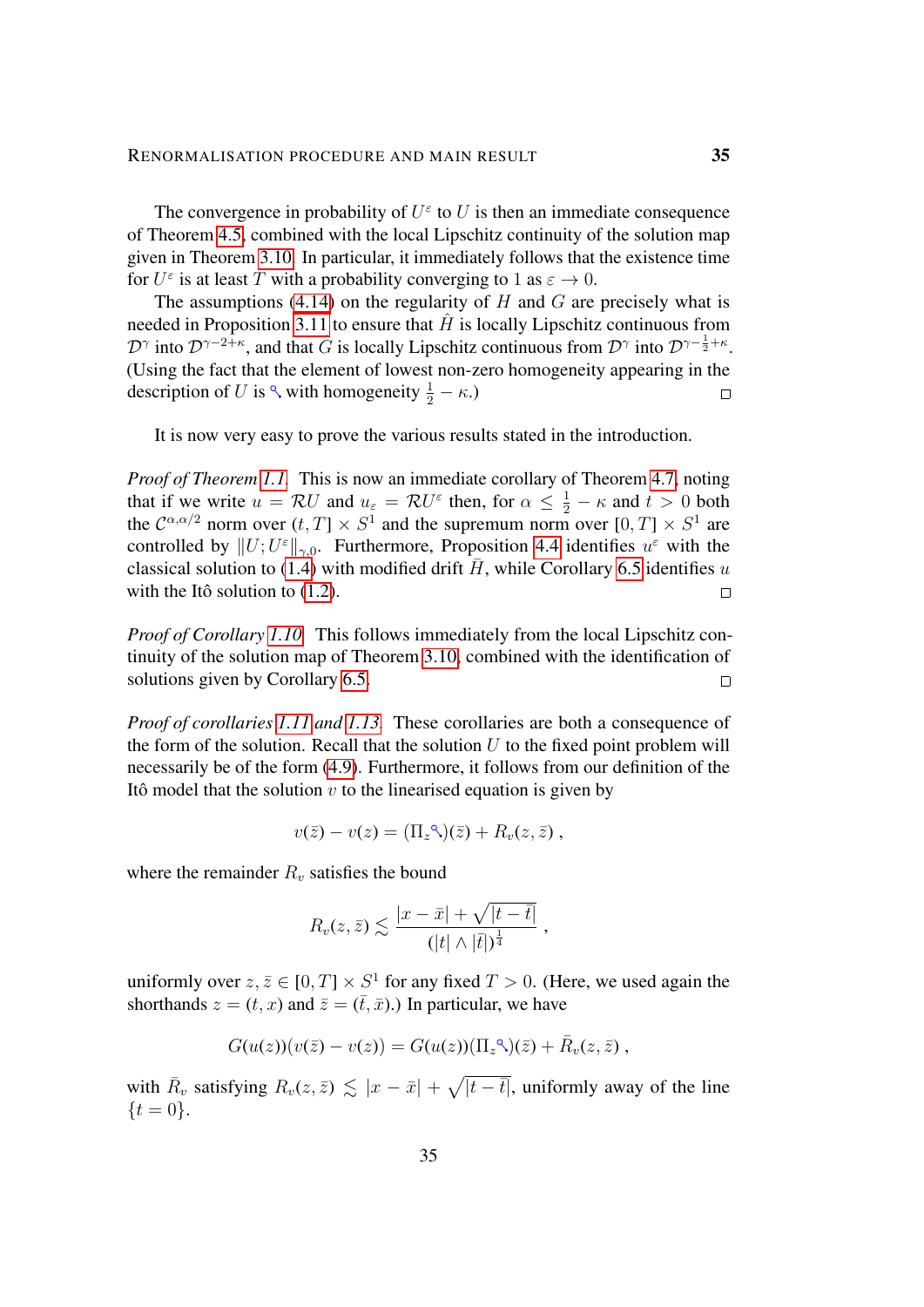On the other hand, it follows from [\(4.9\)](#page-31-2) and the definition of  $\mathcal{D}^{\gamma,0}$  that

$$
u(\bar{z})-u(z)=G(u(z))(\Pi_z\Im)(\bar{z})+R_u(z,\bar{z}),
$$

for a remainder  $R_u$  satisfying the bound  $R_u(z, \bar{z}) \lesssim (|x - \bar{x}| + \sqrt{|t - \bar{t}|})^{1-2\kappa}$ . This is thanks to the definition of a model, combined with the fact that the term of lowest homogeneity different from 1 and  $\alpha$  appearing in the description of U is  $\alpha$ , which has homogeneity  $1 - 2\kappa$ . Comparing both expressions, Corollary [1.11](#page-5-1) follows.

To prove Corollary [1.13,](#page-6-0) we first note that, as a consequence of  $(4.9)$ , if z is such that  $u(z) = \bar{u}(z)$ , then the coefficients multiplying  $\alpha$  and  $\alpha$  in the description of U and  $\bar{U}$  necessarily also coincide at the point z. As a consequence,  $\bar{u} - u$  is differentiable at  $z$  (in the spatial direction) and, after subtracting the corresponding linear term, the remainder is given by

$$
G'(u(z))(u'(z)-\bar{u}'(z))(\Pi_z\mathbf{R})(\bar{z})+R,
$$

where R is bounded by a multiple of  $|\bar{t} - t| + |\bar{x} - x|^2$ . (Again, locally uniformly away from  $\{t = 0\}$ .) Since  $\le$ , is of homogeneity  $\frac{3}{2} - \kappa$ , the first claim follows.

In the context of the last statement of Corollary [1.13,](#page-6-0) the point  $z$  furthermore has the property that  $u'(z) = \bar{u}'(z)$ . Indeed, if this were not the case then, by the first part,  $u - \bar{u}$  would have a non-zero spatial derivative at z, which would contradict our assumption on the behaviour of the solutions near  $z$ . We then combine this with the fact that, to order 2, the expansion for U is the same as that for  $G(U)\Xi$  given in [\(4.10\)](#page-31-0) (except for the terms multiplying the "Taylor polynomials"). In particular, as a consequence of the identities  $u(z) = \bar{u}(z)$  and  $u'(z) = \bar{u}'(z)$ , all of these terms agree at the point z. Furthermore, the terms of lowest homogeneity larger than 2 have homogeneity  $\frac{5}{2} - 5\kappa$ , from which the bound given in the statement follows at once. The claim concerning the signs of constants  $D_i$  is an immediate consequence of the assumption that  $u(s, y) \ge \bar{u}(s, y)$  in  $\{(s, y) : |x - y| \le \delta \& s \in (t - \delta, t]\}.$  $\Box$ 

# <span id="page-35-0"></span>5 Construction of the Itô model

The aim of this section is to obtain the bound [\(4.13\)](#page-33-2) as well as the identity [\(4.12\)](#page-32-3).

### <span id="page-35-1"></span>5.1 Estimate of the first term

In order to motivate the technique of proof, we first show in detail as an example how one shows convergence of  $(\hat{\Pi}_{0}^{\varepsilon\circledcirc})(\varphi_{\lambda})$  to a limit.

#### 5.1.1 Graphical notation

Since the random variables  $(\hat{\Pi}_{0}^{\epsilon}\tau)(\varphi)$  belong to Wiener chaoses of finite order, they can be described in terms of their Wiener chaos decomposition. Similarly to what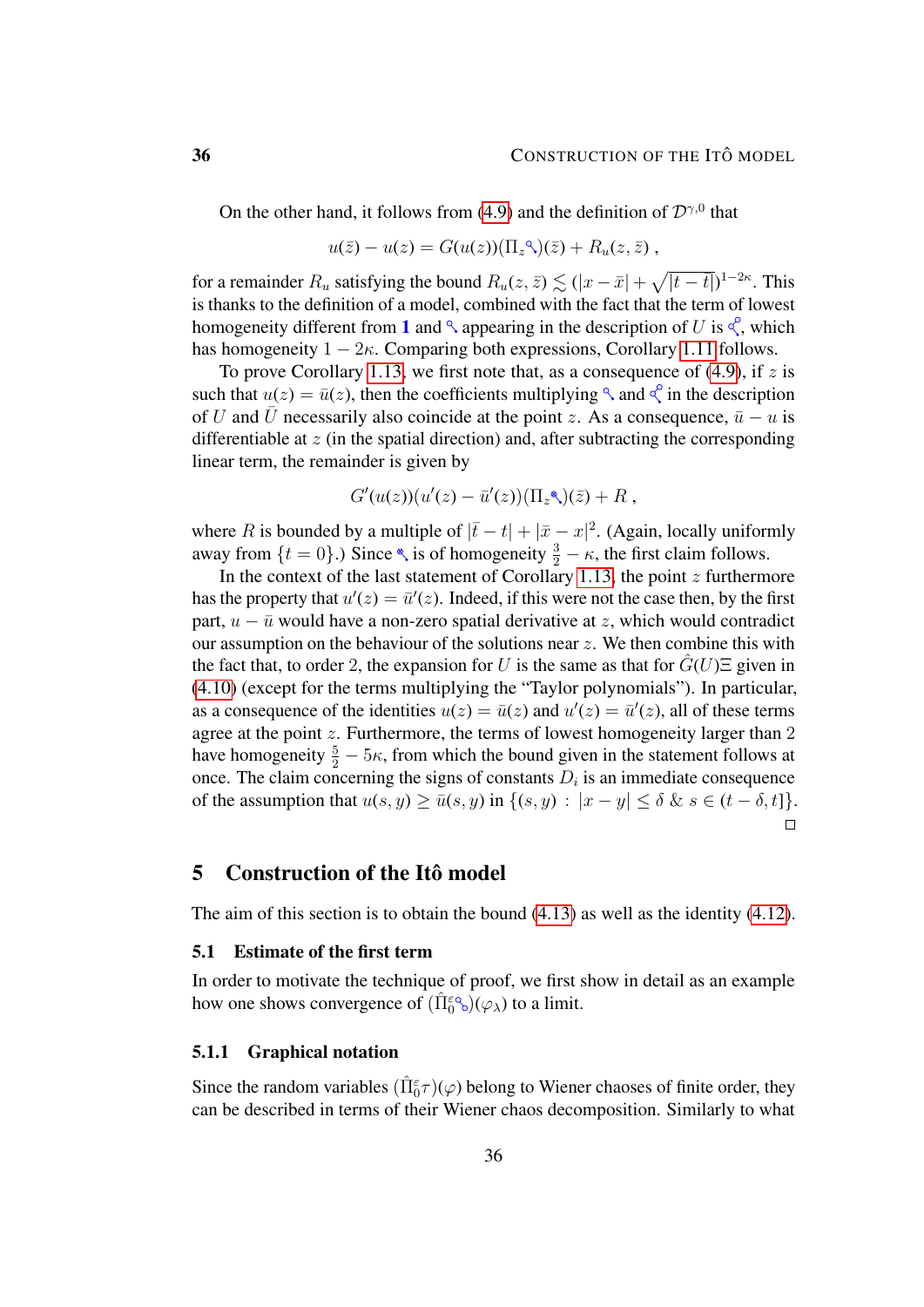was already done in [\[Hai13,](#page-55-7) [Hai14\]](#page-55-5), we use a graphical notation to describe these random variables. A random variable belonging to the kth homogeneous Wiener chaos can be described by a kernel in  $L^2(\mathbf{R}^2)^{\otimes k}$ , i.e. the space of square-integrable functions in k space-time variables via the correspondence  $f \mapsto I_k(f)$  given in [\[Nua06,](#page-55-12) p. 8]. Such a kernel will always be constructed from elementary kernels by multiplication and integration.

By translation invariance, we will only ever need to consider random variables of the type  $(\Pi_0^{\varepsilon} \tau)(\varphi_\lambda)$ , where  $\varphi_\lambda$  denotes a test function that is localised around the origin. Nodes in our graph will represent variables in  $\mathbb{R}^2$ , with one special node  $\bullet$  representing the origin. The nodes  $\circ$  represent the arguments of our kernel, so that a random variable in the kth (homogeneous) Wiener chaos is represented by a graph with exactly k such nodes. The remaining nodes, which we draw as  $\bullet$ , represent dummy variables that are to be integrated out.

Each line then represents a kernel, with  $\longrightarrow$  representing the kernel K, representing the kernel  $\varrho_{\varepsilon}$ , and  $\longrightarrow$  representing a generic test function  $\varphi_{\lambda}$  rescaled to scale  $\lambda$ .

Whenever we draw a barred arrow  $\longrightarrow$  this represents a factor  $K(t - s, y$  $x) - K(-s, -x)$ , where  $(s, x)$  and  $(t, y)$  are the coordinates of the starting and end point respectively. Finally, a double barred arrow  $\longrightarrow$  represents a factor  $K(t-s, y-x) - K(-s, -x) - y K'(-s, -x).$ 

With these graphical notations at hand, it follows for example from the recursive definition of  $\Pi_0^{(\varepsilon)}$  $\binom{\epsilon}{0}$  combined with the contraction formula for the Wiener chaos decomposition of a product (see [\[Nua06,](#page-55-12) Prop. 1.1.2]), that one has the identity

<span id="page-36-0"></span>
$$
(\Pi_0^{(\varepsilon)_0}(\varphi_\lambda) = \begin{matrix} \downarrow & \downarrow \\ \downarrow & \downarrow \\ \downarrow & \downarrow \end{matrix} \tag{5.1}
$$

In other words, it consists of the sum of one term belonging to the second homogeneous Wiener chaos and one term belonging to the zeroth chaos. (So this is just a real number.) The first term is described by a kernel  $(z, \bar{z}) \mapsto W^{(2;\varepsilon)}(z, \bar{z})$  given by

$$
\mathcal{W}^{(2;\varepsilon)}(z,\bar{z})=\int \varrho_\varepsilon(z-z_1)\varrho_\varepsilon(\bar{z}-z_2)(K(z_2-z_1)-K(-z_1))\,\varphi_\lambda(z_2)\,dz_1\,dz_2\;,
$$

while the constant term is given by  $\int W^{(2;\varepsilon)}(z, z) dz$ .

The problem with this is that the second term diverges as  $\varepsilon \to 0$ , so we would like our renormalisation procedure to cancel this term out. This is why our renormalisation map M was of the form  $M^{\circ} = {\circ} - C_{\varepsilon} 1$  and it motivates the definition

$$
C_{\varepsilon} = \int K(t,x) \varrho_{\varepsilon}^{\star 2}(t,x) dt dx = \int_{\bullet}^{\bullet} \cdots
$$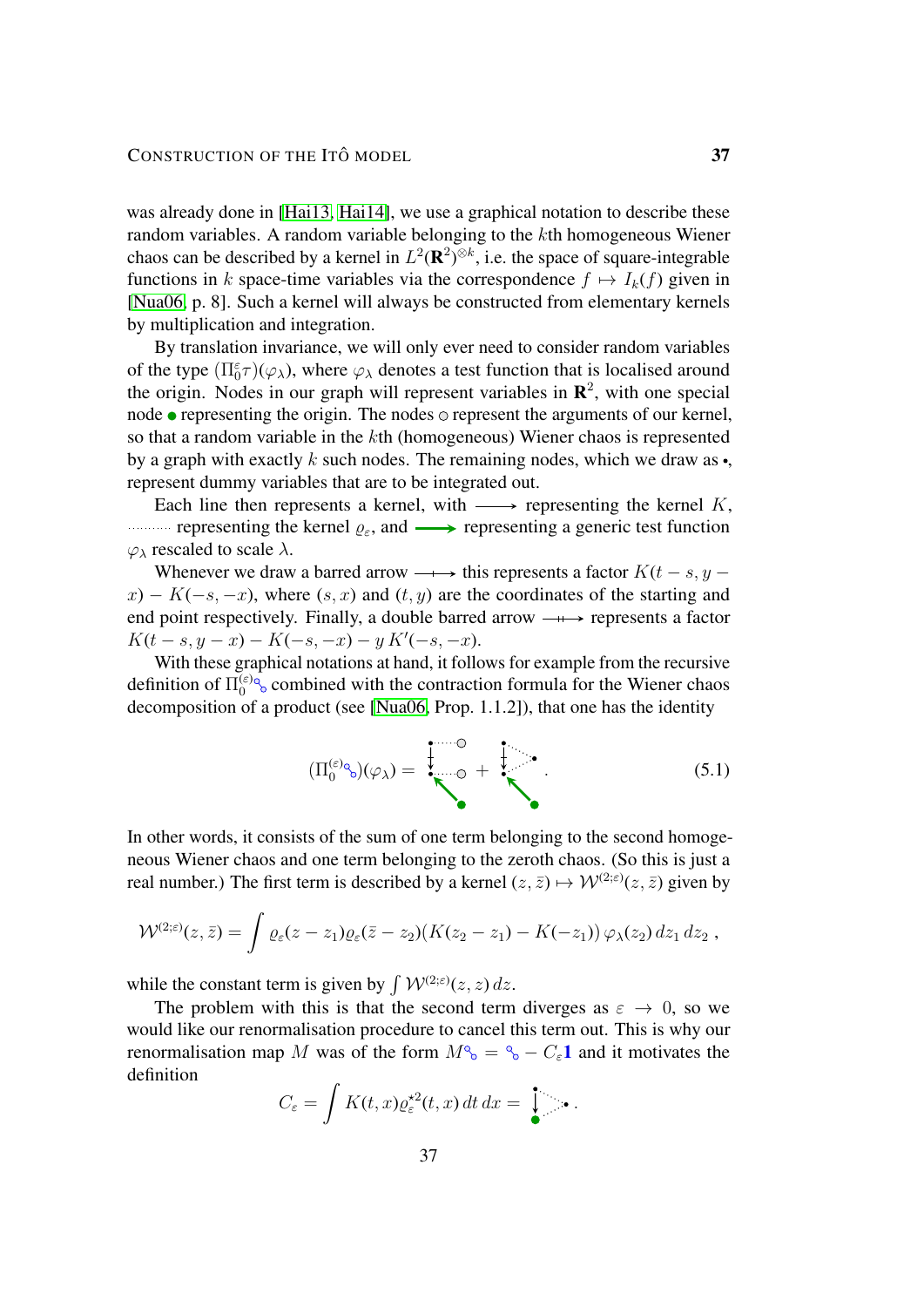For  $\varepsilon$  small enough, it follows from the scaling properties of the heat kernel that this constant is indeed equal to  $\varepsilon^{-1} c_{\varrho}$  with  $c_{\varrho}$  as defined in the introduction and already mentioned several times. Since one then has  $(\hat{\Pi}_0^{(\varepsilon)} \otimes)(\varphi_\lambda) = (\Pi_0^{(\varepsilon)} \otimes)(\varphi_\lambda) - C_{\varepsilon} \int \varphi_\lambda$ as a consequence of [\(4.5\)](#page-27-1), the renormalised model is given by

<span id="page-37-0"></span>
$$
(\hat{\Pi}_0^{(\varepsilon)_0})(\varphi_\lambda) = \begin{matrix} \downarrow & & \\ \downarrow & & \\ \downarrow & & \end{matrix} \qquad (5.2)
$$

The reason why the second term is present in this expression is that the second term in [\(5.1\)](#page-36-0) really consists of two terms since, as mentioned above, the arrow represents a factor  $K(t - s, y - x) - K(-s, -x)$ . The renormalisation term only cancels the first of these two terms.

In order to obtain the second bound in [\(4.13\)](#page-33-2), we would now like to show that

$$
\mathbf{E}\left|\left(\hat{\Pi}_{0}^{(\varepsilon)\circledcirc_{\delta}}\right)(\varphi_{\lambda})\right|^{2} \lesssim \lambda^{2|\circledcirc|+\kappa} = \lambda^{-2-3\kappa} ,
$$

where we used the fact that  $|\mathcal{C}_0| = -1 - 2\kappa$ . For this, we use the fact that if X is a random variable belonging to the kth homogeneous Wiener chaos described by a kernel *W* with *k* variables, then one has the bound  $\mathbf{E} X^2 \leq k! ||\mathcal{W}||^2$ , where  $|| \cdot ||$ denotes the  $L^2$ -norm. The reason why we do not have equality is that in general equality holds only when  $W$  is symmetrised under permutations of its  $k$  arguments, which is not the case here. Using furthermore the orthogonality of Wiener chaoses, we therefore deduce from [\(5.2\)](#page-37-0) the bound

$$
\mathbf{E} |(\hat{\Pi}_0^{(\varepsilon)_0}(\varphi_\lambda)|^2 \le 2 \sum_{\lambda} \frac{1}{\lambda} + \left(\sum_{\lambda} \right)^2, \tag{5.3}
$$

where we used the same graphical notations as before. Note that this is simply a real number (depending of course on the scale  $\lambda$  at which the test function is localised), as can be seen from the absence of free variables  $\circ$ .

The second term in [\(5.3\)](#page-37-1) can be bounded with relative ease. Indeed, it suffices to note that it is equal to

<span id="page-37-1"></span>
$$
\left(\int \varphi_{\lambda}(z)(\varrho^{\star 2}_{\varepsilon} * K)(z) dz\right)^2.
$$

This in turn is bounded by a multiple of  $\lambda^{-2}$  (uniformly in  $\varepsilon$ ) as a consequence of [\[Hai14,](#page-55-5) Lemma 10.17], which is precisely the desired result.

To bound the first term in [\(5.3\)](#page-37-1), one realises that it is not really necessary to keep track of the precise form of the kernels represented by each edge. The only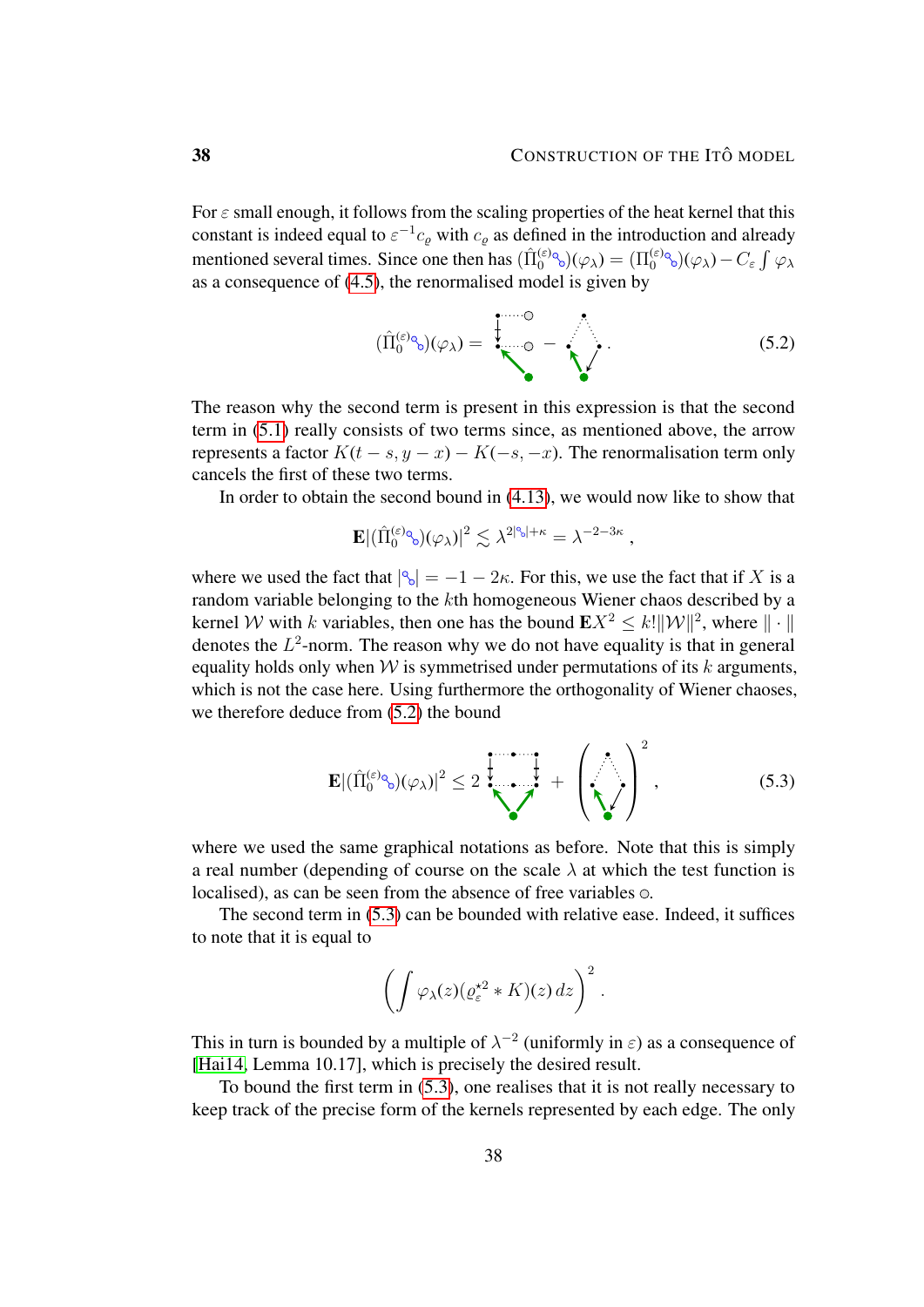relevant information is their singular behaviour near the origin. There are however two additional pieces of information that we need to keep track of. First, there is the fact that the two arrows really correspond to a difference between two kernels where one of them is evaluated at the root. Then, there is the fact that, although the dashed lines correspond to a kernel that has homogeneity −3 (if one wants a bound uniform in  $\varepsilon$ , then the best one can do is to bound the function  $\varrho_{\varepsilon}(z)$  by  $|z|^{-3}$  in parabolic space-time), we know for a fact that it is integrable even though such a homogeneity could in principle lead to a logarithmic divergence.

#### 5.1.2 Bounds on labelled graphs

One might then rewrite the bound [\(5.3\)](#page-37-1) as follows:

<span id="page-38-0"></span>
$$
\mathbf{E} |(\hat{\Pi}_{0}^{(\varepsilon)\circledcirc_{\diamond}})(\varphi_{\lambda})|^{2} \lesssim \sum_{\lambda=1}^{\frac{1}{1,1}} \sum_{\lambda=1}^{\frac{1}{1,1}} + \lambda^{-2} . \tag{5.4}
$$

Here, each vertex  $v$  represents an integration variable  $x<sub>v</sub>$  as before, except for the larger root which represents the origin. Edges  $e = (v, \bar{v})$  are oriented and decorated with a label ( $m_e, r_e$ )  $\in \mathbf{R} \times \mathbf{Z}$ . The orientation of an edge matters only if  $r_e > 0$ .

If  $r_e = 0$ , then the corresponding edge represents a factor  $\hat{J}_e(x_v, x_{\bar{v}}) = J_e(x_{\bar{v}}$  $x_v$ ), where  $J_e$  is a smooth compactly supported function with a singularity of order  $m$  at the origin. See [\[HQ15\]](#page-55-8) for a precise definition of what we mean by a singularity of order m. It suffices to know at this stage that  $\varrho_{\varepsilon}$  and  $\varrho_{\varepsilon}^{\star 2}$  have a singularity of order 3 and  $K$  has a singularity of order 1.

If  $r_e > 0$ , then the corresponding edge represents a factor

$$
\hat{J}_e(x_v, x_{\bar{v}}) = J_e(x_{\bar{v}} - x_v) - \sum_{|k|_{\mathfrak{s}} < r_e} \frac{x_{\bar{v}}^k}{k!} D^k J_e(-x_v) .
$$

Here we see why the orientation matters in this case. Previously, changing the orientation of the edge yields exactly the same factor, provided that we simultaneously change the function  $J_e$  into the function  $x \mapsto J_e(-x)$ . When  $r > 0$ , this is no longer the case.

The description of the edges with  $r_e < 0$  is slightly more delicate. As before, we give ourselves a kernel  $J_e$  with a singularity of order m at the origin. This time however,  $J_e$  is not necessarily integrable, so we build from it the distribution

$$
(\mathscr{R}J_e)(\varphi) = \int J_e(x) \Big(\varphi(x) - \sum_{|k|_{\mathfrak{s}} < |r_e|} \frac{x^k}{k!} D^k \varphi(0) \Big) dx + \sum_{|k|_{\mathfrak{s}} < |r_e|} \frac{I_e^{(k)}}{k!} D^k \varphi(0) ,
$$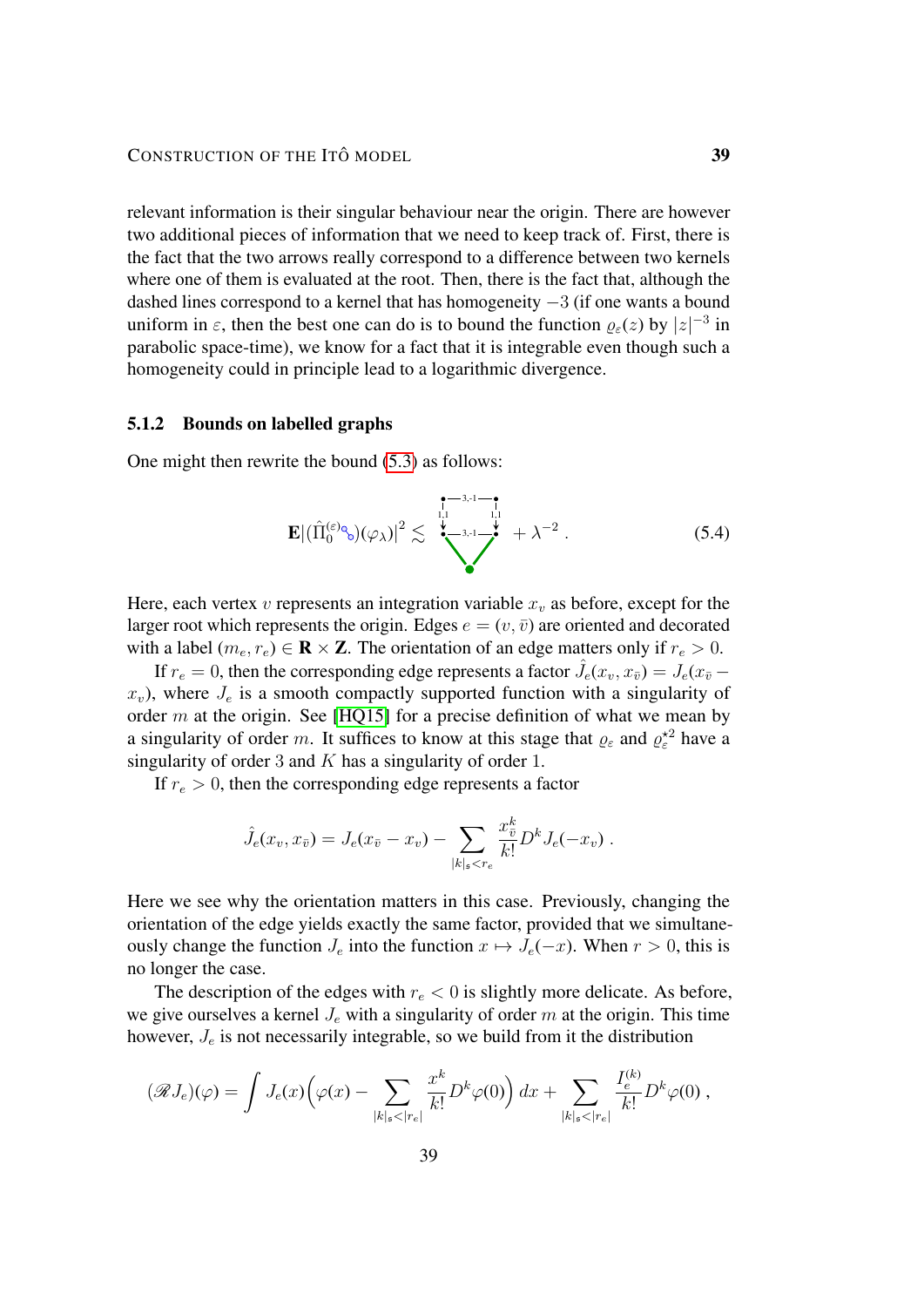where the  $I_e^{(k)}$  are some finite numbers that we also need to specify for such an edge. Provided that  $m_e+r_e < 3$  (here 3 is the scaling dimension of parabolic space-time), this yields a well-posed distribution thanks to the fact that  $J_e$  is integrated against a function that vanishes to sufficiently high order at the origin. In our particular case, we only need to subtract the value of the test function  $\varphi$  at the origin. Furthermore, since the kernel  $\varrho_{\varepsilon}^{(2)}$  integrates to 1, we actually have that, in the particular case described by [\(5.4\)](#page-38-0),  $\mathscr{R}J_e = J_e$  if we choose  $I_0 = 1$ . With such a "renormalised" kernel" at hand, we then set somewhat informally  $\hat{J}_e(x_v, x_{\bar{v}}) = (\mathscr{R}J_e)(x_{\bar{v}} - x_v)$  in cases where  $r < 0$ .

There are furthermore two distinguished edges (represented in boldface) that necessarily connect to the origin, so they are always of the type  $e = (v, 0)$ , and that represent a factor  $\hat{J}_e(x_v, x_0) = \varphi_\lambda(x_v - x_0)$ . One should think of these edges as being decorated with the label (0, 0) but since this is always the case we do not draw these labels.

In order to state our bounds, we will always denote such a graph by  $(V, \mathcal{E})$ , where  $\mathcal E$  is a set of directed edges for the vertex set  $\mathcal V$ . The distinguished "origin" is denoted by  $0 \in V$  and we use the notation  $V_0 = V \setminus \{0\}$ . We furthermore denote by  $v_{\star,1}$  and  $v_{\star,2}$  the two vertices that are connected to the origin by the distinguished edges and we set

<span id="page-39-0"></span>
$$
\mathcal{V}_\star = \{0, v_{\star,1}, v_{\star,2}\}.
$$

With all of these notations at hand, a labelled graph as above, together with the corresponding collection of kernels  $J_e$  and constants  $I_e^{(k)}$  determines a number

$$
\mathcal{I}_{\lambda}(J) \stackrel{\text{def}}{=} \int_{(\mathbf{R}^2)^{\mathcal{V}_0}} \prod_{e \in \mathcal{E}} \hat{J}_e(x_{e_-}, x_{e_+}) dx , \qquad (5.5)
$$

where we also implicitly set  $x_0 = 0$ .

Remark 5.1 At this stage, the careful reader may wonder what [\(5.5\)](#page-39-0) actually means: some of the factors appearing there are distributions, so that this is not at all clear a priori. To clarify this, given any homogeneity  $m \in \mathbf{R}$  and some  $d > 0$ , we define the following (semi)norm on the space of compactly supported functions that are smooth everywhere, except at the origin:

$$
||J||_{m,d} = \sup_{|k|_{\mathfrak{s}} < d} \sup_{0 < |x|_{\mathfrak{s}} \le 1} |x|_{\mathfrak{s}}^{m+|k|_{\mathfrak{s}}}|D^k J(x)|.
$$

Recall again that here x denotes a space-time point and  $|x|_s$  denotes its parabolic norm. If we then replace each of the  $J_e$  by a smooth function  $J_e^{(n)}$  such that  $||J_e - J_e^{(n)}||_{m_e, d} \le 1/n$  for every e and define  $\hat{J}_e^{(n)}$  from  $J_e^{(n)}$  as above, then  $\mathcal{I}_\lambda(J^{(n)})$ is well-defined. The quantity  $\mathcal{I}_{\lambda}(J)$  is then defined as the limit of this quantity as  $n \to 0$ , provided that this limit exists and is independent of the approximating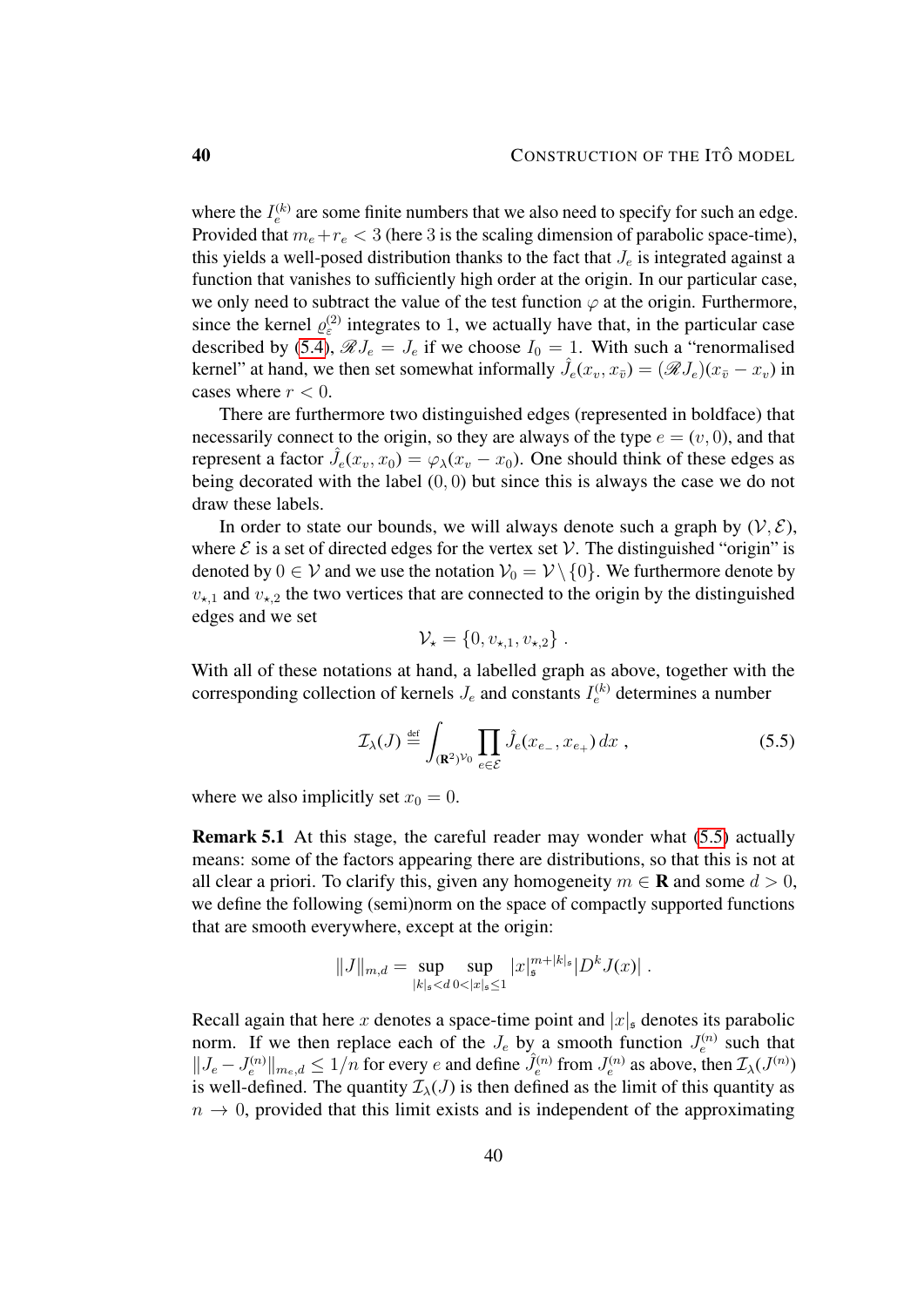## CONSTRUCTION OF THE ITÔ MODEL 41

sequence for  $d$  sufficiently large. If the limit doesn't exist or depends on the approximating sequence, then we simply set  $\mathcal{I}_{\lambda}(J) = \infty$ .

There is a natural homogeneity associated to  $\mathcal{I}_{\lambda}$  as follows. To each integration variable, we associate a homogeneity 3, which is the scaling dimension of parabolic space-time. To each factor  $\tilde{J}_e$  corresponding to a kernel of singularity  $m_e$ , we associate a homogeneity  $-m_e$ , except for the factors  $\varphi_\lambda$  which have homogeneity −3, and not 0. In other words, the total homogeneity of this expression is given by

$$
\alpha = 3|\mathcal{V}_0| - 6 - \sum_{e \in \mathcal{E}} m_e = 3|\mathcal{V} \setminus \mathcal{V}_\star| - \sum_{e \in \mathcal{E}} m_e.
$$

It is natural to guess that one then has  $|\mathcal{I}_\lambda| \sim \lambda^\alpha$  for small values of  $\lambda$ . This is *not* the case in general! For example, it might happen that the integral in [\(5.5\)](#page-39-0) does not even converge. Alternatively, it might happen that it converges, but the resulting expression has the "wrong" homogeneity.

In order to formulate the additional assumptions we will place on our labelled graph, we define, for any  $\overline{V} \subset V$ , the following subsets of  $\mathcal{E}$ :

$$
\mathcal{E}^{\uparrow}(\bar{\mathcal{V}}) = \{ e \in \mathcal{E} : e \cap \bar{\mathcal{V}} = e_{-} \& r_{e} > 0 \},\
$$
  

$$
\mathcal{E}^{\downarrow}(\bar{\mathcal{V}}) = \{ e \in \mathcal{E} : e \cap \bar{\mathcal{V}} = e_{+} \& r_{e} > 0 \},\
$$
  

$$
\mathcal{E}_{0}(\bar{\mathcal{V}}) = \{ e \in \mathcal{E} : e \cap \bar{\mathcal{V}} = e \},\
$$
  

$$
\mathcal{E}(\bar{\mathcal{V}}) = \{ e \in \mathcal{E} : e \cap \bar{\mathcal{V}} \neq \emptyset \}.
$$

Here, we use the notation  $e = (e_-, e_+)$  for a directed edge. Consider now the following assumption, where we use the shorthands  $r_e^+ = (r_e \vee 0)$  and  $r_e^- =$  $-(r_e \wedge 0).$ 

<span id="page-40-0"></span>Assumption 5.2 *The labelled graph*  $(V, E)$  *satisfies the following properties.* 

- *1. For every edge*  $e \in \mathcal{E}$ , one has  $m_e r_e^- < 3$ .
- 2. For every subset  $\bar{\mathcal{V}} \subset \mathcal{V}_0$  of cardinality at least 3, one has

$$
\sum_{e \in \mathcal{E}_0(\bar{\mathcal{V}})} m_e < 3(|\bar{\mathcal{V}}| - 1) \,. \tag{5.6}
$$

*3. For every subset*  $\bar{V} \subset V$  containing 0 and of cardinality at least 2, one has

$$
\sum_{e \in \mathcal{E}_0(\bar{\mathcal{V}})} m_e + \sum_{e \in \mathcal{E}^\uparrow(\bar{\mathcal{V}})} (m_e + r_e - 1) - \sum_{e \in \mathcal{E}^\downarrow(\bar{\mathcal{V}})} r_e < 3(|\bar{\mathcal{V}}| - 1) \,. \tag{5.7}
$$

4. For every non-empty subset  $\bar{\mathcal{V}} \subset \mathcal{V} \setminus \mathcal{V}_{\star}$ , one has the bounds

$$
\sum_{e \in \mathcal{E}(\bar{\mathcal{V}}) \setminus \mathcal{E}^{\downarrow}(\bar{\mathcal{V}})} m_e + \sum_{e \in \mathcal{E}^{\uparrow}(\bar{\mathcal{V}})} r_e - \sum_{e \in \mathcal{E}^{\downarrow}(\bar{\mathcal{V}})} (r_e - 1) > 3|\bar{\mathcal{V}}|.
$$
 (5.8)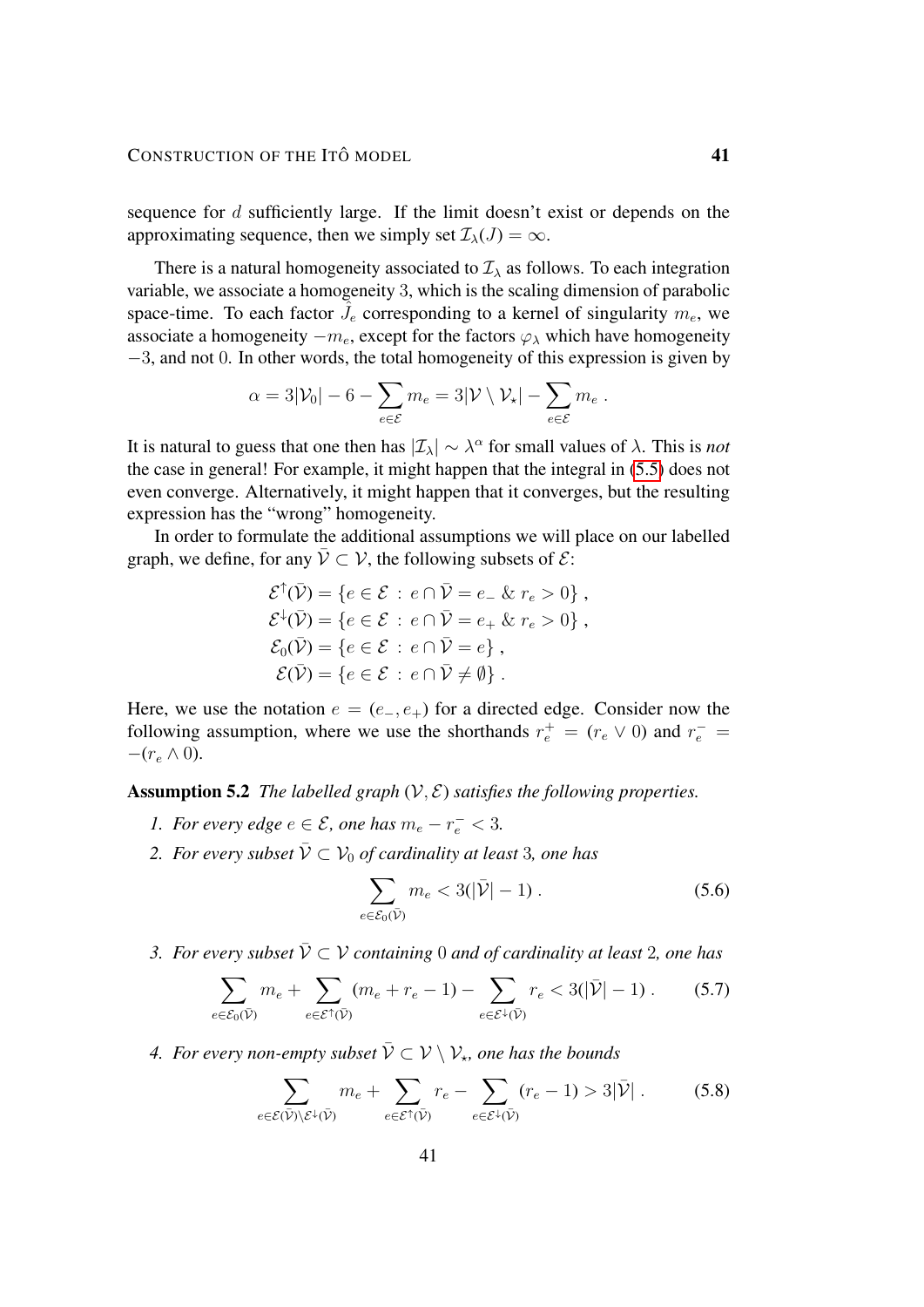It turns out that Assumption [5.2](#page-40-0) is sufficient to guarantee that the quantity  $\mathcal{I}_{\lambda}$  does indeed have the correct scaling behaviour for small values of  $\lambda$ . This is the content of the following theorem, the proof of which can be found in [\[HQ15\]](#page-55-8).

<span id="page-41-1"></span>**Theorem 5.3** *Provided that Assumption [5.2](#page-40-0) holds, there exists*  $d > 0$  *and a constant* C *depending only on the number of vertices in* V *and on the values of the constants*  $I_e$ *, such that* 

$$
|\mathcal{I}_{\lambda}(J)| \leq C\lambda^{\alpha} \prod_{e \in \mathcal{E}} ||J_e||_{m_e,d} , \qquad \lambda \in (0,1] ,
$$

*where*  $\alpha = 3|\mathcal{V} \setminus \mathcal{V}_\star| - \sum_{e \in \mathcal{E}} m_e$ .

# <span id="page-41-0"></span>5.2 Construction of labelled graphs

In our case, we will always consider the situation where the labelled graph  $(V, \mathcal{E})$ is built from a "half graph" in the following way:

<span id="page-41-3"></span>

where one furthermore performs the substitutions

$$
\downarrow \rightarrow \begin{array}{ccc} \downarrow & \downarrow & \downarrow & \downarrow & \downarrow & \downarrow & \downarrow & \downarrow & \downarrow & \downarrow & \downarrow & \downarrow & \downarrow & \downarrow & \downarrow & \downarrow & \downarrow & \downarrow & \downarrow & \downarrow & \downarrow & \downarrow & \downarrow & \downarrow & \downarrow & \downarrow & \downarrow & \downarrow & \downarrow & \downarrow & \downarrow & \downarrow & \downarrow & \downarrow & \downarrow & \downarrow & \downarrow & \downarrow & \downarrow & \downarrow & \downarrow & \downarrow & \downarrow & \downarrow & \downarrow & \downarrow & \downarrow & \downarrow & \downarrow & \downarrow & \downarrow & \downarrow & \downarrow & \downarrow & \downarrow & \downarrow & \downarrow & \downarrow & \downarrow & \downarrow & \downarrow & \downarrow & \downarrow & \downarrow & \downarrow & \downarrow & \downarrow & \downarrow & \downarrow & \downarrow & \downarrow & \downarrow & \downarrow & \downarrow & \downarrow & \downarrow & \downarrow & \downarrow & \downarrow & \downarrow & \downarrow & \downarrow & \downarrow & \downarrow & \downarrow & \downarrow & \downarrow & \downarrow & \downarrow & \downarrow & \downarrow & \downarrow & \downarrow & \downarrow & \downarrow & \downarrow & \downarrow & \downarrow & \downarrow & \downarrow & \downarrow & \downarrow & \downarrow & \downarrow & \downarrow & \downarrow & \downarrow & \downarrow & \downarrow & \downarrow & \downarrow & \downarrow & \downarrow & \downarrow & \downarrow & \downarrow & \downarrow & \downarrow & \downarrow & \downarrow & \downarrow & \downarrow & \downarrow & \downarrow & \downarrow &
$$

and the bold green edges denote the distinguished edges  $(v_{\star,i}, 0)$ . Here, ----denotes the spatial derivative of the kernel K and www. denotes the kernel  $\mathcal{R}Q_{\varepsilon}$ appearing in [\(5.14\)](#page-43-0) below. The rationale for this is the fact that, for any  $d > 0$ , one has

<span id="page-41-2"></span>
$$
||K||_{1,d} + ||K'||_{2,d} < \infty , \quad \sup_{\varepsilon \in (0,1]} ||\varrho_{\varepsilon}^{(2)}||_{3,d} < \infty , \quad \sup_{\varepsilon \in (0,1]} \varepsilon^{-\kappa} ||\varrho_{\varepsilon}^{(2)}||_{3+\kappa,d} < \infty ,
$$
\n(5.10)

for every  $\kappa \in (0, 1)$ .

#### 5.2.1 Estimating the first term

Let us now return to our proof of convergence for  $\hat{\Pi}_0^{(\varepsilon)\circ}$ . It is straightforward to verify by inspection that the graph appearing in [\(5.4\)](#page-38-0) does indeed satisfy the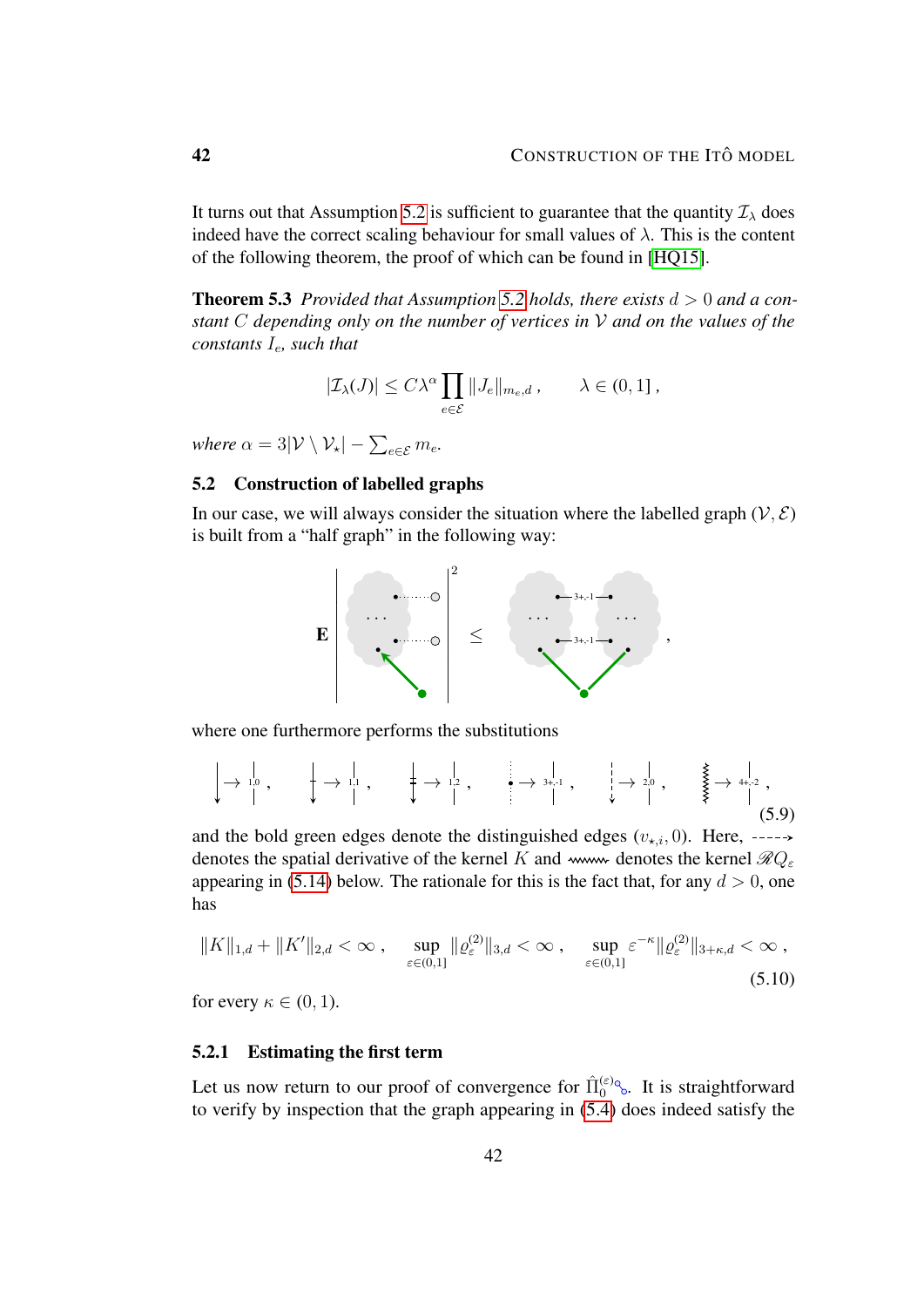assumptions of Theorem [5.3,](#page-41-1) so that one has a bound of the type  $\mathbf{E}|(\hat\Pi_0^{(\varepsilon)_0}\!\!\setminus\!(\varphi_{\lambda})|^2\lesssim$  $\lambda^{-2}$ , uniformly over  $\varepsilon, \lambda \in (0, 1]$ .

We now claim that once a bound of this type has been obtained, one automatically obtains convergence to a limiting random variable  $\hat{\Pi}_0 \tau$ . Indeed, simply define  $\hat{\Pi}_0 \tau$  in the same way as  $\hat{\Pi}_0^{(\varepsilon)} \tau$ , but with all edges representing  $\rho_{\varepsilon}$  removed. In our case, this yields the identity

<span id="page-42-1"></span>
$$
(\hat{\Pi}_0^{\circ}(\varphi_\lambda)) \stackrel{\text{def}}{=} \circ \left(\bigodot^{\circ} - \left(\bigodot^{\bullet}\right)\right). \tag{5.11}
$$

(As a matter of fact, this definition only yields a random variable  $(\hat{\Pi}_0^{\circ}(\varphi_\lambda))$  for every test function  $\varphi_{\lambda}$ . The fact that there exists a model-valued random variable  $\hat{\Pi}_0$  such that  $(\hat{\Pi}_0 \tau)(\varphi_\lambda)$  agrees with this almost surely will follow from [\[Hai14,](#page-55-5) Thm 10.7], once all the relevant bounds have been obtained.) We then note that  $(\hat{\Pi}_0^{(\varepsilon)} \otimes - \hat{\Pi}_0 \otimes)(\varphi_\lambda)$  can be decomposed as a sum of terms, each of them looking like [\(5.2\)](#page-37-0), but with some of the edges representing  $\varrho_{\varepsilon}$  now representing  $\delta$  and exactly one of these edges representing  $\varrho_{\varepsilon} - \delta$ . As a consequence of the last bound in [\(5.10\)](#page-41-2), we then obtain immediately the bound

$$
\varepsilon^{-\kappa} \mathbf{E} |(\hat{\Pi}_{0}^{(\varepsilon)} \otimes - \hat{\Pi}_{0} \otimes)(\varphi_{\lambda})|^{2} \lesssim \sum_{\lambda=3+1}^{\frac{1}{1,1}-\frac{1}{1,1}} + \left(\sum_{j=0}^{-3+1-j} \right)^{2} \lesssim \lambda^{-2-2\kappa}, \quad (5.12)
$$

where we wrote 3+ as a shorthand for  $3 + \kappa$ . Noting that  $2|\Im| = -2 - 4\kappa$ , this does indeed imply the bound required in [\(4.13\)](#page-33-2) for the particular case  $\tau = \frac{6}{6}$ . The remainder of this section is devoted to the proof of this bound for the remaining symbols  $\tau$  with  $|\tau| < 0$ , see the list [\(4.1\)](#page-25-1).

Remark 5.4 Note that in general one does *not* have the identity

<span id="page-42-2"></span>
$$
(\hat{\Pi}_0^{\circ}(\varphi_\lambda)) = (\hat{\Pi}_0^{\circ} \diamond \hat{\Pi}_0^{\circ})(\varphi_\lambda), \qquad (5.13)
$$

with  $\Diamond$  the Wick product in the sense of white noise analysis. The discrepancy between the two expressions is the second term in [\(5.11\)](#page-42-1). If however the support of the test function is located in the future, then  $(5.13)$  and therefore  $(4.12)$  (with  $\tau = \infty$ ) *does* hold thanks to the fact that the second term in [\(5.11\)](#page-42-1) vanishes in that case. This is an immediate consequence of the non-anticipative nature of the kernel K.

#### <span id="page-42-0"></span>5.3 Proof of Theorem [4.5](#page-32-1)

We now proceed to give the proof of Theorem [4.5](#page-32-1) for any symbol  $\tau$  with  $|\tau| < 0$ . The proof is always essentially the same, so we only give the main steps.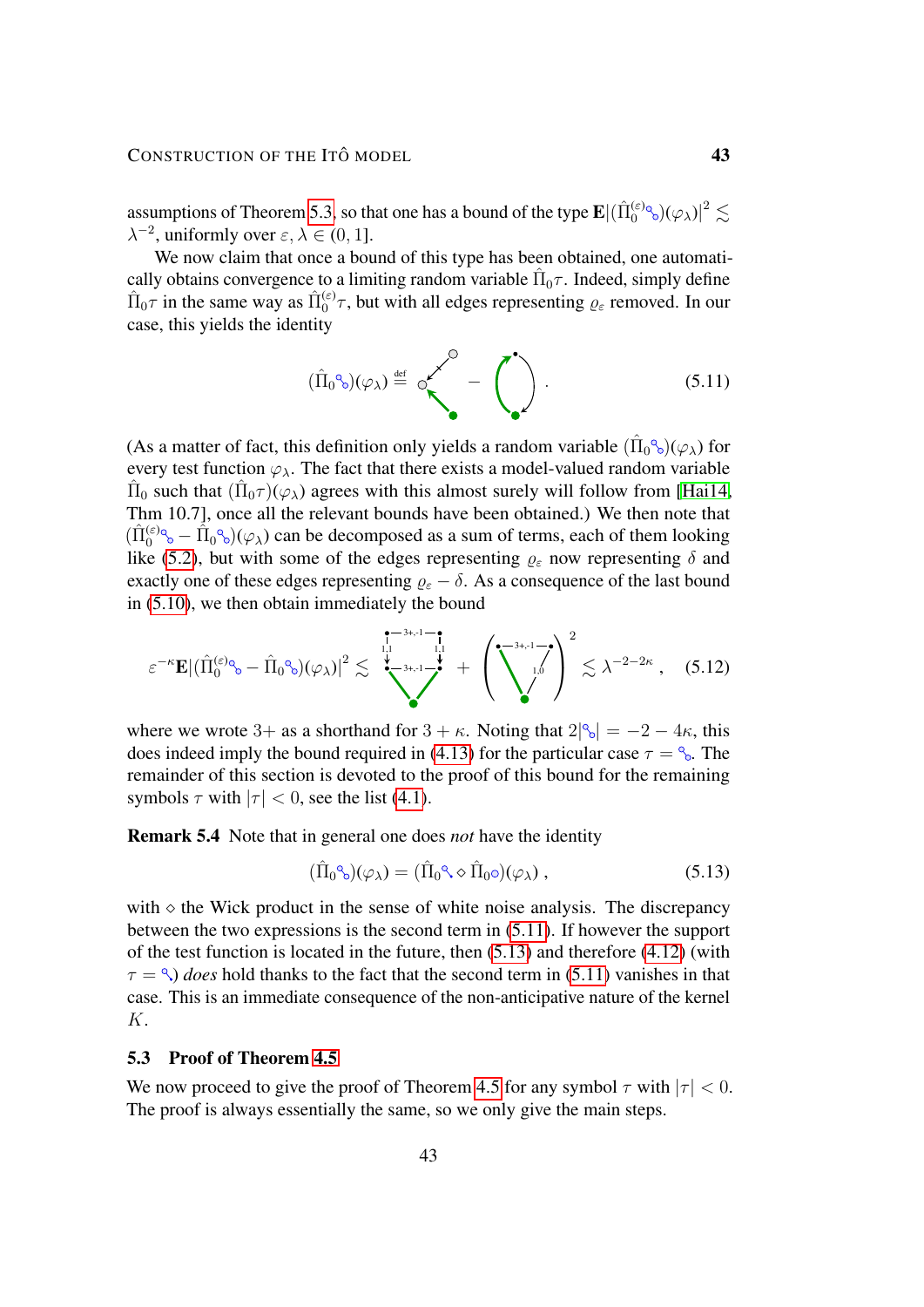## 5.3.1 Convergence for the symbols  $\mathcal{L}, \mathcal{L}, \mathcal{L}$  and  $\mathcal{L}$

In the preceding subsection, we have shown in detail that there exists a random distribution  $\hat{\Pi}_0^{\circ}$  such that

$$
\mathbf{E} |(\hat{\Pi}_0^{\circ} \otimes)(\varphi^{\lambda})|^2 \lesssim \lambda^{2|\mathbb{S}_0|+\kappa} , \qquad \mathbf{E} |(\hat{\Pi}_0^{\circ} \otimes - \hat{\Pi}_0^{(\varepsilon)} \otimes)(\varphi^{\lambda})|^2 \lesssim \varepsilon^{\kappa} \lambda^{2|\mathbb{S}_0|+\kappa} .
$$

We have furthermore shown that the identity [\(5.13\)](#page-42-2) holds, which indeed yields [\(4.12\)](#page-32-3) for  $\tau = \infty$ . Since  $(\hat{\Pi}_0^{(\varepsilon)})(\varphi) = (\hat{\Pi}_0^{(\varepsilon)})(\tilde{\varphi})$  with  $\tilde{\varphi}(t,x) = x\varphi(t,x)$ , the required properties and bounds for  $\frac{1}{6}$  follow immediately from those for  $\frac{1}{6}$ .

At this stage, we introduce the kernel  $Q_{\varepsilon}$  given by

<span id="page-43-0"></span>
$$
Q_{\varepsilon}(z) = K(z) \, \varrho_{\varepsilon}^{(2)}(z) \, ,
$$

and we use the notation www for the renormalised kernel

$$
\mathcal{R}Q_{\varepsilon}(z) = K(z)\,\varrho_{\varepsilon}^{(2)}(z) - C_{\varepsilon}\delta_0(z) \,. \tag{5.14}
$$

Note that  $C_{\varepsilon}$  is precisely the integral of  $Q_{\varepsilon}$  and  $Q_{\varepsilon}$  is an even function of the spatial variable, so that  $\mathcal{R}Q_{\varepsilon}$  annihilates every polynomial of parabolic degree strictly less than 2. Regarding  $\%$ , we use these notations to obtain the identity

$$
(\hat{\Pi}_{0}^{(\varepsilon)\circledast})(\varphi_{\lambda})=\overline{\left(\begin{matrix} \cdot & \cdot & \cdot \\ \cdot & \cdot & \cdot \\ \cdot & \cdot & \cdot \end{matrix}\right)}+\overline{\left(\begin{matrix} \cdot & \cdot & \cdot \\ \cdot & \cdot & \cdot \\ \cdot & \cdot & \cdot \end{matrix}\right)}+\overline{\left(\begin{matrix} \cdot & \cdot & \cdot \\ \cdot & \cdot & \cdot \\ \cdot & \cdot & \cdot \end{matrix}\right)}+\overline{\left(\begin{matrix} \cdot & \cdot & \cdot \\ \cdot & \cdot & \cdot \\ \cdot & \cdot & \cdot \end{matrix}\right)}.
$$
 (5.15)

Here, we used notation  $\rightarrow$  for the kernel  $(t, x) \mapsto x$  (which is of homogeneity  $+1$ ,  $\rightarrow \rightarrow$  for the kernel  $(t, x) \mapsto xK(t, x)$ , and similarly for  $-\rightarrow \rightarrow$ . Note that while the function  $(t, x) \mapsto x$  is of course not of compact support, we can replace it by a compactly supported function independent of  $\varepsilon$  without changing the values of these integrals. We are therefore back in the context of Theorem [5.3](#page-41-1) and it is indeed possible to verify that each of these terms satisfies Assumption [5.2.](#page-40-0)

Remark 5.5 Here and below, Assumption [5.2](#page-40-0) can be verified "by hand", but this soon becomes rather tedious. The interested reader will find a small computer program at the URL<http://www.hairer.org/paper/Trees.zip> which verifies that Assumption [5.2](#page-40-0) does indeed hold for all the graphs for which we make such a claim in this article.

Since one has

<span id="page-43-1"></span>
$$
\|\mathcal{R}Q_{\varepsilon}\|_{-4-\kappa} \lesssim \varepsilon^{\kappa} \;, \tag{5.16}
$$

the term including this kernel vanishes in the limit. It follows that one has the identity

$$
(\hat{\Pi}_0\text{A}_0)(\varphi_{\lambda})=\circ \left(\begin{matrix} 0\\ \vdots\\ 0 \end{matrix}\right)\;=\;\left(\begin{matrix} 0\\ \vdots\\ 0 \end{matrix}\right)\;.
$$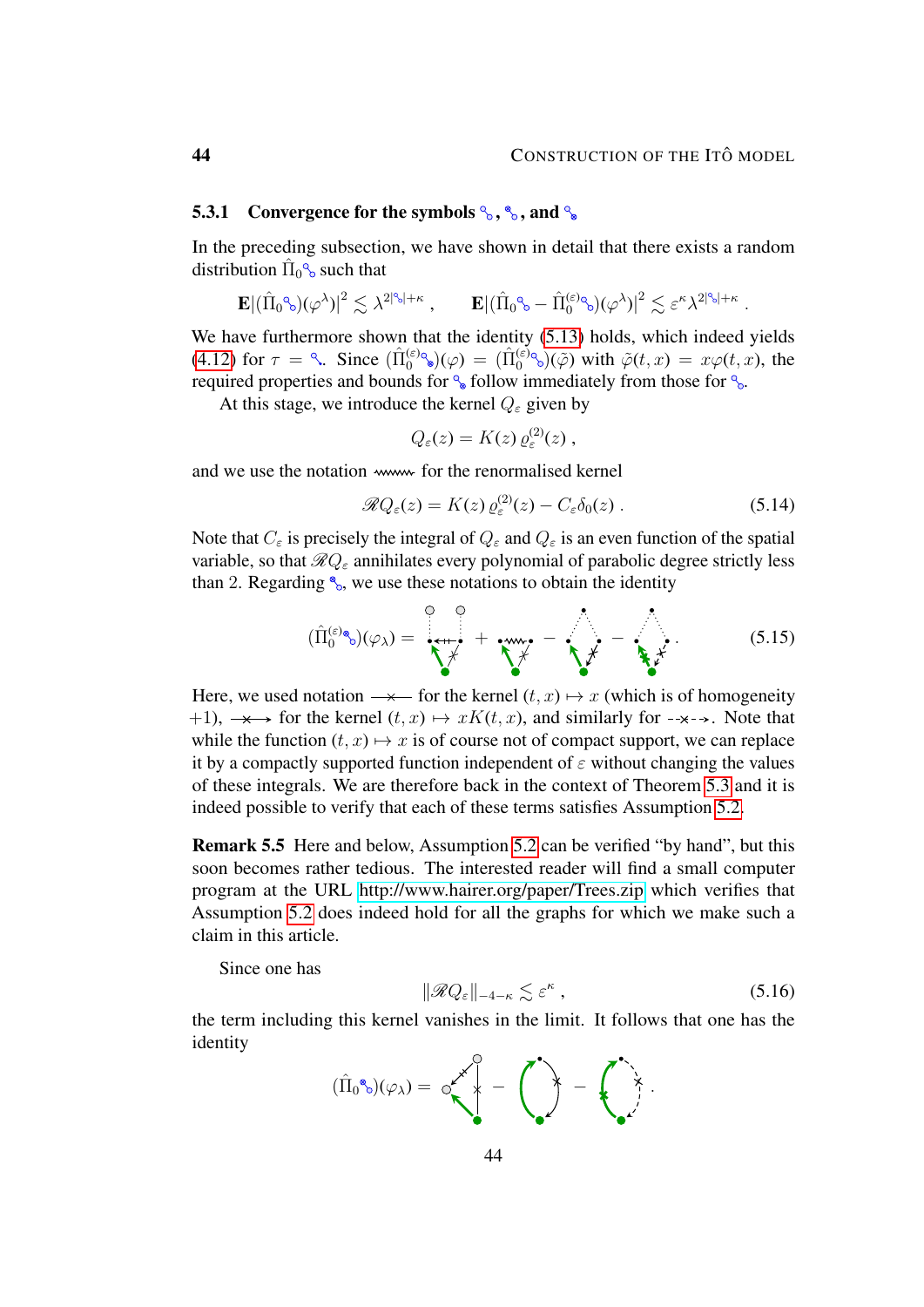As before, the last two terms vanish if the test function is supported in the future. The first term on the other hand is easily seen to be equal to  $(\hat{\Pi}_0^{\bullet})(\varphi_{\lambda}) \diamond (\hat{\Pi}_0 \circ)(\varphi_{\lambda})$ , which yields [\(4.12\)](#page-32-3) in this case.

## 5.3.2 Convergence for the symbol  $\frac{d}{d\Omega}$

Regarding the symbol  $\frac{6}{6}$ , we combine [\(3.11c\)](#page-15-0) with the expression [\(4.6\)](#page-28-0) for  $\Delta \frac{6}{6}$  and the expression [\(4.7\)](#page-28-1) for  $\Delta^M$  to obtain similarly to before

$$
(\hat{\Pi}_0^{(\ominus)}\!\!\!\!{}^{\mathop{}\limits^{\circ}\circ}(\varphi_{\lambda})=\,\underbrace{\,\,\stackrel{\scriptstyle\longrightarrow}{\downarrow}\,\,\stackrel{\scriptstyle\circ}{\circ}\,}_{\raisebox{-1pt}{\oslash}\!\!\!{}^{\bullet}\circ}+\,\underbrace{\,\,\stackrel{\scriptstyle\longrightarrow}{\downarrow}\,\,\stackrel{\scriptstyle\longrightarrow}{\bullet}\,\,\,\stackrel{\scriptstyle\longrightarrow}{\bullet}\,\,\stackrel{\scriptstyle\longrightarrow}{\bullet}\,\,\stackrel{\scriptstyle\longrightarrow}{\bullet}\,\,\stackrel{\scriptstyle\longrightarrow}{\bullet}\,\,\stackrel{\scriptstyle\longrightarrow}{\bullet}\,\,\stackrel{\scriptstyle\longrightarrow}{\bullet}\,\,\stackrel{\scriptstyle\longrightarrow}{\bullet}\,\,\stackrel{\scriptstyle\longrightarrow}{\bullet}\,\,\stackrel{\scriptstyle\longrightarrow}{\bullet}\,\,\stackrel{\scriptstyle\longrightarrow}{\bullet}\,\,\stackrel{\scriptstyle\longrightarrow}{\bullet}\,\,\stackrel{\scriptstyle\longrightarrow}{\bullet}\,\,\stackrel{\scriptstyle\longrightarrow}{\bullet}\,\,\stackrel{\scriptstyle\longrightarrow}{\bullet}\,\,\stackrel{\scriptstyle\longrightarrow}{\bullet}\,\,\stackrel{\scriptstyle\longrightarrow}{\bullet}\,\,\stackrel{\scriptstyle\longrightarrow}{\bullet}\,\,\stackrel{\scriptstyle\longrightarrow}{\bullet}\,\,\stackrel{\scriptstyle\longrightarrow}{\bullet}\,\,\stackrel{\scriptstyle\longrightarrow}{\bullet}\,\,\stackrel{\scriptstyle\longrightarrow}{\bullet}\,\,\stackrel{\scriptstyle\longrightarrow}{\bullet}\,\,\stackrel{\scriptstyle\longrightarrow}{\bullet}\,\,\stackrel{\scriptstyle\longrightarrow}{\bullet}\,\,\stackrel{\scriptstyle\longrightarrow}{\bullet}\,\,\stackrel{\scriptstyle\longrightarrow}{\bullet}\,\,\stackrel{\scriptstyle\longrightarrow}{\bullet}\,\,\stackrel{\scriptstyle\longrightarrow}{\bullet}\,\,\stackrel{\scriptstyle\longrightarrow}{\bullet}\,\,\stackrel{\scriptstyle\longrightarrow}{\bullet}\,\,\stackrel{\scriptstyle\longrightarrow}{\bullet}\,\,\stackrel{\scriptstyle\longrightarrow}{\bullet}\,\,\stackrel{\scriptstyle\longrightarrow}{\bullet}\,\,\stackrel{\scriptstyle\longrightarrow}{\bullet}\,\,\stackrel{\scriptstyle\longrightarrow}{\bullet}\,\,\stackrel{\scriptstyle\longrightarrow}{\bullet}\,\,\stackrel{\scriptstyle\longrightarrow}{\bullet}\,\,\stackrel{\scriptstyle\longrightarrow}{\bullet}\,\,\stackrel{\scriptstyle\longrightarrow}{\bullet}\,\,\stackrel{\scriptstyle\longrightarrow}{\bullet}\,\,\stackrel{\scriptstyle\longrightarrow}{\bullet}\,\,\stackrel{\scriptstyle\longrightarrow}{\bullet}\,\,\stackrel{\scriptstyle\longrightarrow}{\bullet}\,\,\stackrel{\scriptstyle\longrightarrow}{\bullet}\,\,\stackrel{\scriptstyle\longrightarrow}{\bullet}\,\,\stackrel{\scriptstyle\longrightarrow}{\bullet}\,\,\stackrel{\scriptstyle\longrightarrow}{\bullet}\,\,\stackrel{\scriptstyle\longrightarrow}{\bullet}\,\,\stackrel{\scriptstyle\longrightarrow}{\
$$

With the above notation for  $\mathcal{R}Q_{\varepsilon}$ , one then has

$$
(\hat{\Pi}_0^{(\varepsilon)} \circledast)(\varphi_{\lambda}) = \underbrace{\begin{array}{c} \begin{matrix} \begin{matrix} \cdots \end{matrix} & \cdots \end{array}}_{\bullet} & \begin{matrix} \begin{matrix} \begin{matrix} \cdots \end{matrix} & \cdots \end{matrix} & \cdots \end{array} \end{array}}_{\bullet} \leftarrow \underbrace{\begin{array}{c} \begin{matrix} \cdots \end{matrix} & \cdots \end{array}}_{\bullet} \leftarrow \underbrace{\begin{array}{c} \begin{matrix} \cdots \end{matrix} & \cdots \end{array}}_{\bullet} \leftarrow \underbrace{\begin{array}{c} \begin{matrix} \cdots \end{matrix} & \cdots \end{array}}_{\bullet} \leftarrow \underbrace{\begin{array}{c} \begin{matrix} \cdots \end{matrix} & \cdots \end{array}}_{\bullet} \leftarrow \underbrace{\begin{array}{c} \begin{matrix} \cdots \end{matrix} & \cdots \end{array}}_{\bullet} \leftarrow \underbrace{\begin{array}{c} \begin{matrix} \cdots \end{matrix} & \cdots \end{array}}_{\bullet} \leftarrow \underbrace{\begin{array}{c} \begin{matrix} \cdots \end{matrix} & \cdots \end{array}}_{\bullet} \leftarrow \underbrace{\begin{array}{c} \begin{matrix} \cdots \end{matrix} & \cdots \end{array}}_{\bullet} \leftarrow \underbrace{\begin{array}{c} \begin{matrix} \cdots \end{matrix} & \cdots \end{array}}_{\bullet} \leftarrow \underbrace{\begin{array}{c} \begin{matrix} \cdots \end{matrix} & \cdots \end{array}}_{\bullet} \leftarrow \underbrace{\begin{array}{c} \begin{matrix} \cdots \end{matrix} & \cdots \end{array}}_{\bullet} \leftarrow \underbrace{\begin{array}{c} \begin{matrix} \cdots \end{matrix} & \cdots \end{array}}_{\bullet} \leftarrow \underbrace{\begin{array}{c} \begin{matrix} \cdots \end{matrix} & \cdots \end{array}}_{\bullet} \leftarrow \underbrace{\begin{array}{c} \begin{matrix} \cdots \end{matrix} & \cdots \end{array}}_{\bullet} \leftarrow \underbrace{\begin{array}{c} \begin{matrix} \cdots \end{matrix} & \cdots \end{array}}_{\bullet} \leftarrow \underbrace{\begin{array}{c} \begin{matrix} \cdots \end{matrix} & \cdots \end{array}}_{\bullet} \leftarrow \underbrace{\begin{array}{c} \begin{matrix}
$$

As before, one can verify that each of these terms separately satisfies Assumption [5.2](#page-40-0) (after associating to them a labelled graph via the procedure outlined in Section [5.2\)](#page-41-0), so that they satisfy the bounds [\(4.13\)](#page-33-2). Since furthermore  $\mathcal{R}Q_{\varepsilon} \to 0$ and  $\varrho_{\varepsilon} \to \delta$  in the distributional sense as  $\varepsilon \to 0$ , one obtains in the limit

$$
(\hat{\Pi}_0 \circ_{\circ}^{\circ})(\varphi_{\lambda}) \stackrel{\text{def}}{=} \circ_{\bullet}^{\circ} \circ_{\bullet}^{\circ} - \left(\bigcirc_{\bullet}^{\circ}\right) + \left(\bigcirc_{\bullet}^{\circ}\right) - \left(\bigcirc_{\bullet}^{\circ}\right). \tag{5.17}
$$

One might think that the penultimate term in this expression vanishes since the kernel  $K$  is non-anticipative. This would indeed be the case if this term were equal to  $\rightarrow \sim$   $\sim$   $\sim$   $\sim$   $\sim$  In our case however, it does not vanish in general, unless the test function is supported in the future.

It remains to show [\(4.12\)](#page-32-3), namely that if the test function  $\varphi$  has support located in the future, then

<span id="page-44-0"></span>
$$
(\hat{\Pi}_0 \textbf{C}^{\circ}_{\textbf{o}})(\varphi) = (\hat{\Pi}_0 \textbf{C}^{\circ} \diamond \hat{\Pi}_0 \textbf{o})(\varphi) .
$$

For this, we note that, as a consequence of [\(3.11\)](#page-15-0),  $(\hat{\Pi}_0 \hat{\zeta})(\varphi)$  is obtained from  $(\hat{\Pi}_0^{\circ\circ})(\varphi)$  by simply replacing  $\longleftarrow$  by  $\longrightarrow \longleftarrow$ . Taking the Wick product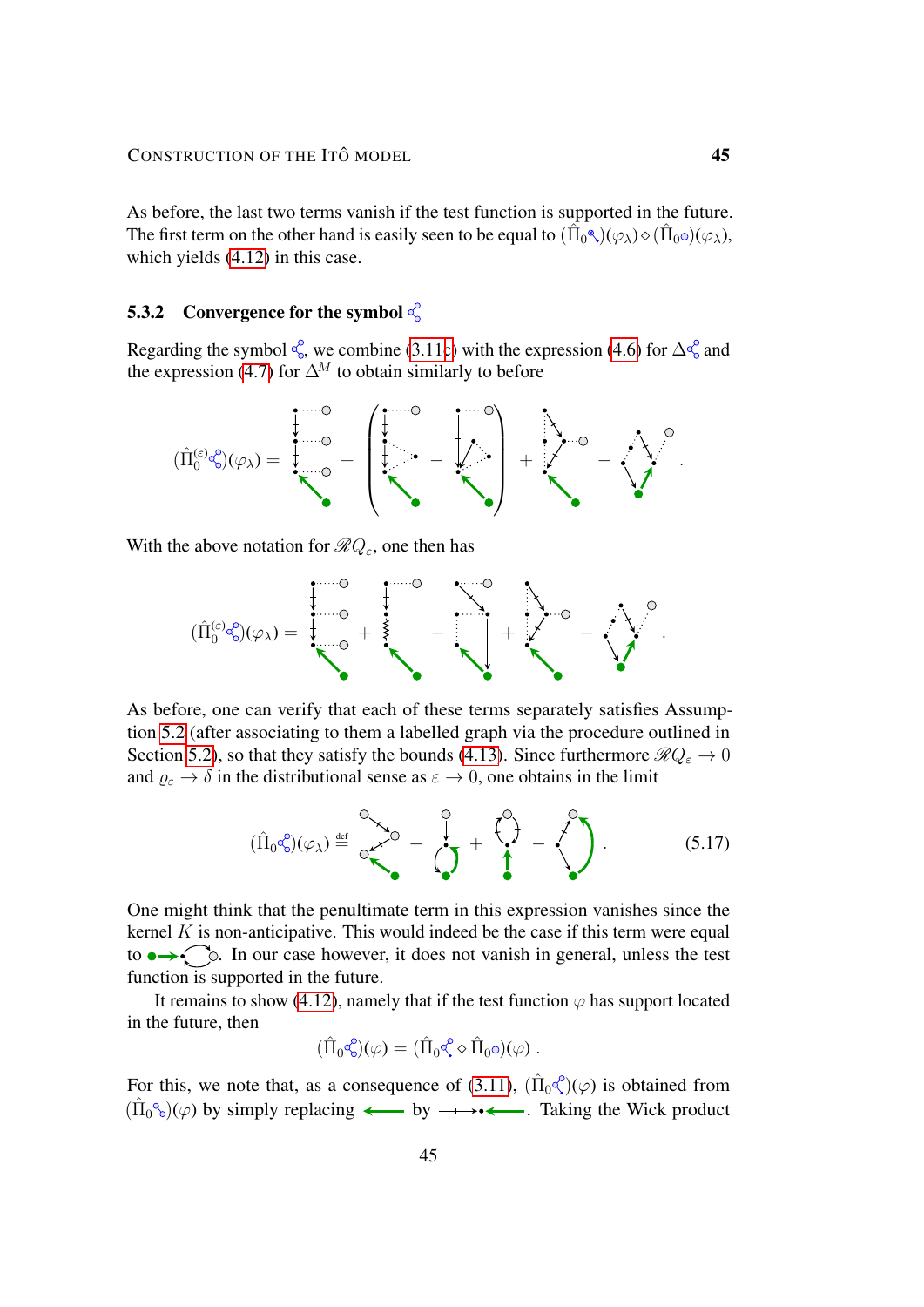with  $\hat{\Pi}_0$  (which is nothing but the underlying white noise  $\xi$ ) then has the effect of simply further replacing by . In other words, we obtain

$$
(\hat{\Pi}_0\zeta\diamond\hat{\Pi}_0\circ)(\varphi)=\overset{\circ}{\underset{\circ}{\circ}\raisebox{1.5pt}{\text{\circle*{1.5}}}}\hspace*{-3mm}\circ\hspace*{-2mm}\bullet\hspace*{-2mm}\bullet\hspace*{-2mm}\bullet\hspace*{-2mm}\bullet\hspace*{-2mm}\bullet\hspace*{-2mm}\bullet\hspace*{-2mm}\bullet\hspace*{-2mm}\bullet\hspace*{-2mm}\bullet\hspace*{-2mm}\bullet\hspace*{-2mm}\bullet\hspace*{-2mm}\bullet\hspace*{-2mm}\bullet\hspace*{-2mm}\bullet\hspace*{-2mm}\bullet\hspace*{-2mm}\bullet\hspace*{-2mm}\bullet\hspace*{-2mm}\bullet\hspace*{-2mm}\bullet\hspace*{-2mm}\bullet\hspace*{-2mm}\bullet\hspace*{-2mm}\bullet\hspace*{-2mm}\bullet\hspace*{-2mm}\bullet\hspace*{-2mm}\bullet\hspace*{-2mm}\bullet\hspace*{-2mm}\bullet\hspace*{-2mm}\bullet\hspace*{-2mm}\bullet\hspace*{-2mm}\bullet\hspace*{-2mm}\bullet\hspace*{-2mm}\bullet\hspace*{-2mm}\bullet\hspace*{-2mm}\bullet\hspace*{-2mm}\bullet\hspace*{-2mm}\bullet\hspace*{-2mm}\bullet\hspace*{-2mm}\bullet\hspace*{-2mm}\bullet\hspace*{-2mm}\bullet\hspace*{-2mm}\bullet\hspace*{-2mm}\bullet\hspace*{-2mm}\bullet\hspace*{-2mm}\bullet\hspace*{-2mm}\bullet\hspace*{-2mm}\bullet\hspace*{-2mm}\bullet\hspace*{-2mm}\bullet\hspace*{-2mm}\bullet\hspace*{-2mm}\bullet\hspace*{-2mm}\bullet\hspace*{-2mm}\bullet\hspace*{-2mm}\bullet\hspace*{-2mm}\bullet\hspace*{-2mm}\bullet\hspace*{-2mm}\bullet\hspace*{-2mm}\bullet\hspace*{-2mm}\bullet\hspace*{-2mm}\bullet\hspace*{-2mm}\bullet\hspace*{-2mm}\bullet\hspace*{-2mm}\bullet\hspace*{-2mm}\bullet\hspace*{-2mm}\bullet\hspace*{-2mm}\bullet\hspace*{-2mm}\bullet\hspace*{-2mm}\bullet\hspace*{-2mm}\bullet\hspace*{-2mm}\bullet\hspace*{-2mm}\bullet\hspace*{-2mm}\bullet\hspace*{-2mm}\bullet\hspace*{-2mm}\bullet\hspace*{-2mm}\bullet\hspace*{-2mm}\bullet\hspace*{-2mm}\bullet\hspace*{-2mm}\
$$

so that the difference between  $(\hat{\Pi}_0 \hat{\mathcal{C}})(\varphi_\lambda)$  and  $(\hat{\Pi}_0 \hat{\mathcal{C}} \diamond \hat{\Pi}_0 \circ)(\varphi_\lambda)$  is given by the second and third terms in [\(5.17\)](#page-44-0). As before, the second term vanishes if the test function  $\varphi_{\lambda}$  is supported in the future. The reason why this is also true for the third term is as follows. By definition, one has the identity

<span id="page-45-1"></span>
$$
\begin{pmatrix} 0 \\ \mathbf{r} \\ \mathbf{r} \end{pmatrix} = \begin{pmatrix} 0 \\ \mathbf{r} \\ \mathbf{r} \end{pmatrix} - \begin{pmatrix} 0 \\ \mathbf{r} \\ \mathbf{r} \end{pmatrix} - \begin{pmatrix} 0 \\ \mathbf{r} \\ \mathbf{r} \end{pmatrix} + \begin{pmatrix} 0 \\ \mathbf{r} \\ \mathbf{r} \end{pmatrix}.
$$
 (5.18)

We now see that each of these terms contains a closed loop with all arrows pointing in the same direction. Since each of these arrows depicts either K or  $\varphi$ , both of which are supported in the future, this implies that the corresponding integrands vanish identically.

## 5.3.3 Convergence for the symbol  $\mathcal{C}^{\circ}$

We now turn to  $\mathcal{C}_{\mathcal{C}}$ . In this case, we obtain from [\(3.11c\)](#page-15-0) and [\(4.6\)](#page-28-0) the identity

$$
(\hat{\Pi}_0^{(\varepsilon)_{{\mathbb Q},{\mathbb Q}}})(\varphi_{\lambda})=\left\{\begin{matrix}0\\{\mathbb Q}\\\lambda\end{matrix}\right\}^{\mathbb Q}-2\left\{\begin{matrix}0\\{\mathbb Q}\\\lambda\end{matrix}\right\}+\left\{\begin{matrix}0\\{\mathbb Q}\\\lambda\end{matrix}\right\}.
$$

Performing the substitutions [\(5.9\)](#page-41-3), it is straightforward to verify that the labelled graphs arising from these three expressions from the procedure outlined in Section [5.2](#page-41-0) all satisfy Assumption [5.2,](#page-40-0) so that the required bound [\(4.13\)](#page-33-2) holds. It follows that the limit as  $\varepsilon \to 0$  is given by

$$
(\hat{\Pi}_0 \circ \mathcal{S}) (\varphi_\lambda) = \begin{pmatrix} \circ & \circ & \circ \\ \circ & \circ & \circ \\ \circ & \circ & \circ \end{pmatrix} - 2 \begin{pmatrix} \circ & \circ & \circ \\ \circ & \circ & \circ \\ \circ & \circ & \circ \end{pmatrix} . \tag{5.19}
$$

Similarly, one sees that

<span id="page-45-0"></span>
$$
(\hat{\Pi}_0 \diamond \mathcal{P})(\varphi_\lambda) = \begin{pmatrix} \diamond & \diamond & \diamond \\ \diamond & \diamond & \diamond \\ \bullet & \bullet & \bullet \end{pmatrix}.
$$

It follows that the difference between  $(\hat{\Pi}_0 \otimes \hat{\theta})(\varphi_\lambda)$  and  $(\hat{\Pi}_0 \otimes \hat{\theta} \otimes \hat{\Pi}_0 \otimes)(\varphi_\lambda)$  is given by the second term in [\(5.19\)](#page-45-0), which again vanishes if  $\varphi_{\lambda}$  is supported in the future.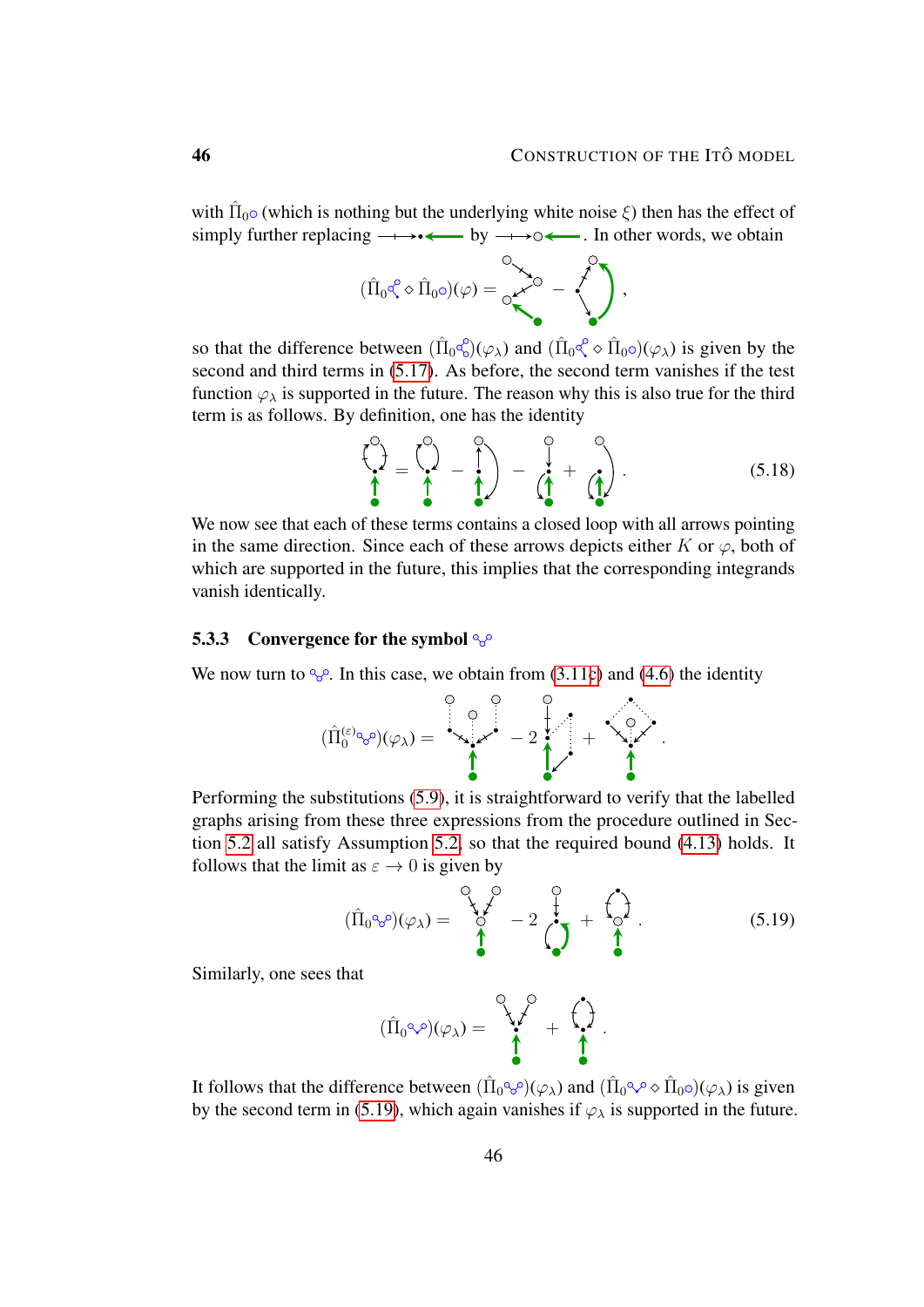CONSTRUCTION OF THE ITÔ MODEL **47** 

# 5.3.4 Convergence for the symbol  $\frac{5}{5}$

The renormalisation of this term involves the two constants  $c_{\varrho}^{(1,1)}$  and  $c_{\varrho}^{(1,2)}$ . We note here that the notations used in [\(2.2\)](#page-7-2) are slightly inconsistent from the ones employed here: dotted lines there denote the convolution of  $\rho$  with itself instead of  $\varrho_{\varepsilon}$ , arrows denote the heat kernel P instead of K, and  $\mathscr{R}_{\mathscr{R}}$  denotes the kernel  $\mathscr{R}Q_1$ (i.e.  $\mathcal{R}Q_{\varepsilon}$  with  $\varepsilon = 1$ ). It is however straightforward to verify that this integral is invariant under rescaling of the variables by a factor  $\varepsilon$  so that, with current pictorial notations, one has

<span id="page-46-0"></span>

which would actually be identities if the arrows denoted the heat kernel without truncation. It is then a consequence of the convergence shown in Section [2.1](#page-8-0) that the error  $E_{\varepsilon}$  implicit in the  $\approx$  signs appearing in these expressions converges to 0 as  $\varepsilon \to 0$ .

Assume from now on without loss of generality that  $\int \varphi^{\lambda}(z) dz = 1$ . Combining this with the recursive definition of  $\hat{\Pi}_0^{(\varepsilon)}$  we then obtain

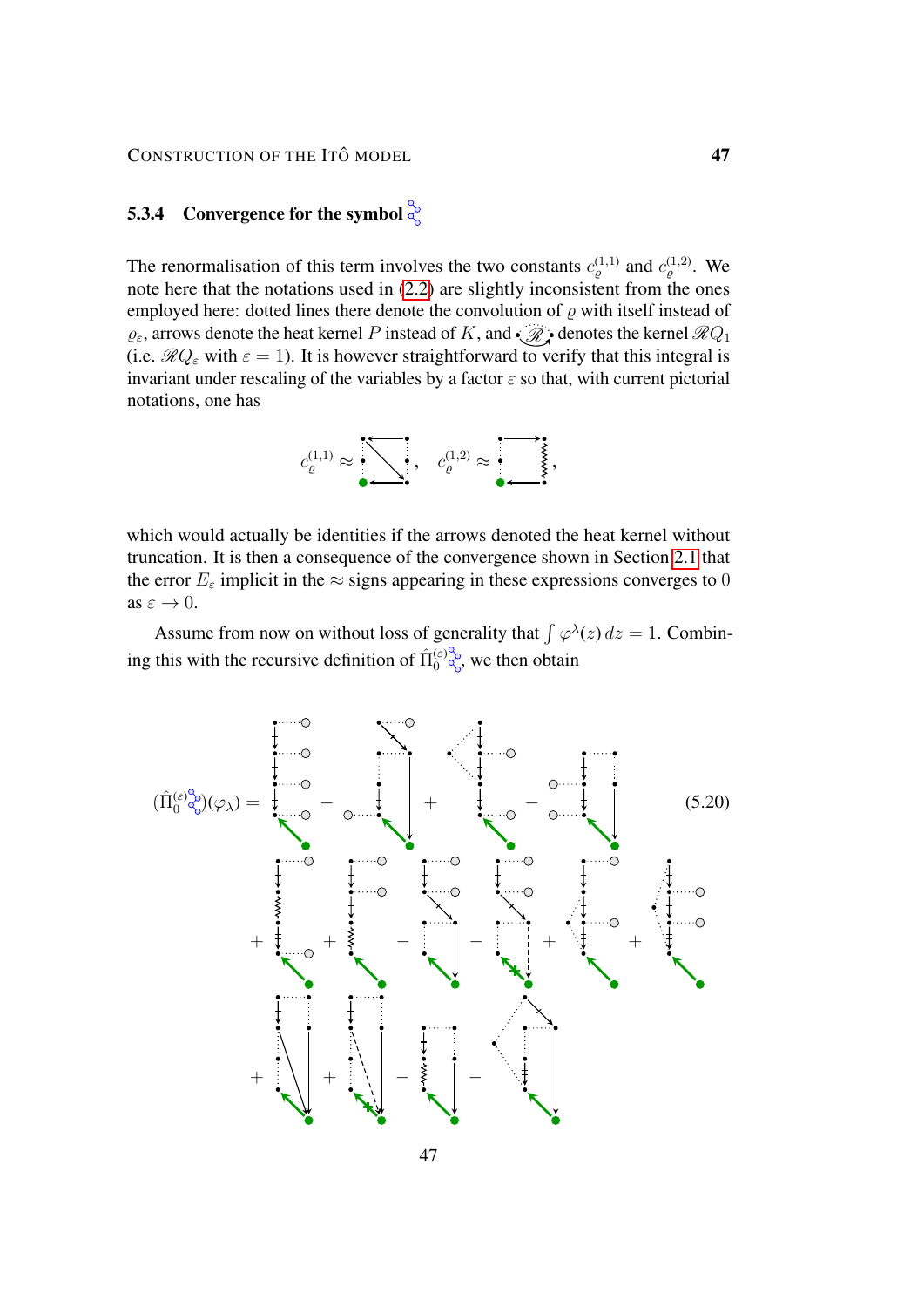

where we used the shorthand  $-\rightarrow$  for the kernel  $K' = \partial_x K$  and  $\leftarrow$  for the test function  $(t, x) \mapsto x\varphi^{\lambda}(t, x)$ . Note that if we set  $\tilde{\varphi}(t, x) = x\varphi(t, x)$ , then  $\tilde{\varphi}$  is again an admissible test function and one has  $x\varphi^{\lambda}(t, x) = \lambda \tilde{\varphi}^{\lambda}(t, x)$ . As a consequence, when applying Theorem [5.3](#page-41-1) to a graph with test function  $\tilde{\varphi}$ , one gains an additional power of  $λ$ . This however is exactly compensated by the fact that in this case one instance of the kernel  $K$  is replaced by  $K'$ , thus lowering the total homogeneity of the graph by one.

It is a lengthy but straightforward task to verify that each of the terms appearing on the first three lines verify Assumption [5.2](#page-40-0) when performing the "doubling" procedure of Section [5.2](#page-41-0) and the substitutions [\(5.9\)](#page-41-3) to turn them into labelled graphs, so that the required bounds hold for them. In order to obtain analogous bounds for the terms on the last line, one needs to exploit the fact that they create cancellations. More precisely, we rewrite these terms as

<span id="page-47-0"></span>

<span id="page-47-1"></span>It is then possible to verify that each of these terms appearing in the right hand side of [\(5.21\)](#page-47-0) as well as the first term appearing in the right hand side of [\(5.22\)](#page-47-1) all separately give rise to graphs satisfying Assumption [5.2.](#page-40-0) The second term appearing on the right hand side of [\(5.22\)](#page-47-1) fails Condition 3, but it can easily be dealt with "by hand": it simply consists of a convolution of (renormalized) kernels of respective homogeneities  $-3$ ,  $-4$  and  $-2$ , tested against the test function  $\lambda \tilde{\varphi}^{\lambda}$ . These can easily be bounded by repeatedly applying [\[Hai14,](#page-55-5) Lem. 3.14-3.16].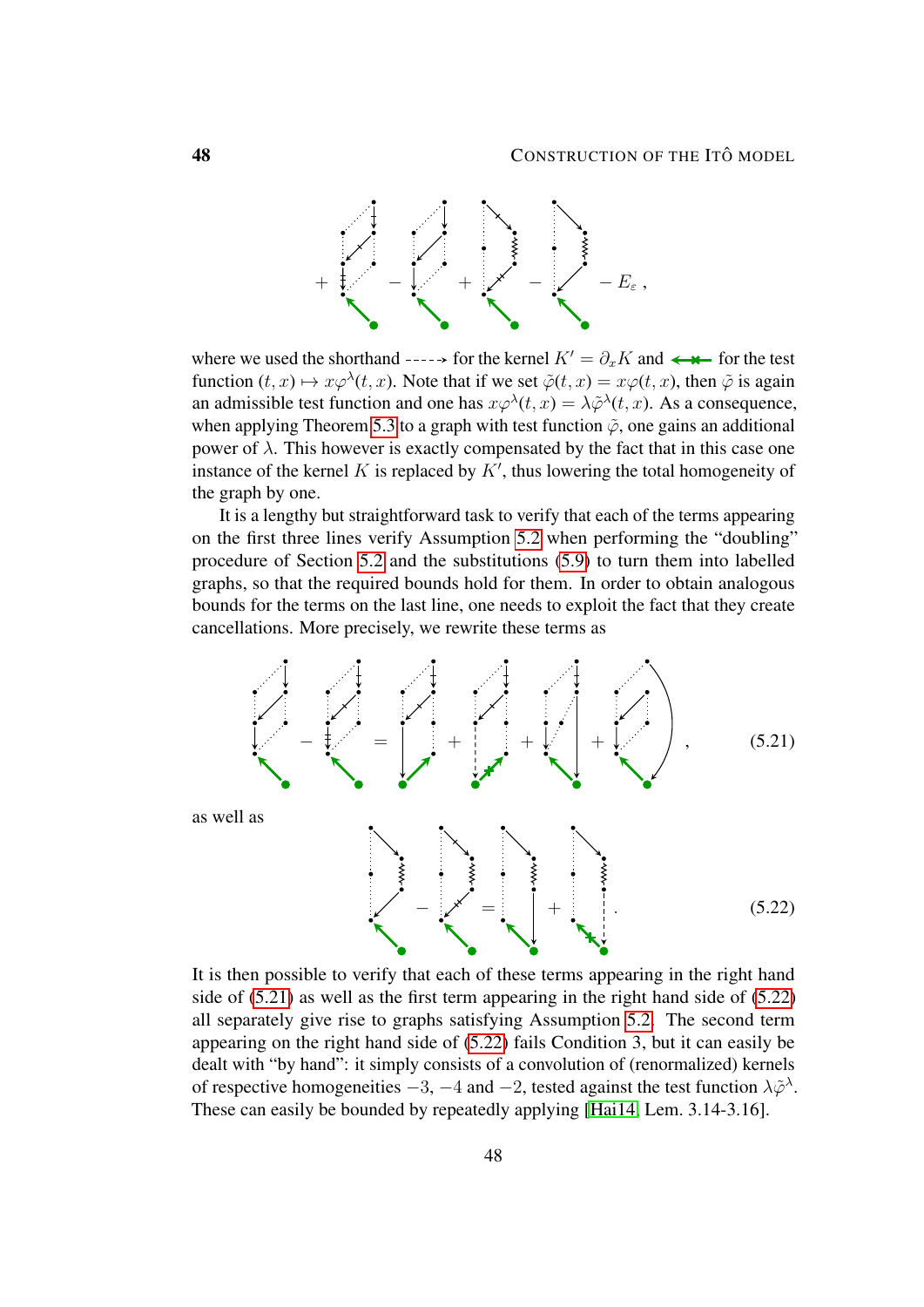We now verify that one has

$$
(\hat{\Pi}_{0}\overset{\circ}{\mathbb{Q}})(\varphi)=(\hat{\Pi}_{0}\overset{\circ}{\mathbb{Q}}\diamond\hat{\Pi}_{0}\circ)(\varphi)\;,
$$

for  $\varphi$  with support in  $\mathbf{R}_{+} \times S^{1}$ . Similarly to before, the right hand side is obtained from  $(\hat{\Pi}_0 \circ \hat{\circ})(\varphi)$  by replacing  $\longleftarrow$  with  $\dots \circ \longleftarrow$  in its pictorial representation. It then follows immediately from [\(5.17\)](#page-44-0) that this yields precisely the first four terms in [\(5.20\)](#page-46-0). The first three terms on the second line of [\(5.20\)](#page-46-0) contain a factor www. and satisfy the assumptions of Theorem [5.3,](#page-41-1) so they vanish as  $\varepsilon \to 0$  for any test function as a consequence of [\(5.16\)](#page-43-1). It remains to show that all remaining terms vanish as  $\varepsilon \to 0$  when the test function  $\varphi$  is supported in the future. For the remaining terms on the second and third lines, this can be verified by a systematic use of the argument following [\(5.18\)](#page-45-1). Regarding the two differences appearing on the last line, they can again be treated by the same arguments. Note however that it is crucial here to make use of the cancellations appearing there: the individual terms on the last line do in general *not* converge to 0!

## 5.3.5 Convergence for the symbol  $\mathbb{S}_{\mathbb{P}}$

In this case, we note that similarly to the previous case one can write

<span id="page-48-0"></span>
$$
c_{\varrho}^{(2,1)}+c_{\varrho}^{(2,2)}=\underbrace{\qquad \qquad}_{\bullet}\qquad \qquad}_{\bullet}\qquad \qquad +\overbrace{\qquad \qquad}_{\bullet}\qquad \qquad}_{\bullet}\qquad \qquad +\ E_{\varepsilon}\ ,
$$

for some error  $E_{\varepsilon}$  with  $\lim_{\varepsilon \to 0} E_{\varepsilon} = 0$ . With this identity at hand, we then obtain



Again, each term appearing on the first two lines in this expression gives rise to a labelled graph satisfying Assumption [5.2.](#page-40-0) The terms appearing on the last line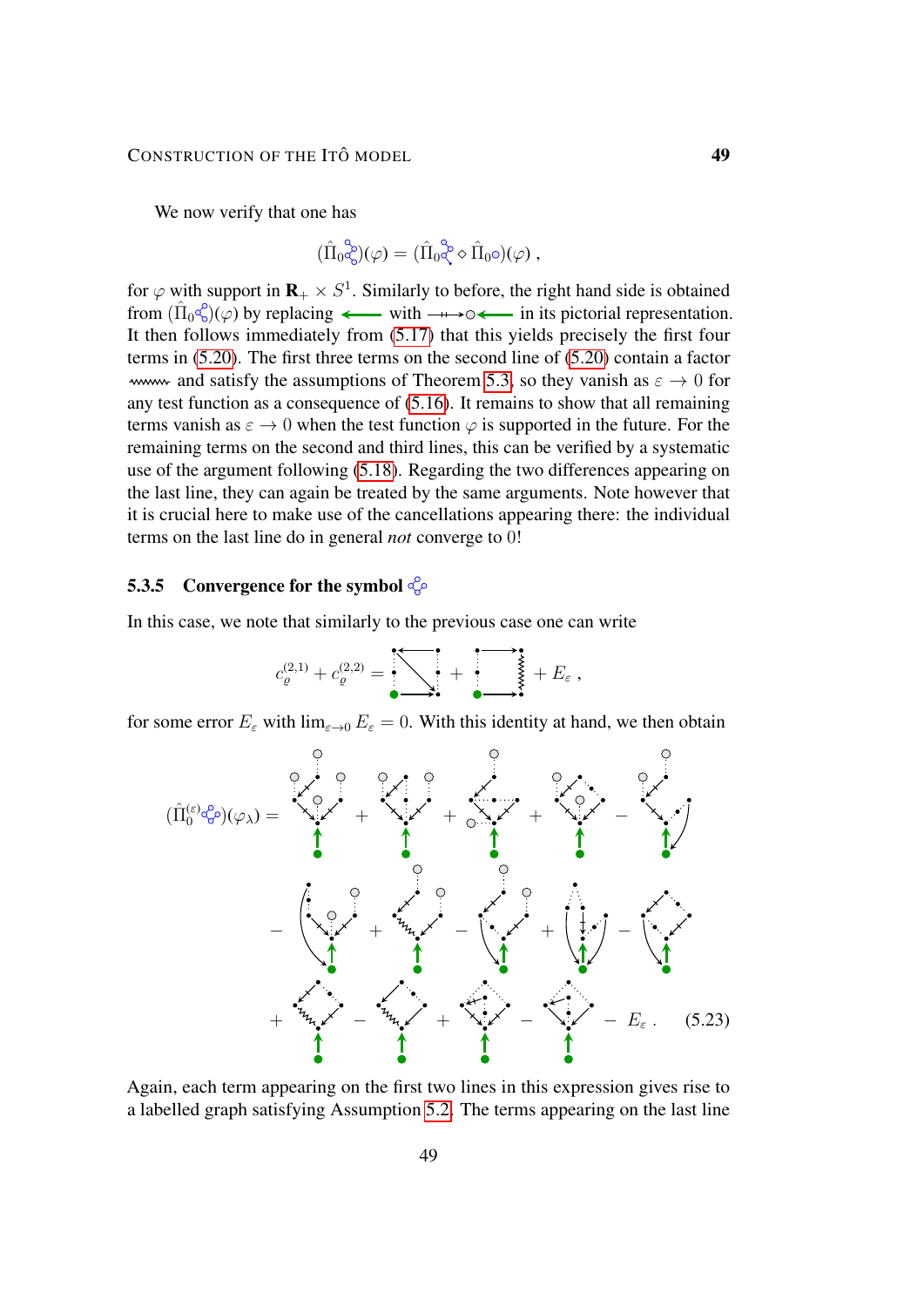require us again to make use of cancellations similarly to what we did for the last two terms appearing in the expression for  $(\hat{\Pi}_0^{(\varepsilon)} \overset{\circ}{\underset{\infty}{\otimes}})(\varphi_\lambda)$ . This time, we use the identities

<span id="page-49-0"></span>

Similarly to before, the term appearing on the first line does not satisfy the assumptions of Theorem [5.3](#page-41-1) but can again be dealt with by repeatedly invoking [\[Hai14,](#page-55-5) Lem. 3.14-3.16]. All the terms appearing on the right hand side of the second line on the other hand do give rise to labelled graphs satisfying Assumption [5.2.](#page-40-0)

If the test function  $\varphi$  is supported in the future, then the limit of the right hand side of [\(5.23\)](#page-48-0) as  $\varepsilon \to 0$  is given by



As before, it is now a straightforward task to verify that this is indeed equal to  $(\hat{\Pi}_0 \hat{\ll} \diamond \hat{\Pi}_0 \circ)(\varphi_\lambda)$  as required.

#### 5.3.6 Convergence for the symbol  $\frac{Q}{Q}$

This time, one obtains the identity



This time, each term generates a graph satisfying Assumption [5.2,](#page-40-0) so that the required bounds and convergence hold. When testing against a test function that is supported in the future, the limit as  $\varepsilon \to 0$  of this expression becomes

$$
(\hat{\Pi}_0^{(\varepsilon)\circledcirc\circledcirc})(\varphi) = \underbrace{\overset{\mathbb{Q}}{\underset{\mathbf{A}}{\otimes}\mathbf{L}}\overset{\mathbb{Q}}{\underset{\mathbf{A}}{\otimes}\mathbf{L}}}_{\bullet} + 3 \circ \underset{\mathbf{A}}{\overset{\mathbf{A}}{\otimes}\mathbf{L}}.
$$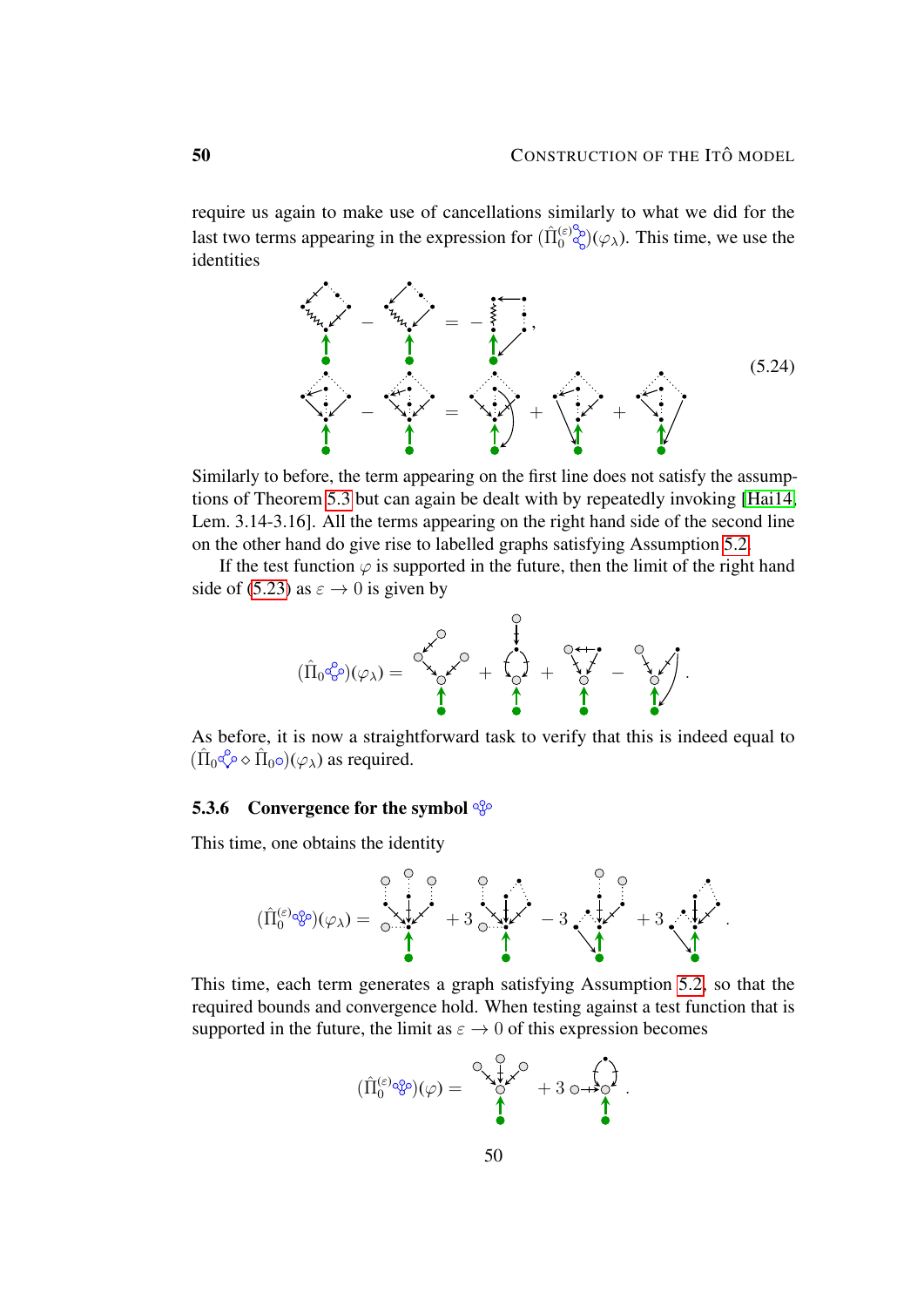As before, one can easily verify that this is equal to  $( \hat{\Pi}_0^{\alpha\beta} \diamond \hat{\Pi}_0 \diamond)(\varphi_\lambda)$ , so that  $(4.12)$  is verified.

# **5.3.7** Convergence for the symbol  $\frac{100}{6}$

For this last term, we have



It is again a lengthy but ultimately straightforward task to verify that each term yields a graph satisfying Assumption [5.2,](#page-40-0) so that the required bounds and convergence hold, except for the first term appearing on the last line. This term however can be rewritten as

= −2 ,

thus showing that it is identical to the term appearing on the first line of [\(5.24\)](#page-49-0) and has already been dealt with.

An argument very similar to the ones given previously shows that, if we test  $\hat{\Pi}_0^{(\varepsilon)^\mathbb{Q} \circ}$  agains a test function  $\varphi$  supported in the future and take the limit  $\varepsilon \to 0$ , we do again obtain the identity [\(4.12\)](#page-32-3). This finally concludes the proof of Theorem [4.5.](#page-32-1)

# <span id="page-50-0"></span>6 Identification of the limit

<span id="page-50-1"></span>We now show that, when using the Itô model constructed in Theorem [4.5,](#page-32-1) the corresponding solutions constructed in Theorem [3.10](#page-21-1) coincide with the classical Itô solutions to the nonlinear stochastic heat equation. Let us first state the following fact.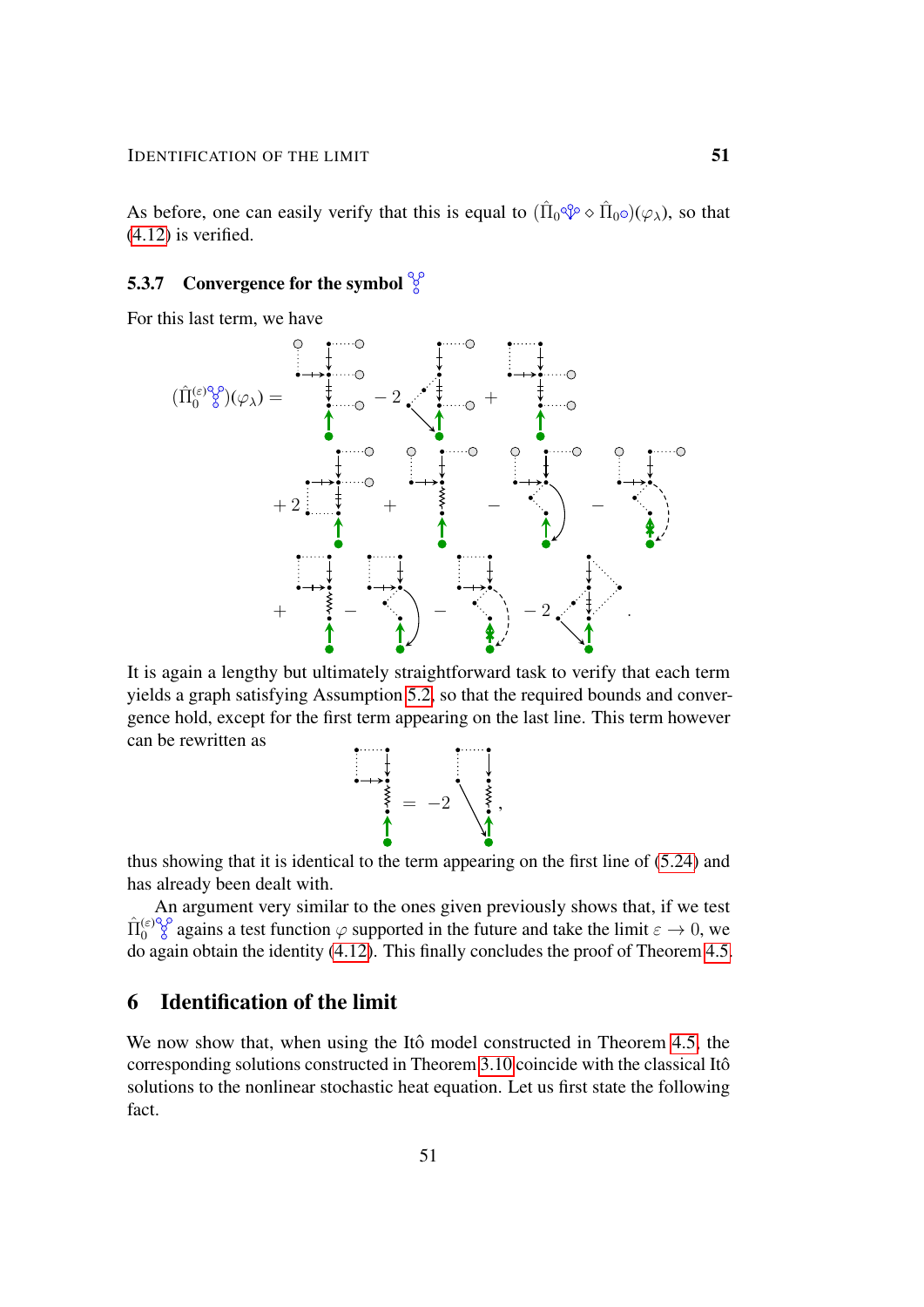**Lemma 6.1** *Let*  $\eta \in C^{\alpha}(\mathbf{R} \times S^1)$  *for*  $\alpha \in (-2,0)$  *and let*  $[s, t] \subset \mathbf{R}$ *. Then, there exists a unique distribution*  $\mathbf{1}_{[s,t]}\eta \in \mathcal{C}^{\alpha}$  such that

$$
(\mathbf{1}_{[s,t]}\eta)(\varphi)=\eta(\varphi)\,
$$

for smooth test functions  $\varphi$  such that  $\mathsf{supp} \, \varphi \subset [s,t] {\times} S^1$ , and such that furthermore  $(1_{[s,t]}\eta)(\varphi) = 0$  if supp  $\varphi \cap [s,t] \times S^1 = \emptyset$ . The map  $\eta \mapsto 1_{[s,t]}\eta$  is continuous in  $\mathcal{C}^{\alpha}$ .

*Proof.* In the Euclidean case this is known, see for example [\[RS96,](#page-55-13) Chap. 4.6.3]. In the more general parabolic case considered here, it is an easy corollary of [\[Hai14,](#page-55-5) Prop. 6.9]. (Noting that the "effective codimension" of the hyperplane  $\{t = 0\}$  is 2 in the parabolic case and 1 in the Euclidean case.)  $\Box$ 

With the help of this lemma, we are able to formulate the following result, which is the main ingredient in identifying our solution with the classical Itô solution. Here we use again the notation  $\mathcal{T}_U$  introduced in [\(3.4\)](#page-12-2).

<span id="page-51-0"></span>**Theorem 6.2** Let  $(\hat{\Pi}, \hat{F})$  be the Itô model built in Theorem [4.5](#page-32-1) and let V be a  $\mathcal{D}_{\mathcal{U}}^{\gamma, \eta}$ U  *valued random variable for some*  $\gamma > \frac{3}{2} + \kappa$  *and*  $\eta \geq 0$ *, and let*  $T > 0$  *be a bounded stopping time. Assume that the stochastic process*  $V: (t, x) \mapsto V(t, x) \in \mathcal{T}_\mathcal{U}$  *is adapted to the filtration*  $\{\mathcal{F}_s\}_{s\in\mathbb{R}}$  *generated by the underlying space-time white* noise and that there exists some  $p > 2$  such that  $\mathbf{E} \|V\|_{\gamma,\eta;\mathfrak{K}}^p < \infty$  for the compact  $set \mathfrak{K} = [0, T] \times S^1.$ 

*Denote by*  $R$  *the reconstruction operator associated to*  $(\hat{\Pi}, \hat{F})$ *. Then, for any smooth function*  $\psi \colon \mathbf{R}_{+} \times S^{1} \to \mathbf{R}$  *with* supp  $\psi \subset (0, \infty) \times S^{1}$ *, one has* 

$$
(\mathbf{1}_{[0,T]}\mathcal{R}(V\Xi))(\psi) = \int_0^T \langle v(t,\cdot)\psi(t,\cdot), dW(t)\rangle,
$$

*where*  $v(t, x) = \langle 1, V(t, x) \rangle$  *denotes the component of* V *in the subspace spanned by* **1***. Here,*  $V \Xi$  *denotes the modelled distribution given by*  $(V \Xi)(t, x) = V(t, x)\Xi$ *.* 

**Remark 6.3** Note that the space  $\mathcal{D}_{\mathcal{U}}^{\gamma,\eta}$  $\mathcal{U}^{\gamma,\eta}_{\mathcal{U}}$  itself is also random in this statement! The statement is somewhat surprising since it shows that in this situation  $\mathcal{R}_T(V\Xi)$  only depends on  $v$  and not on any of the higher-order coefficients, which is certainly not the case in general.

**Remark 6.4** In practice, we will apply this theorem to the case  $V = \hat{G}(U)$ , where U is the solution to the fixed point equation  $(3.22)$ .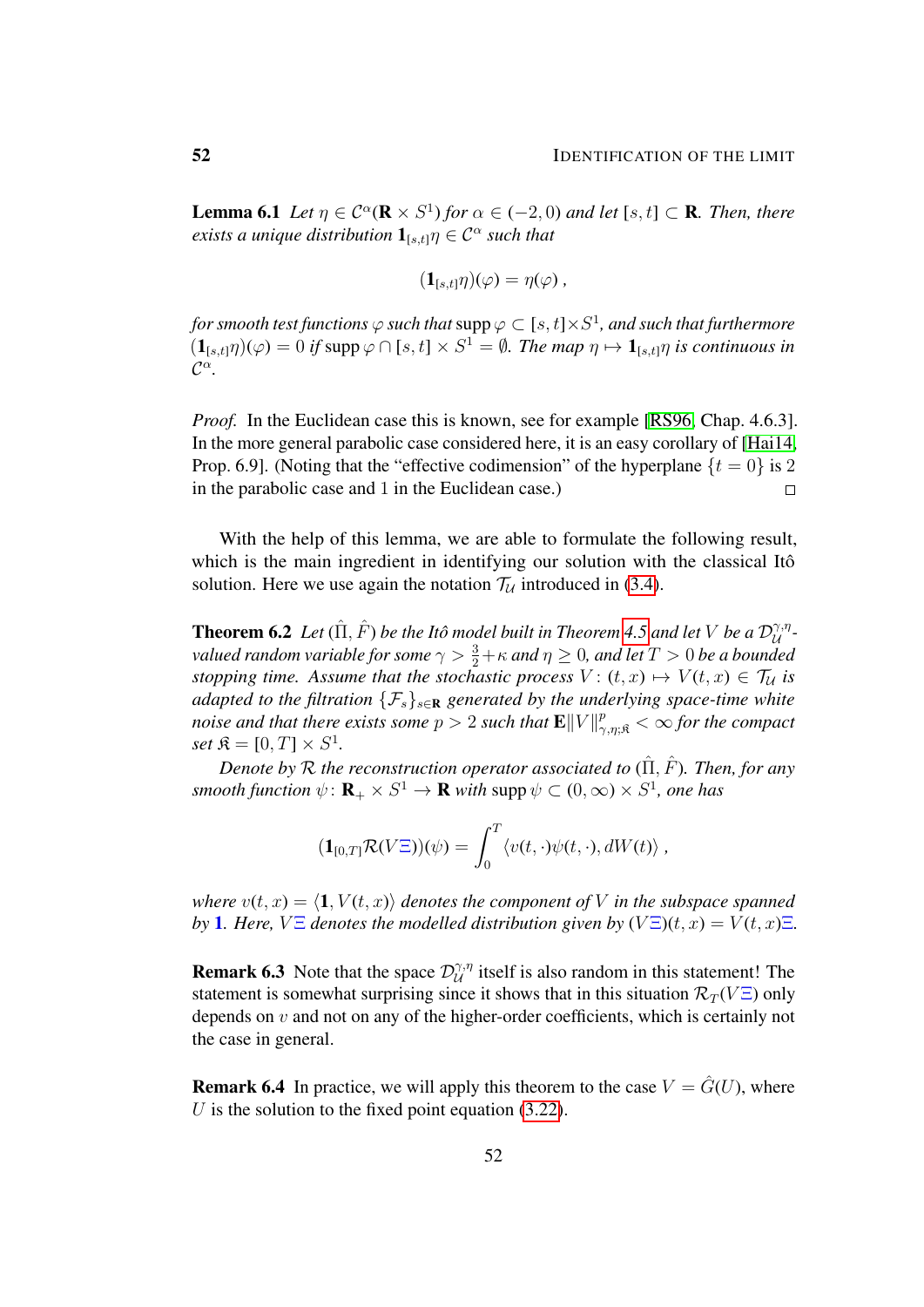*Proof of Theorem [6.2.](#page-51-0)* Note first that, as a consequence of the canonical inclusion  $\mathcal{D}^{\gamma,\eta} \subset \mathcal{D}^{\gamma',\eta}$  for  $\gamma' < \gamma$  (obtained by setting to 0 all components in  $\mathcal{T}_{\alpha}$  with  $\alpha \in [\gamma', \gamma)$ ), we can assume without loss of generality that  $\gamma < \frac{7}{4}$ .

Every centered square integrable  $\mathcal F$ -measurable random variable can be repre-sented as a stochastic integral against W, as is shown in Lemma 1.1 from [\[CW77\]](#page-54-3). Hence it suffices to show that for any smooth and compactly supported test function  $\psi$  and for any adapted and uniformly Lipschitz continuous process  $\Psi$  with compact support, one has the identity

<span id="page-52-2"></span>
$$
\mathbf{E}\Big((\mathbf{1}_{[0,T]}\mathcal{R}V\Xi)(\psi)\int_0^\infty \langle\Psi(t),dW(t)\rangle\Big)=\mathbf{E}\langle v\psi,\Psi\rangle_T\,,\qquad(6.1)
$$

where  $\langle \cdot, \cdot \rangle_T$  denotes the scalar product in  $L^2([0, T] \times S^1)$ .

We rely on the fact that, by [\[Hai14,](#page-55-5) Thm 3.23] and Lemma [6.1,](#page-50-1) for any modelled distribution  $f \in \mathcal{D}_{\Xi}^{\bar{\gamma},\bar{\eta}}$  (the space of elements in  $\mathcal{D}^{\bar{\gamma},\bar{\eta}}$  with values in  $\mathcal{T}_{\Xi}$ ) with  $\bar{\gamma} > 0$ ,  $\bar{\eta} > -2$ , and any smooth test function  $\psi$  supported in a compact set  $\hat{\mathcal{R}}$ not intersecting  $\{(t, x) : t = 0\}$ , one has the bound

$$
|(\mathbf{1}_{[0,T]}\mathcal{R}f)(\psi) - \langle \mathbf{1}_{[0,T]}\mathcal{R}^n f, \psi \rangle_T| \lesssim C(\psi)2^{-\alpha n} \|f\|_{\bar{\gamma},\bar{\eta};\mathfrak{K}} (\|\hat{\Pi}\|_{\bar{\gamma}} + \|\hat{\Gamma}\|_{\bar{\gamma}}), \quad (6.2)
$$

where  $\alpha$  is any exponent with  $\alpha \in (0, \bar{\gamma})$ ,  $\|\hat{\Gamma}\|_{\bar{\gamma}}$  was defined in [\(3.24\)](#page-21-5),

<span id="page-52-1"></span><span id="page-52-0"></span>
$$
\|\hat{\Pi}\|_{\bar{\gamma}} = \sup_{z,\lambda,\varphi} \sup_{|\tau|<\bar{\gamma}} \lambda^{-|\tau|} |(\Pi_z \tau)(\varphi_z^{\lambda})|,
$$

(with the supremum over z,  $\varphi$  and  $\lambda$  as in [\(3.15\)](#page-18-1)) and where the sequence of functions  $\mathbf{1}_{[0,T]} \mathcal{R}^n f$  is given by

$$
(\mathbf{1}_{[0,T]}\mathcal{R}^n f)(z) = \mathbf{1}_{[0,T]}(t) \sum_{\bar{z} \in \Lambda_{\bar{z}}^n(T)} (\hat{\Pi}_{\bar{z}}f(\bar{z}))(\varphi_{\bar{z}}^n) \varphi_{\bar{z}}^n(z) , \qquad (6.3)
$$

where t is the time coordinate of z. Here,  $\Lambda_{\mathfrak{s}}^n(T)$  denotes the dyadic grid on  $[0, T] \times S<sup>1</sup>$ ,  $\varphi$  is the scale function of some sufficiently smooth multiresolution analysis and, writing  $z = (t, x)$ ,  $\overline{z} = (\overline{t}, \overline{x})$ , one sets

$$
\varphi_{\bar{z}}^n(z) = 2^{\frac{3n}{2}} \varphi(2^n(x-\bar{x})) \varphi(2^{2n}(t-\bar{t})) .
$$

(See also [\[Hai14,](#page-55-5) Section 3.3] for more details.) Our argument relies on the fact that the choice of multiresolution analysis in this construction is arbitrary. In particular, we can ensure that the support of  $\varphi$  is contained in the interval [0, K] for some  $K > 0$  and we make such a choice from now on.

Using [\(6.3\)](#page-52-0) with  $f = V\Xi$  and then applying [\(4.12\)](#page-32-3), we now have the identity

$$
\langle \mathbf{1}_{[0,T]}\mathcal{R}^n V \Xi, \psi \rangle = \sum_{z \in \Lambda_s^n} (\hat{\Pi}_z \Xi V(\bar{z})) (\varphi_z^n) \langle \varphi_z^n, \psi \rangle_T
$$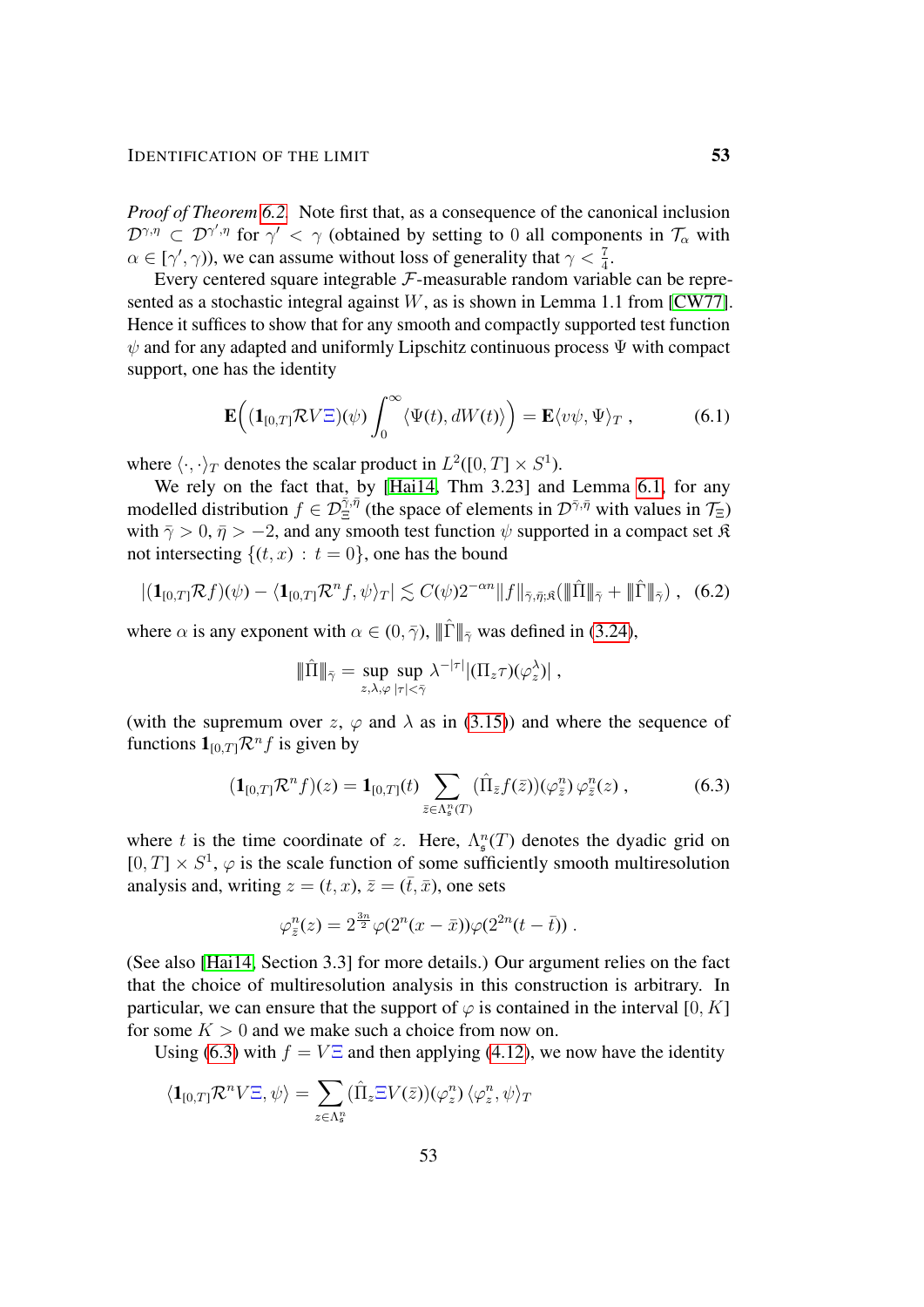#### 54 IDENTIFICATION OF THE LIMIT

$$
= \sum_{z \in \Lambda_s^n} \langle \varphi_z^n, \psi \rangle_T \int_t^\infty \langle (\hat{\Pi}_z V(z))(s, \cdot) \varphi_z^n(s, \cdot), dW(s) \rangle,
$$

where we wrote  $\Lambda_s^n$  for the dyadic grid on all of  $\mathbf{R}_+ \times S^1$ . Note now that if either  $t \leq T - K2^{-2n}$  or  $t \geq T$ , we have the identity

$$
\langle \varphi_z^n, \psi \rangle_T \int_t^\infty \langle (\hat{\Pi}_z V(z))(s, \cdot) \varphi_z^n(s, \cdot), dW(s) \rangle
$$
  
=  $\langle \varphi_z^n, \psi \rangle_T \int_t^T \langle (\hat{\Pi}_z V(z))(s, \cdot) \varphi_z^n(s, \cdot), dW(s) \rangle$ .

As a consequence, we can write

$$
\langle \mathbf{1}_{[0,T]}\mathcal{R}^n V\Xi, \psi \rangle = \sum_{z \in \Lambda_s^n} \langle \varphi_z^n, \psi \rangle_T \int_t^T \langle (\hat{\Pi}_z V(z))(s, \cdot) \varphi_z^n(s, \cdot), dW(s) \rangle + R_n,
$$

where  $R_n$  is a sum of the order of  $2^n$  terms, each of which is bounded (in squared expectation) by a multiple of  $2^{-3n/2}$ , so that  $\mathbf{E}|R_n|^2 \lesssim 2^{-n}$ .

Combining this with [\(6.2\)](#page-52-1), we have now shown that there exists  $\alpha > 0$  such that

$$
(\mathbf{1}_{[0,T]}\mathcal{R}V\Xi)(\psi)=\sum_{z\in\Lambda_{s}^{n}}\langle\varphi_{z}^{n},\psi\rangle_{T}\int_{t}^{T}\langle(\hat{\Pi}_{z}V(z))(s,\cdot)\varphi_{z}^{n}(s,\cdot),dW(s)\rangle+\tilde{R}_{n},
$$

where  $\tilde{R}_n$  satisfies  $\mathbf{E}|\tilde{R}_n|^2 \lesssim 2^{-\alpha n}$ . Consequently, using Itô's isometry, the left hand side of [\(6.1\)](#page-52-2) equals the limit, as  $n \to \infty$ , of

$$
\mathbf{E} \sum_{z \in \Lambda_s^n} \langle \varphi_z^n, \psi \rangle_T \int_t^T \langle (\hat{\Pi}_z V(z))(s, \cdot) \varphi_z^n(s, \cdot), \Psi(s, \cdot) \rangle ds \n= \mathbf{E} \sum_{z \in \Lambda_s^n} \langle \varphi_z^n, \psi \rangle_T \langle (\hat{\Pi}_z V(z)) (\cdot) \varphi_z^n, \Psi \rangle_T .
$$
\n(6.4)

At this stage we use the fact that, as a consequence of [\[Hai14,](#page-55-5) Prop. 3.28], there exists an exponent  $\alpha > 0$  such that

<span id="page-53-0"></span>
$$
|(\Pi_z V(z))(\hat{z}) - v(z)| \leq C |z - \hat{z}|_{\mathfrak{s}}^{\alpha} ||V||_{\gamma, \mathfrak{K}} ||\Gamma||_{\gamma},
$$

where  $\hat{\mathcal{R}}$  is some compact set containing z and  $\hat{z}$ . Inserting this into [\(6.4\)](#page-53-0) and exploiting the fact that  $\{\varphi_{z}^{n}\}_{z \in \Lambda_{s}^{n}}$  is an approximate resolution of the identity, it is now straightforward to verify that the limit of [\(6.4\)](#page-53-0) as  $n \to \infty$  equals the right hand side of [\(6.1\)](#page-52-2) as required.  $\Box$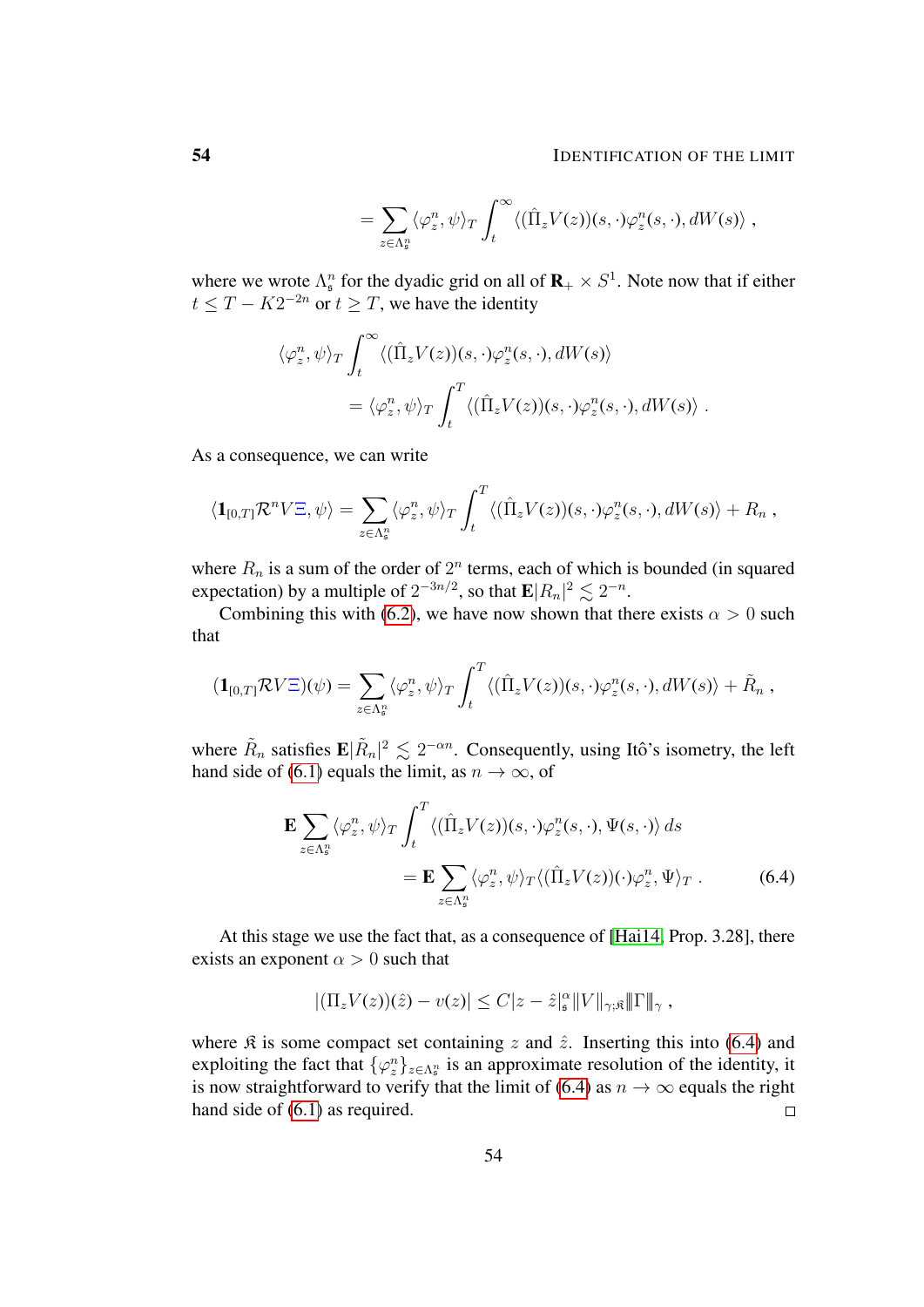As a corollary of this result, it is now straightforward to obtain the announced result, namely that the solution to our abstract fixed point problem driven by the Itô model is nothing but the classical weak solution to  $(1.2)$  interpreted in the Itô sense.

<span id="page-54-2"></span>**Corollary 6.5** Let  $(\hat{\Pi}, \hat{F})$  be the Itô model built in Theorem [4.5,](#page-32-1) let  $\eta \in (0, \frac{1}{2} - \kappa)$ , let  $M > 0$ , and let  $U \in \mathcal{D}^{\gamma,0}_{\mathcal{U}}$  be the solution to the fixed point problem [\(3.22\)](#page-21-0) given *by Theorem [3.10](#page-21-1) with respect to*  $(\hat{\Pi}, \hat{F})$ *, up to the first (stopping) time*  $\tau$  *where*  $u = \mathcal{R}U$  satisfies  $||u(\tau, \cdot)||_{\mathcal{C}^{\eta}} \geq M$ .

*Then, the function*  $u$  *on*  $[0, \tau]$  *coincides almost surely with the unique weak local solution to [\(1.2\)](#page-1-2).*

*Proof.* Applying the reconstruction operator to both sides of [\(3.22\)](#page-21-0) and using the equivalence between weak and mild solutions for the heat equation with a distributional inhomogeneity (see the proof of Theorem 3.2 in [\[Wal86\]](#page-56-2)), we deduce that  $u$  satisfies the distributional identity

$$
\partial_t u = \partial_x^2 u + H(u) + \mathcal{R}(\hat{G}(U)\Xi) ,
$$

on  $(0, \tau) \times S^1$ . Since we know that  $u \in \mathcal{C}^{\eta}$ , each term appearing in this identity belongs to  $\mathcal{C}^{\alpha}$  for some  $\alpha > -2$ , so we can use again Lemma [6.1](#page-50-1) to multiply this identity with  $\mathbf{1}_{[0,t]}$  for any stopping time  $t \leq \tau$ . Testing against a smooth test function  $\psi$  of x and applying Theorem [6.2,](#page-51-0) we thus obtain the identity

$$
\langle u(t,\cdot),\psi\rangle = \langle u_0,\psi\rangle + \int_0^t \langle u(s,\cdot),\partial_x^2\psi\rangle ds + \int_0^t \langle H(u(s,\cdot)),\psi\rangle ds + \int_0^t \langle G(u(s,\cdot))\psi,dW(s)\rangle .
$$

This is indeed the definition of a weak solution to [\(1.2\)](#page-1-2), the uniqueness of which was shown in [\[Wal86\]](#page-56-2), see Exercise 3.4.  $\Box$ 

# References

- <span id="page-54-1"></span>[BMS95] V. BALLY, A. MILLET, and M. SANZ-SOLÉ. Approximation and support theorem in Hölder norm for parabolic stochastic partial differential equations. *Ann. Probab.* 23, no. 1, (1995), 178–222. [doi:10.1214/aop/1176988383](http://dx.doi.org/10.1214/aop/1176988383).
- <span id="page-54-3"></span>[CW77] R. CAIROLI and J. WALSH. Martingale representations and holomorphic processes. *Ann. Probab.* 5, no. 4, (1977), 511–521. [doi:10.1214/aop/1176995757](http://dx.doi.org/10.1214/aop/1176995757).
- <span id="page-54-0"></span>[DPZ92] G. DA PRATO and J. ZABCZYK. *Stochastic Equations in Infinite Dimensions*, vol. 44 of *Encyclopedia of Mathematics and its Applications*. Cambridge University Press, 1992.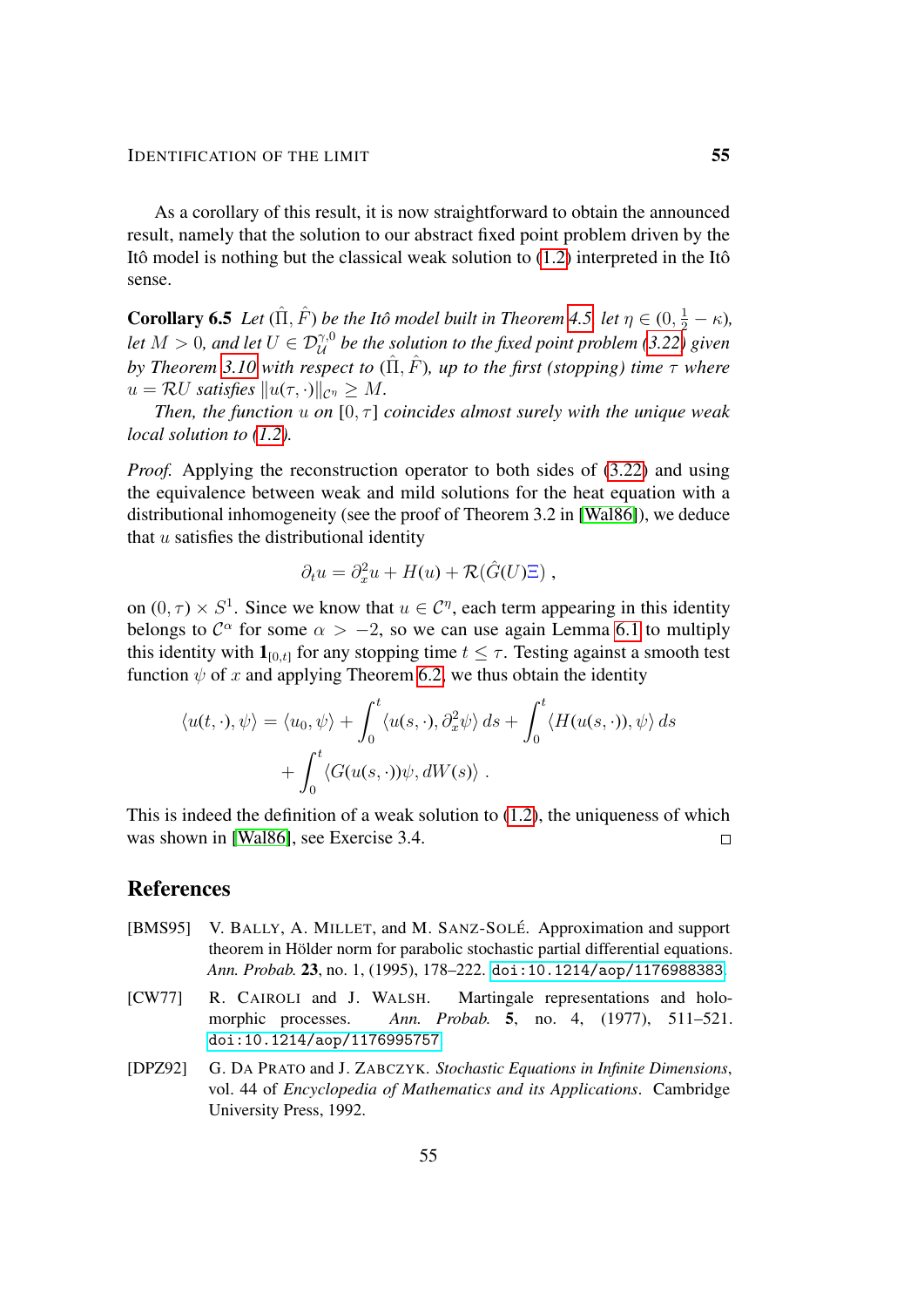- <span id="page-55-11"></span>[FH14] P. FRIZ and M. HAIRER. *A Course on Rough Paths*. Universitext. Springer, 2014. With an introduction to Regularity Structures. [doi:10.1007/978-3-319-08332-2](http://dx.doi.org/10.1007/978-3-319-08332-2).
- <span id="page-55-2"></span>[GT10] M. GUBINELLI and S. TINDEL. Rough evolution equations. *Ann. Probab.* 38, no. 1, (2010), 1–75. [doi:10.1214/08-AOP437](http://dx.doi.org/10.1214/08-AOP437).
- <span id="page-55-7"></span>[Hai13] M. HAIRER. Solving the KPZ equation. *Ann. of Math. (2)* 178, no. 2, (2013), 559–664. [doi:10.4007/annals.2013.178.2.4](http://dx.doi.org/10.4007/annals.2013.178.2.4).
- <span id="page-55-5"></span>[Hai14] M. HAIRER. A theory of regularity structures. *Invent. Math.* 198, no. 2, (2014), 269–504. [arXiv:1303.5113](http://arxiv.org/abs/1303.5113). [doi:10.1007/s00222-014-0505-4](http://dx.doi.org/10.1007/s00222-014-0505-4).
- <span id="page-55-10"></span>[Hai15] M. HAIRER. Introduction to regularity structures. *Braz. J. Probab. Stat.* 29, no. 2, (2015), 175–210. [arXiv:1401.3014](http://arxiv.org/abs/1401.3014). [doi:10.1214/14-BJPS241](http://dx.doi.org/10.1214/14-BJPS241).
- <span id="page-55-9"></span>[HPP13] M. HAIRER, É. PARDOUX, and A. PIATNITSKI. Random homogenization of a highly oscillatory singular potential. *SPDEs: Anal. Comp.* 1, no. 4, (2013), 571–605. [doi:10.1007/s40072-013-0018-y](http://dx.doi.org/10.1007/s40072-013-0018-y).
- <span id="page-55-8"></span>[HQ15] M. HAIRER and J. QUASTEL. A class of growth models rescaling to KPZ, 2015. Preprint.
- <span id="page-55-4"></span>[HW13] M. HAIRER and H. WEBER. Rough Burgers-like equations with multiplicative noise. *Probab. Theory Related Fields* 155, no. 1-2, (2013), 71–126. [doi:10.1007/s00440-011-0392-1](http://dx.doi.org/10.1007/s00440-011-0392-1).
- <span id="page-55-6"></span>[KSXZ13] D. KHOSHNEVISAN, J. SWANSON, Y. XIAO, and L. ZHANG. Weak existence of a solution to a differential equation driven by a very rough fBm. *ArXiv e-prints* (2013). [arXiv:1309.3613](http://arxiv.org/abs/1309.3613).
- <span id="page-55-1"></span>[LCL07] T. J. LYONS, M. CARUANA, and T. LÉVY. *Differential equations driven by rough paths*, vol. 1908 of *Lecture Notes in Mathematics*. Springer, Berlin, 2007. Lectures from the 34th Summer School on Probability Theory held in Saint-Flour, July 6–24, 2004, With an introduction concerning the Summer School by Jean Picard.
- <span id="page-55-12"></span>[Nua06] D. NUALART. *The Malliavin calculus and related topics*. Probability and its Applications (New York). Springer-Verlag, Berlin, second ed., 2006.
- <span id="page-55-3"></span> $[PP12]$  E. PARDOUX and A. PIATNITSKI. Homogenization of a singular random one-dimensional PDE with time-varying coefficients. *Ann. Probab.* 40, no. 3, (2012), 1316–1356. [doi:10.1214/11-AOP650](http://dx.doi.org/10.1214/11-AOP650).
- <span id="page-55-13"></span>[RS96] T. RUNST and W. SICKEL. *Sobolev spaces of fractional order, Nemytskij operators, and nonlinear partial differential equations*, vol. 3 of *de Gruyter Series in Nonlinear Analysis and Applications*. Walter de Gruyter & Co., Berlin, 1996. [doi:10.1515/9783110812411](http://dx.doi.org/10.1515/9783110812411).
- <span id="page-55-0"></span>[SV72] D. W. STROOCK and S. R. S. VARADHAN. On the support of diffusion processes with applications to the strong maximum principle. In *Proceedings of the Sixth Berkeley Symposium on Mathematical Statistics and Probability*